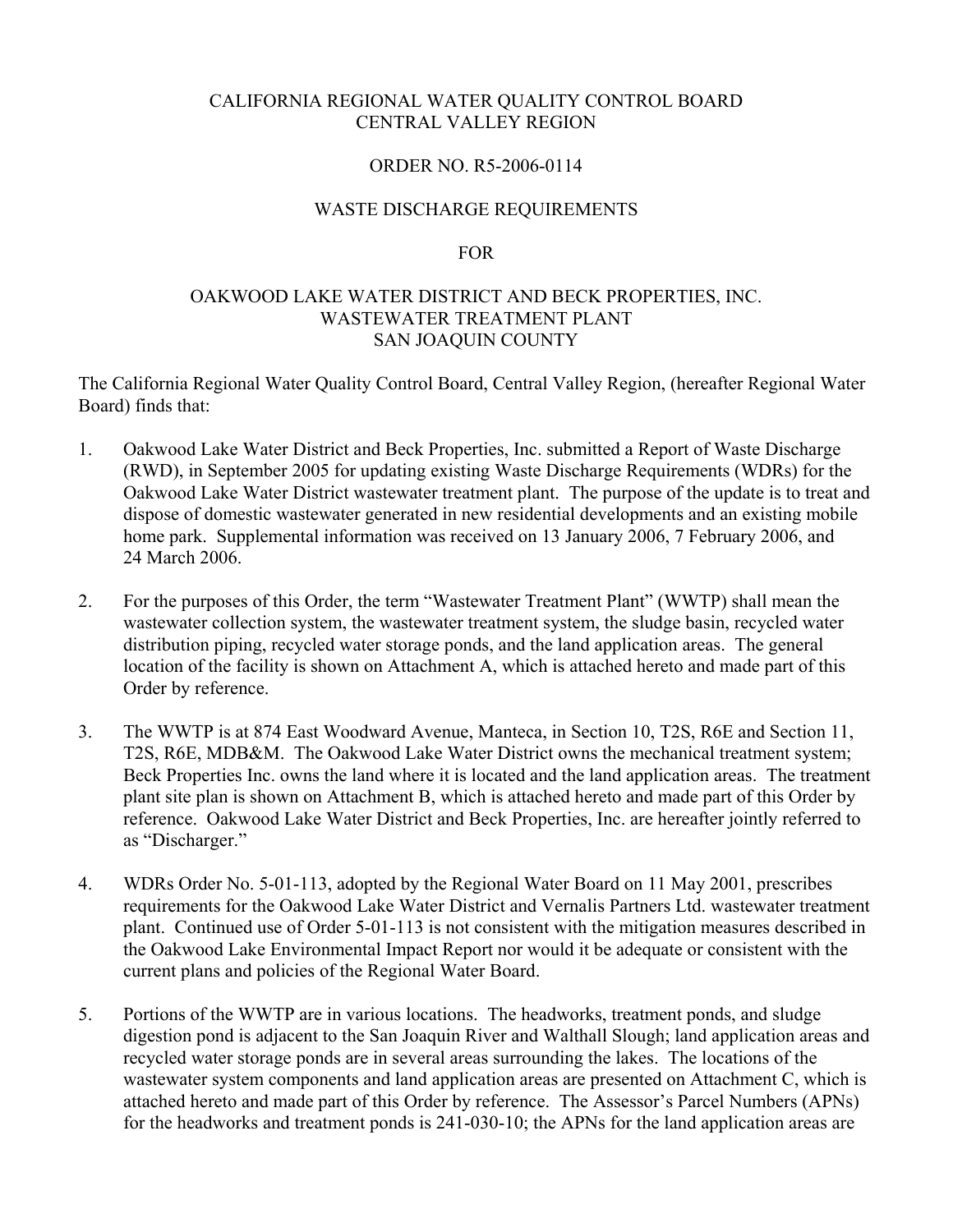#### WASTE DISCHARGE REQUIREMENTS ORDER NO. R5-2006-0114 2 OAKWOOD LAKE WATER DISTRICT AND BECK PROPERTIES, INC. WASTEWATER TREATMENT PLANT SAN JOAQUIN COUNTY

241-510-01, 241-510-05, 241-510-06, 241-520-01, 241-520-02, 241-520-05, 241-520-08, and 241-520-09.

6. The WWTP will serve residential and commercial developments. The developments will be constructed in two phases. The phasing and anticipated time of development is presented below:

| Phase    | Scheduled<br>Construction      | Number of Residences                                         | Commercial                                               |
|----------|--------------------------------|--------------------------------------------------------------|----------------------------------------------------------|
| Phase I  | Late $2006$                    | 220 Single Family Residences<br>56 Mobile Home Units         | None Planned                                             |
| Phase II | Approximately<br>in $mid-2008$ | 260 Single Family Residences<br>56 Mobile Home Units (total) | 10.2 Acres of<br>Commercial/Professional<br>Office Space |

## **Existing Facility, Proposed Facility, and Discharge**

- 7. An existing WWTP is in operation at the site serving the mobile home units. Historically, the existing WWTP served all of Oakwood Lake Resort, which provided water slides, campgrounds, and a concert venue. Although the resort closed in 2005, the mobile homes are still occupied. The existing wastewater system is operating to treat wastewater from the mobile homes. Presently, the WWTP is being expanded to provide better treatment for the wastewater that will be generated in the future land development.
- 8. The WWTP is being constructed to treat wastewater from new residential and commercial developments. The developments will be constructed in phases; initially, the existing flow from the mobile home park will be treated (approximately 15,000 gallons per day (gpd)). The first phase of development will generate a total of approximately 55,000 gpd of domestic wastewater. The second phase of development is expected to bring the total wastewater flow rate to 136,200 gpd. The treatment system equipment will be constructed as part of the Phase I development. Land application areas and recycled water storage ponds will be constructed in phases.
- 9. The Dischargers have reported that they intend to connect to the City of Manteca wastewater collection system when it is available. The RWD reports, based on conversations with the City of Manteca, treatment capacity should be available in 10 to 15 years.
- 10. The treatment plant will provide tertiary treatment and disinfection using a sequential batch reactor (SBR) system. The treatment system consists of screening, SBR, flow equalization, sand filtration, disinfection, effluent pumping, and land application. Sludge will be digested and stored on-site pending off-site disposal. A treatment system flowchart is presented in Attachment D, which is attached hereto and made part of this Order by reference. Each of the treatment components is further described below.
- 11. Wastewater will be delivered to the treatment system from three pump stations; one located adjacent to the treatment plant site and two located within the housing developments.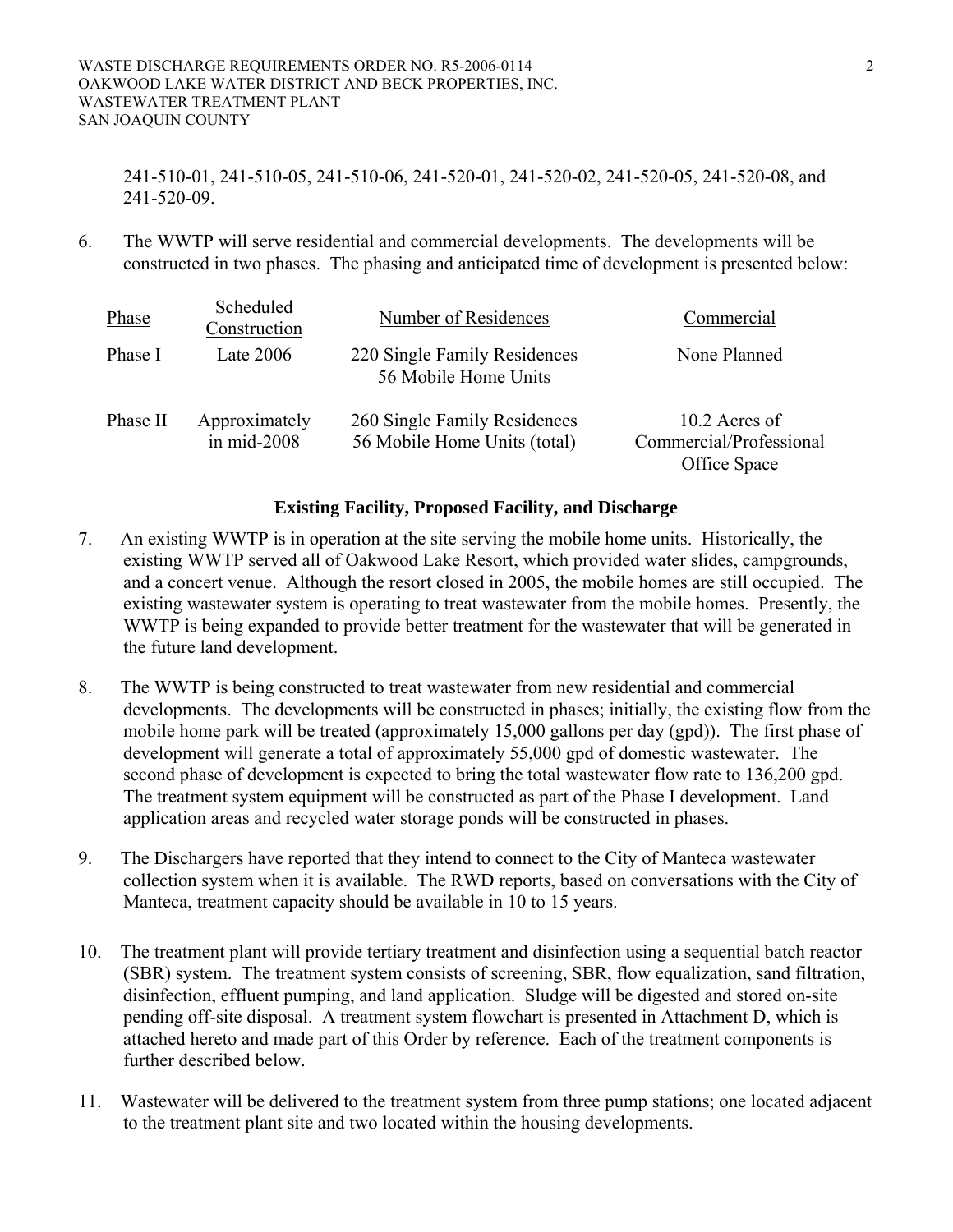- 12. Influent wastewater will be screened with a fine mesh self-cleaning gravity screen to remove larger solids and grit that could damage pumps or interfere with downstream process equipment. Screenings and grit will be stored in a covered container for disposal at an off-site location.
- 13. Wastewater flow rate will be measured with a magnetic flow meter. A totalizer will record the cumulative flow quantity.
- 14. Screened wastewater will be treated using an SBR process. The SBR will consist of a 200,000 gallon lined basin that will be aerated and mixed using floating aerators. The aerators will be cycled on and off to create anoxic conditions to facilitate denitrification. The SBR is anticipated to perform four cycles per day. Excess sludge will be wasted to the sludge storage basin.
- 15. Flow from the SBR will be equalized in a secondary effluent storage basin with a storage capacity of approximately 49,000 gallons. Wastewater from the effluent storage basin will be pumped through sand filters. A polymer (polyaluminum chloride) will be added to the discharge to increase the efficiency of the sand filters.
- 16. Duplex sand filters will be used to remove suspended solids in the wastewater that remains after clarification. Solids removed by the filters will be flushed in backwash water and returned to the SBR basin.
- 17. Disinfection will be performed by addition of hypochlorite to the sand filter effluent. Duplex hypochlorite feed units will be used for redundancy. The contact chamber will consist of a 24-inch diameter pipe to maximize contact time.
- 18. Disinfected wastewater will flow by gravity to the effluent storage basin. From the effluent storage basin the treated wastewater will be pumped to lined recycled water storage reservoirs.
- 19. Sludge will discharged to the sludge storage basin for digestion and thickening. Decant water from the basin will be returned to the SBR pond. Sludge will be hauled off-site for disposal.
- 20. An emergency storage reservoir will be available for storage of wastewater during a malfunction of the treatment plant and when effluent doesn't meet effluent requirements. The emergency storage reservoir will provide approximately 233,000 gallons of storage capacity.
- 21. The wastewater system includes provisions for component malfunction and primary power outage. Critical mechanical components have duplex units or available spare parts. The control system will monitor the status and performance of equipment. An alarm will automatically dial system operators if a problem is detected by the control system.
- 22. A 100-kilowatt standby power generator will be available for use during power failures. The generator will automatically start in the event of a power outage. The generator will also power the wastewater lift station adjacent to the treatment plant.
- 23. Recycled water will be stored in the effluent holding basin after disinfection. During Phase I, effluent storage will be provided in a 23.97-acre foot reservoir located in the northeast corner of Oakwood Lake Water District. The location of the pond is presented on Attachment C.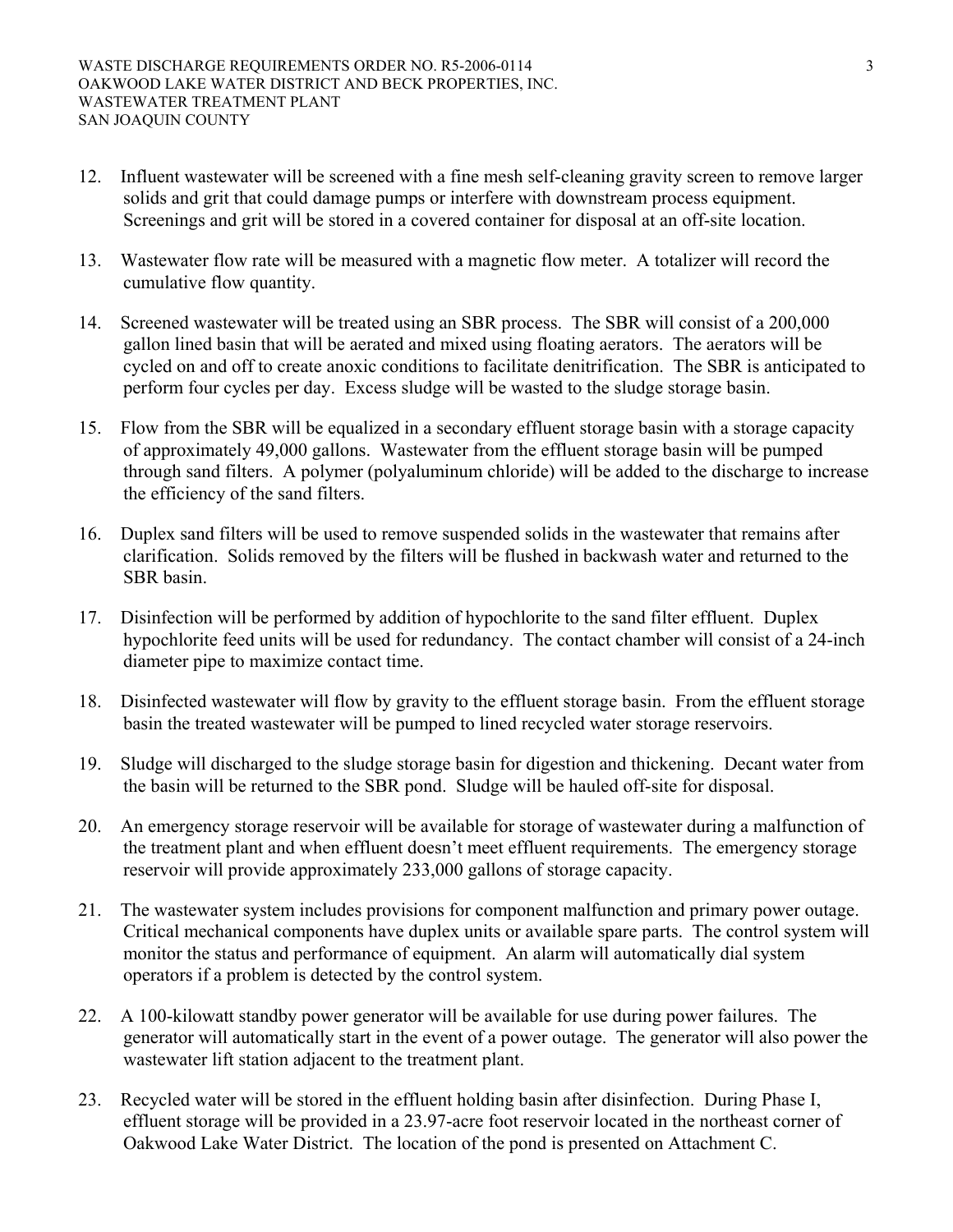24. Treatment ponds located at the treatment facility are described below. Recycled water storage ponds are described in the "Recycled Water Discharge" portion of this Order. A summary of the treatment facility ponds, their size, and their liners is presented in the table below:

| Pond                     | Size              | Use                           | Liner                    |
|--------------------------|-------------------|-------------------------------|--------------------------|
| <b>SBR</b> Pond          | $200,000$ gallons | <b>Wastewater Treatment</b>   | HDPE 40 mil <sup>1</sup> |
| Secondary Effluent       | $49,000$ gallons  | Flow Equalization             | HDPE 40 mil <sup>1</sup> |
| <b>Effluent Storage</b>  | 330,000           | Flow Equalization/Storage     | HDPE 40 mil <sup>1</sup> |
| Sludge Storage           | 178,000           | <b>Recycled Water Storage</b> | HDPE 40 mil <sup>1</sup> |
| <b>Emergency Storage</b> | $233,000$ gallons | <b>Emergency Storage</b>      | HDPE 40 mil <sup>1</sup> |

<sup>1</sup> HDPE 40-mil denotes High Density Polyethylene, or equivalent.

- 25. Stormwater that falls on the treatment plant concrete paved areas will be collected and directed into the system headworks. Stormwater that falls on turf areas at the treatment plant will infiltrate.
- 26. Because construction of these developments is not complete, no site-specific data on wastewater quality is available. According to the RWD, the projected wastewater characteristics are presented below:

| Constituent                   | Units | Average   |
|-------------------------------|-------|-----------|
| Biochemical Oxygen Demand     | mg/L  | 220       |
| <b>Total Suspended Solids</b> | mg/L  | 220       |
| <b>Total Nitrogen</b>         | mg/L  | 30        |
| <b>Total Dissolved Solids</b> | mg/L  | $710^{1}$ |

 Total Dissolved Solids estimate is approximately 300 mg/L higher than the potable water supply (410 mg/L).

27. The Discharger estimates the quality of the effluent will be as described below:

| Constituent                      | Units        | <b>Treatment Plant Effluent</b> |
|----------------------------------|--------------|---------------------------------|
| <b>Biochemical Oxygen Demand</b> | mg/L         | Not Provided                    |
| Bicarbonate                      | mg/L         | 240                             |
| Calcium                          | mg/L         | 58                              |
| Chloride                         | mg/L         | 140                             |
| <b>Total Coliform Organisms</b>  | $MPN/100$ mL | < 2.2                           |
| Sodium                           | mg/L         | 148                             |
| <b>Total Nitrogen</b>            | mg/L         | <10                             |
| pH                               | Std. Unit    | 7.5                             |
| Sulfate                          | mg/L         | 34                              |
| <b>Total Dissolved Solids</b>    | mg/L         | 710                             |

MPN denotes Most Probable Number.

1

#### **Recycled Water Discharge**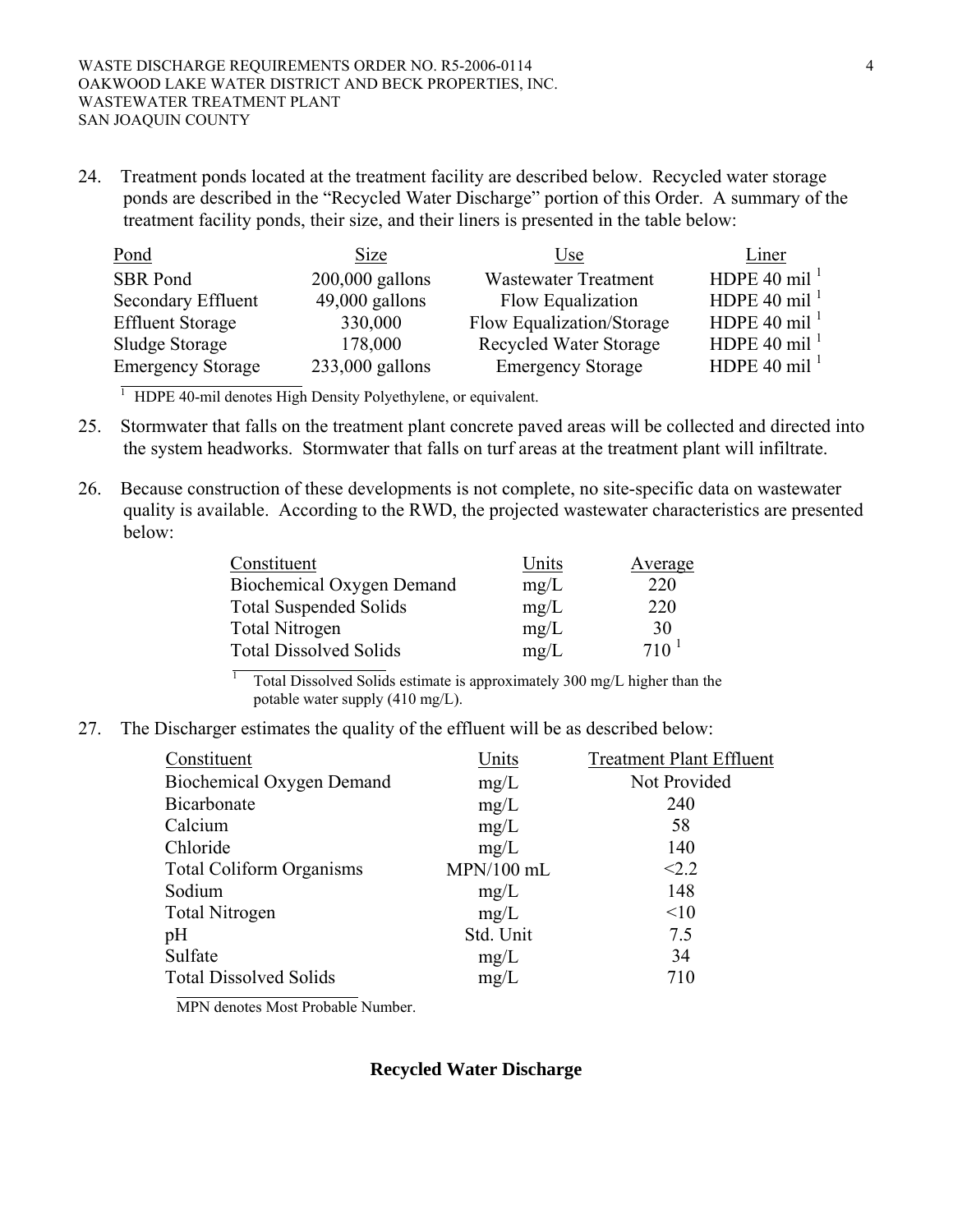- 28. Treated recycled water will be stored in lined storage ponds and applied to landscaped land application areas. All of the ponds and land application areas are within the Oakwood Lake Water District service area boundary (see Attachment C).
- 29. Storage ponds will be used to store recycled water when not irrigating; the locations of the ponds are presented on Attachment C. The table below lists recycled water storage ponds.

| Pond        | Size                          | Use                           | Liner       |
|-------------|-------------------------------|-------------------------------|-------------|
| Basin No. 1 | $23.83$ ac $\bullet$ ft       | Recycled Water Storage        | HDPE 40 mil |
| Basin No. 2 | $26.86$ ac•ft                 | <b>Recycled Water Storage</b> | HDPE 40 mil |
| Basin No. 3 | $1.02$ ac•ft                  | <b>Recycled Water Storage</b> | HDPE 40 mil |
| Basin No. 4 | $3.45$ ac•ft                  | <b>Recycled Water Storage</b> | HDPE 40 mil |
| Totals      | 55.16 $\mathrm{ac\text{-}ft}$ |                               |             |

- 30. All the ponds will be lined with 40-mil high-density polyethylene (HDPE) or equivalent to minimize percolation.
- 31. Land application areas will be planted with turf grass, shrubs, and trees. Most irrigation will occur through drip irrigation lines installed approximately one foot below the ground surface (Geoflow). Some spray irrigation will be used to apply wastewater. The acreage, development phase, and application method are described in the table below:

| Land Application Area  | Acreage | Dev. Phase | <b>Application Type</b> |
|------------------------|---------|------------|-------------------------|
| LAA No. 1              | 12.5    |            | Geo-Flow                |
| LAA No. 2              | 2.16    |            | Spray                   |
| LAA No. $3$            | 1.03    |            | Geo-Flow                |
| LAA No. 4              | 0.72    | П          | Geo-Flow                |
| LAA No. $5$            | 4.34    | П          | Geo-Flow                |
| LAA No. $6$            | 0.87    | Н          | Spray                   |
| LAA No. 7              | 0.87    | П          | Spray                   |
| LAA No. 8              | 0.12    | П          | Geo-Flow                |
| $LAA$ No. 9            | 9.14    | П          | Geo-Flow                |
| <b>Total Land Area</b> | 31.75   |            |                         |

- 32. Effluent will be applied at plant uptake rates for both nitrogen and water application. Irrigation tailwater will be controlled through such measures as perimeter berms and/or grading the area to prevent off-site drainage.
- 33. The RWD contains a Phase I water balance that demonstrates hydraulic capacity for a wastewater flow rate of 55,000 gpd. The Phase I water balance requires 21.1 ac•ft of storage capacity and 13.0 acres of land application area. Basin No. 1 will be constructed for the first phase of development, Basins Nos. 2, 3, and 4 will be constructed for the second phase of development.
- 34. The RWD contains a Phase II water balance that demonstrates hydraulic capacity for a wastewater flow rate of 136,200 gpd. The Phase II water balance requires a total of 53.0 ac•ft of storage capacity and 30.0 acres of land application area.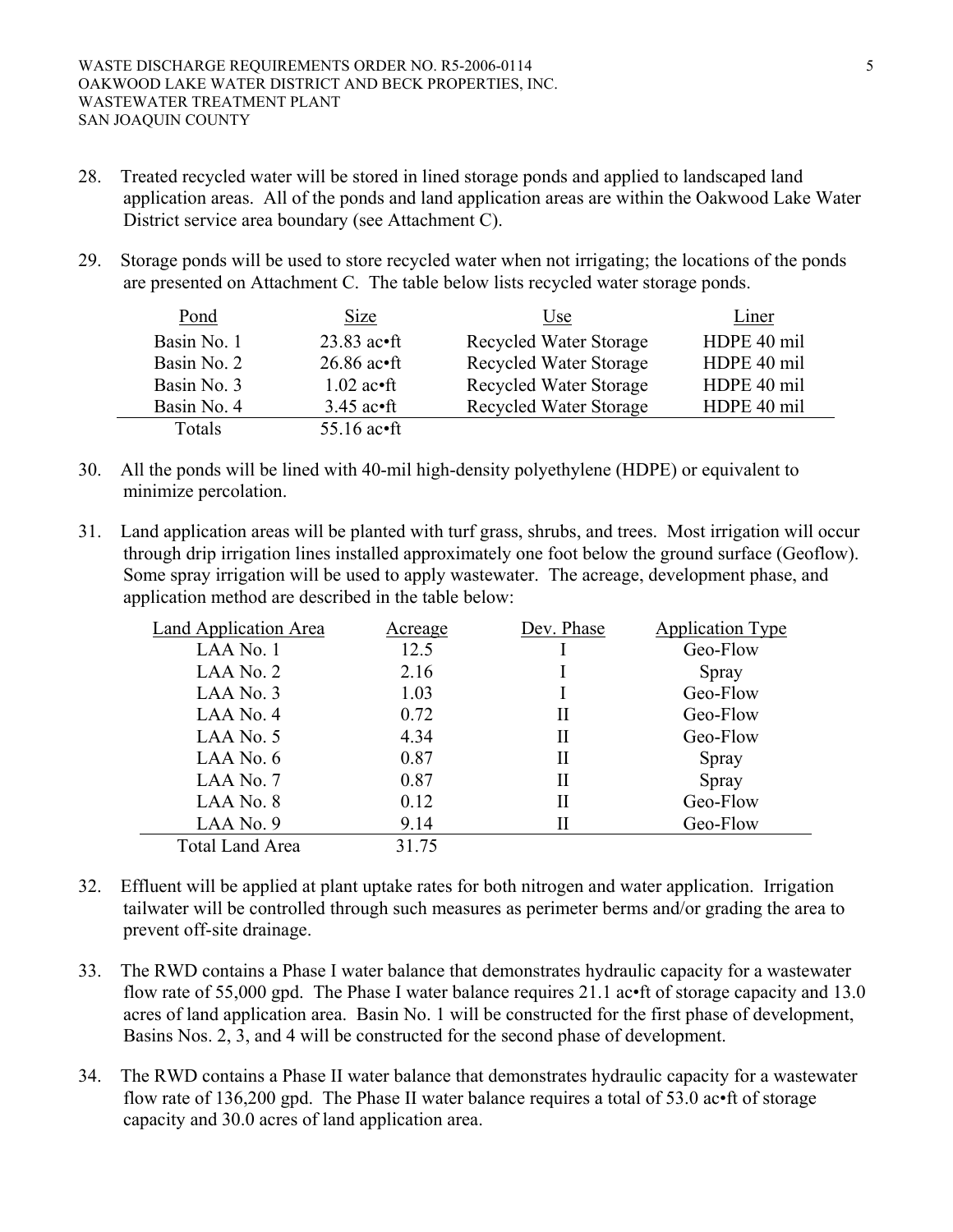35. Phase II land application areas and recycled water ponds will be developed in the future. Authorization to use the Phase II land application areas and wastewater ponds must be obtained from the Executive Officer prior to use.

## **Wastewater Collection System**

- 36. The wastewater collection system will consist primarily of 6-inch diameter gasketed schedule-40 poly vinyl chloride (PVC) pipe. Most of the existing collection system associated with the previous use as Oakwood Lake Resort will be abandoned. However, the collection system associated with the existing mobile home park is not planned for removal. If excessive inflow and infiltration in that area is identified, the RWD states that portions of the collection system will be replaced as needed to control infiltration and inflow.
- 37. The sanitary sewer system collects wastewater and consists of sewer pipes, manholes, and/or other conveyance system elements that direct raw sewage to the treatment facility. A "sanitary sewer overflow" is defined as a discharge to ground or surface water from the sanitary sewer system at any point upstream of the treatment facility. Temporary storage and conveyance facilities (such as wet wells, regulated impoundments, tanks, highlines, etc.) may be part of a sanitary sewer system and discharges to these facilities are not considered sanitary sewer overflows, provided that the waste is fully contained within these temporary storage/conveyance facilities. Sanitary sewer overflow is also defined in State Water Board Order No. 2006-0003-DWQ, *Statewide General Waste Discharge Requirements for Sanitary Sewer Systems*. The Internet web location for State Water Board Order No. 2006-0003-DWQ is presented on Attachment E, which is attached hereto and made part of this Order by reference.
- 38. For the proposed facility, any sanitary sewer overflows would consist of varying mixtures of domestic and commercial wastewater, depending on land uses in the sewage collection system. The chief causes of sanitary sewer overflows include grease blockages, root blockages, debris blockages, sewer line flood damage, manhole structure failures, vandalism, pump station mechanical failures, power outages, storm or groundwater inflow/infiltration, lack of capacity, and/or contractor caused blockages.
- 39. Sanitary sewer overflows often contain high levels of suspended solids, pathogenic organisms, toxic pollutants, nutrients, oxygen demanding organic compounds, oil and grease, and other pollutants. Sanitary sewer overflows can cause temporary exceedences of applicable water quality objectives, pose a threat to public health, adversely affect aquatic life, and impair the public recreational use and aesthetic enjoyment of surface waters in the area.
- 40. The Discharger is expected to take all necessary steps to adequately maintain, operate, and prevent discharges from its sanitary sewer collection system. This Order requires the Discharger to prepare and implement a *Sewer System Management Plan* (SSMP) consistent with State Water Resources Control Board (State Water Board) Order No. 2006-0003-DWQ.

## **Site-Specific Conditions**

41. Annual precipitation in the vicinity averages approximately 11.18 inches. The mean evapotranspiration rate is approximately 53.06 inches per year. All portions of the facility are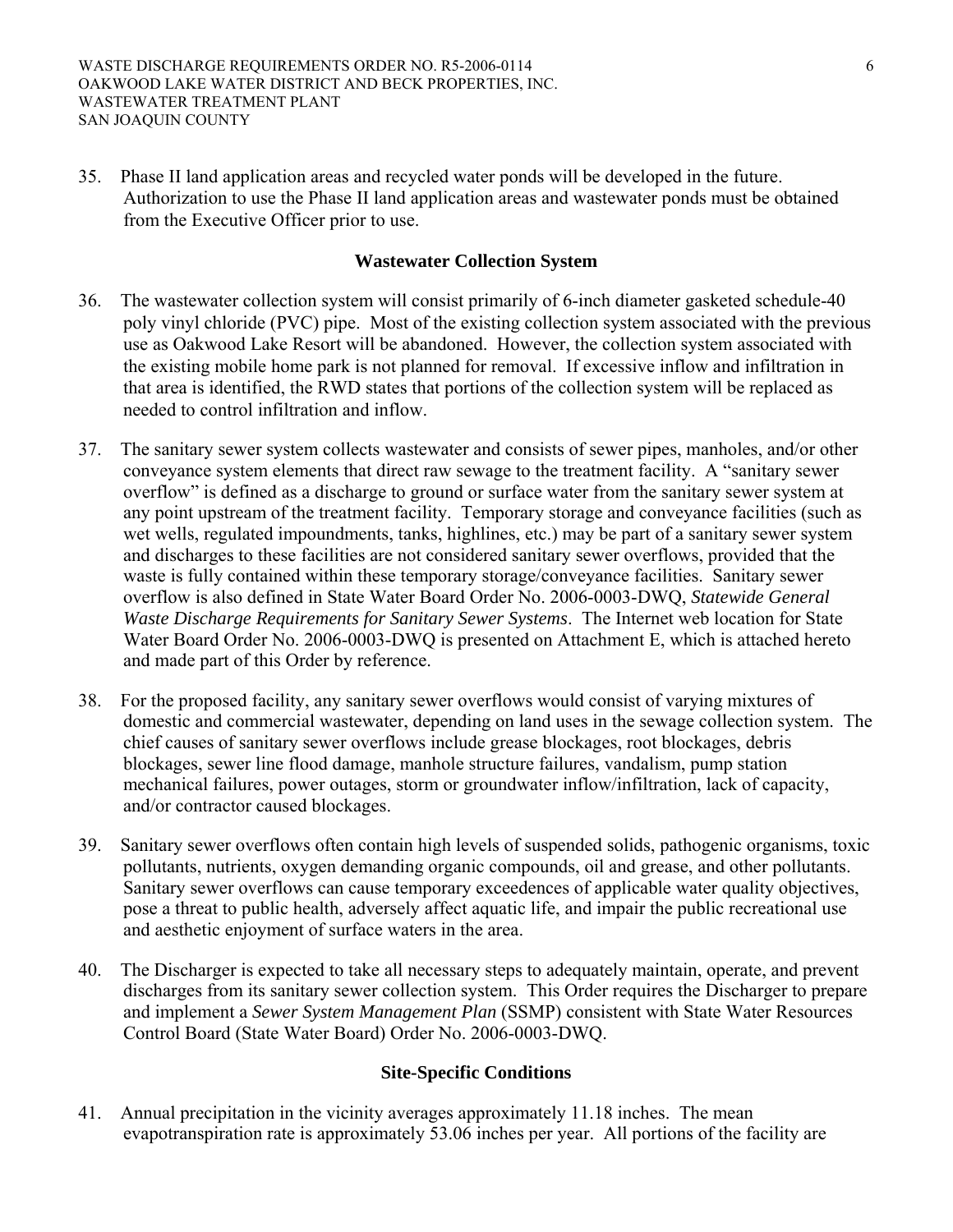outside the 100-year flood zone. Flood protection is provided by levees maintained by Reclamation District 17.

- 42. The facility lies within the San Joaquin Delta Hydrologic Unit Area No. 544.00, as depicted on interagency hydrologic maps prepared by the Department of Water Resources in August 1986.
- 43. Based on the National Resource Conservation Service soil survey, the soils at the development consist of the Merritt silty clay loam and the Egbert silty clay loam. Published infiltration rates for the soils range from 0.06 to 2.0 in/hr.

## **Groundwater Considerations**

44. Groundwater currently used for municipal supply is pumped from two wells that screen a confined aquifer that underlies the site. Well No. 1 will be used on a standby basis to supply non-potable water for use as supplemental irrigation water; Well No. 2 will be abandoned. Two new wells for potable supply will be constructed. The current potable water supply quality was sampled in 2005 and is summarized below:

| Analyte                        | Units         | Concentration |
|--------------------------------|---------------|---------------|
| Bicarbonate                    | mg/L          | 170           |
| Calcium                        | mg/L          | 32            |
| Chloride                       | mg/L          | 110           |
| Magnesium                      | mg/L          | 6             |
| Nitrate                        | mg/L          | ND            |
| Sodium                         | mg/L          | 98            |
| Potassium                      | mg/L          | 3             |
| <b>Electrical Conductivity</b> | $\mu$ mhos/cm | 650           |
| Sulfate                        | mg/L          | 14            |
| <b>Total Dissolved Solids</b>  | mg/L          | 410           |
| <b>Total Hardness</b>          | mg/L          | 110           |

- 45. Depth to groundwater varies depending on location, season, and local influences such as irrigation practices, groundwater extraction, the presence and stage of surface water bodies. Historically, the operators of Brown Sand and the Oakwood Lake Resort pumped lake water into the San Joaquin River to lower lake levels to allow mining and operation of water slides. The pumping also lowered the surrounding groundwater elevations. The pumping has now stopped.
- 46. The RWD presented available groundwater flow direction information that characterizes groundwater elevations in the vicinity prior to beginning dewatering activities in 1969. Maps prepared by the Department of Water Resources (DWR) in 1958 and 1962 indicate that groundwater flow is to the west at the project area. Groundwater is expected to locally reverse flow direction when the San Joaquin River elevation is greater than normal.
- 47. Groundwater models prepared for the area by Condor Earth Technologies and Kleinfelder predicted groundwater elevations ranging from 2.8 to 4.3 feet mean sea level (msl) with groundwater elevations reaching 8 to 10 feet msl in wet years. With a final ground surface elevation of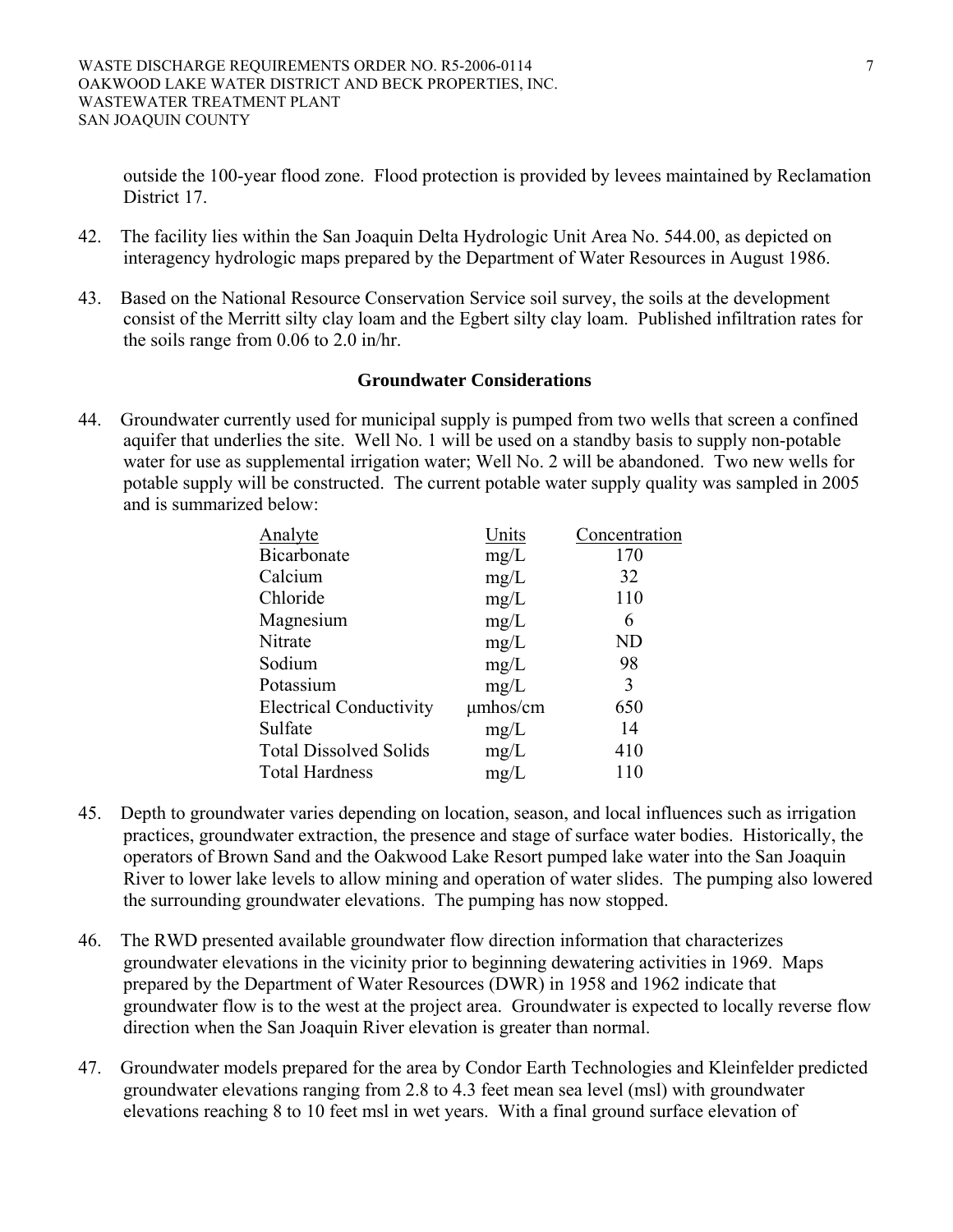approximately 12 feet msl, the depth to groundwater below the surface is likely to vary from 2 to 10 feet

48. The following table presents a summary of the monitoring wells that have been installed to date and their status. The well locations are presented on Attachment C.

| Well Name | Location    | Dia. $(in.)$   | Depth $({\rm ft.})$ | Screen Int (ft. bgs) | <b>Status</b> |
|-----------|-------------|----------------|---------------------|----------------------|---------------|
| $MW-1$    | <b>WWTP</b> | $\overline{4}$ | 31.5                | 14-29                | Active        |
| $MW-2$    | <b>WWTP</b> | $\overline{4}$ | 31.5                | 14-29                | Active        |
| $MW-3$    | <b>WWTP</b> | 4              | 31.5                | 14-29                | Active        |
| $MW-4$    | <b>WWTP</b> | 4              | 36.5                | 15.5-30.5            | Active        |
| $MW-5$    | Northeast   | $\overline{4}$ | 31.5                | 13-28                | Active        |
| $MW-6$    | Northeast   | $\overline{4}$ | 31.5                | 13-28                | Active        |
| $MW-7$    | Northeast   | $\overline{4}$ | 31.5                | 13-28                | Active        |
| $MW-8$    | Southeast   | 4              | 31.5                | 13-28                | Abandoned     |
| $MW-9$    | Southeast   | 4              | 31.5                | 13-28                | Abandoned     |

WWTP denotes Wastewater Treatment Plant.

- 49. Groundwater monitoring wells No. MW-8 and MW-9 were destroyed on 13 April 2005. The San Joaquin County Environmental Health Department issued a permit for the well destruction and supervised the grouting.
- 50. The RWD and the Fourth Quarter, 2005 Groundwater Monitoring Report prepared by Kleinfelder contains the following information about groundwater conditions at the site:
	- a. On 22 November 2005 the groundwater flow direction at the wastewater treatment system was to the northeast. This is consistent with previous sample events. However, groundwater flow directions may change with cessation of pumping from Oakwood Lake.
	- b. Groundwater elevations vary across the site but presently groundwater flow directions seem to be towards Oakwood Lake. At the southern and western sides of the area, groundwater flows to the north or east; at the eastern and northern sides of the area, groundwater flows to the south or west.
	- c. Groundwater elevations vary from approximately 14 to 17 feet bgs in the area of the wastewater treatment facility and approximately 14 to 16 feet bgs in the northeast portion of the facility.
- 51. Groundwater quality has been characterized by sampling groundwater monitoring wells. Because the wells were installed for different purposes, varying amounts of data exist for each area. A summary of average groundwater quality for all the wells is presented in the table below as well as the Water Quality Objectives for each analyte.

| <b>Analyte</b> |  |  |  |  |  | <u>Units MW-1 MW-2 MW-3 MW-4 MW-5 MW-6 MW-7 MW-8 MW-9 WQO</u>                     |
|----------------|--|--|--|--|--|-----------------------------------------------------------------------------------|
| pH             |  |  |  |  |  | std. $6.7$ $6.8$ $6.8$ $6.7$ $7.5$ $7.3$ $7.4$ $7.1$ $7.1$ $6.5-8.4$ <sup>1</sup> |
| <b>TDS</b>     |  |  |  |  |  | mg/L 411 544 663 536 877 1,027 871 525 535 450 <sup>1</sup>                       |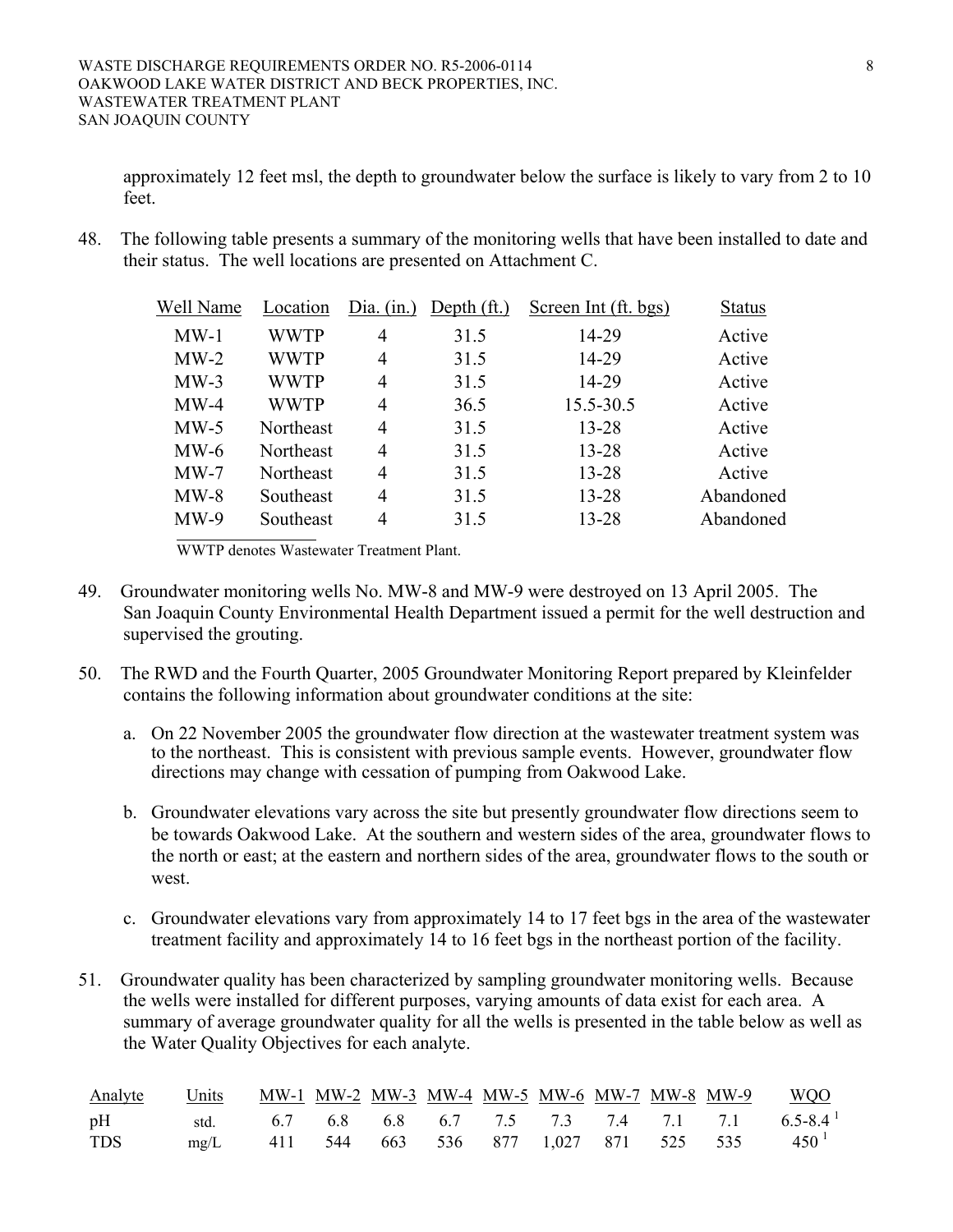#### WASTE DISCHARGE REQUIREMENTS ORDER NO. R5-2006-0114 9 OAKWOOD LAKE WATER DISTRICT AND BECK PROPERTIES, INC. WASTEWATER TREATMENT PLANT SAN JOAQUIN COUNTY

| EC                                                                     | umhos/cm                                          | 675 | 606 | 662  | 873  | 1,306 | 1,381 | 1,299 | 804  | 812       | $700^{\degree}$     |
|------------------------------------------------------------------------|---------------------------------------------------|-----|-----|------|------|-------|-------|-------|------|-----------|---------------------|
| $NO3-N$                                                                | mg/L                                              | 0.9 | 2.9 | 15.1 | 0.9  | 6.6   | 22.8  | 13.6  | 3.7  | 13.1      | 10 <sup>2</sup>     |
| NH <sub>3</sub>                                                        | mg/L                                              | 3.1 | 2.3 | 1.9  | 0.5  | 0.2   | 0.2   | 0.2   | 0.1  | 0.3       | $1\,5^{3}$          |
| <b>TCO</b>                                                             | $MPN/100$ mL                                      | ND  | 9.2 | 8.1  | 13.8 | 7.4   | 10.5  | 5.0   | 13.1 | <b>ND</b> | $2.2/100$ mL $^{4}$ |
| <b>THMs</b>                                                            | $u\alpha/L$                                       | ND  | ND  | ND   | ND   | ND    | ND    | ND    | ND   | ND        | see below           |
| $0.26^{\circ}$<br>Chloroform $\left(\frac{u g}{L}\right)$              |                                                   |     |     |      |      |       |       |       |      |           |                     |
|                                                                        | Bromodichloromethane $\left(\frac{u g}{L}\right)$ |     |     |      |      |       |       |       |      |           | 0.27 <sup>6</sup>   |
| 0.37 <sup>6</sup><br>Dibromochloromethane $\left(\frac{u g}{L}\right)$ |                                                   |     |     |      |      |       |       |       |      |           |                     |
|                                                                        | Bromoform $\left(\frac{u g}{L}\right)$            |     |     |      |      |       |       |       |      |           | 4.0                 |

TDS denotes Total Dissolved Solids. EC denotes Electrical Conductivity.  $NO<sub>3</sub>-N$  denotes Nitrate as Nitrogen. NH $<sub>3</sub>$  denotes</sub> Ammonia. TCO denotes Total Coliform Organisms. THMs denotes the sum of Trihalomethanes. MPN/100mL denotes Most Probable Number per 100 mL. ND denotes Not Detected. WQO denotes Water Quality Objective. <sup>1</sup> Agricultural Water Quality Goals. <sup>2</sup> Primary Maximum Contaminant Level (Drinking Water). <sup>3</sup> Taste and Odor Threshold. <sup>4</sup> Water Quality Control Plan. <sup>5</sup> National Academy of Sciences Health Advisory. <sup>6</sup> Cal/EPA Cancer Potency Factor. <sup>7</sup> USEPA Integrated Risk Information System.

- 52. In general, groundwater exceeds Water Quality Objectives for TDS, electrical conductivity, nitrate as nitrogen, ammonia, and total coliform organisms. The trends for each of the analytes is presented below:
	- a. TDS concentrations in Wells MW-1 through MW-4 (located at the wastewater treatment facility) range in average from 411 to 663 mg/L with the background well (MW-4) containing an average TDS concentration of 536 mg/L. All the wells except Well MW-1 possess TDS concentrations above the WQO. Because the wastewater treatment facility is located adjacent to the San Joaquin River levee, and historic pumping of Oakwood Lake caused a hydraulic gradient through the levee, the groundwater conditions at the wastewater treatment plant have likely been significantly influenced by river water percolating through the levee.

TDS concentrations at the northeast portion of the development (Wells MW-5, MW-6, and MW-7) range in average from 871 to 1,027 mg/L with the background well (MW-5) containing an average TDS concentration of 877. Wastewater has not yet been applied at the northeast area so the concentrations may represent background conditions for the area. The concentrations reported exceed the applicable WQO.

TDS concentrations at the southeast portion of the development (Wells MW-8 and MW-9) range in average from 525 to 535 mg/L. Historically, these wells were outside any waste application area with the exception of private residences equipped with septic tanks. The concentrations reported exceed the applicable WQO.

b. Nitrate as nitrogen concentrations in Wells MW-1 through MW-4 (located at the wastewater treatment facility) range in average from 0.9 to 15.1 mg/L with the background well (MW-4) containing an average nitrate concentration of 0.9 mg/L. Only Well MW-3 possesses a nitrate as nitrogen concentration above the WQO and it is the well most directly downgradient of the formerly unlined wastewater ponds. Because the wastewater treatment facility is located adjacent to the San Joaquin River levee and historic pumping of Oakwood Lake caused a hydraulic gradient through the levee, the groundwater conditions at the wastewater treatment plant have likely been significantly influenced by river water percolating through the levee.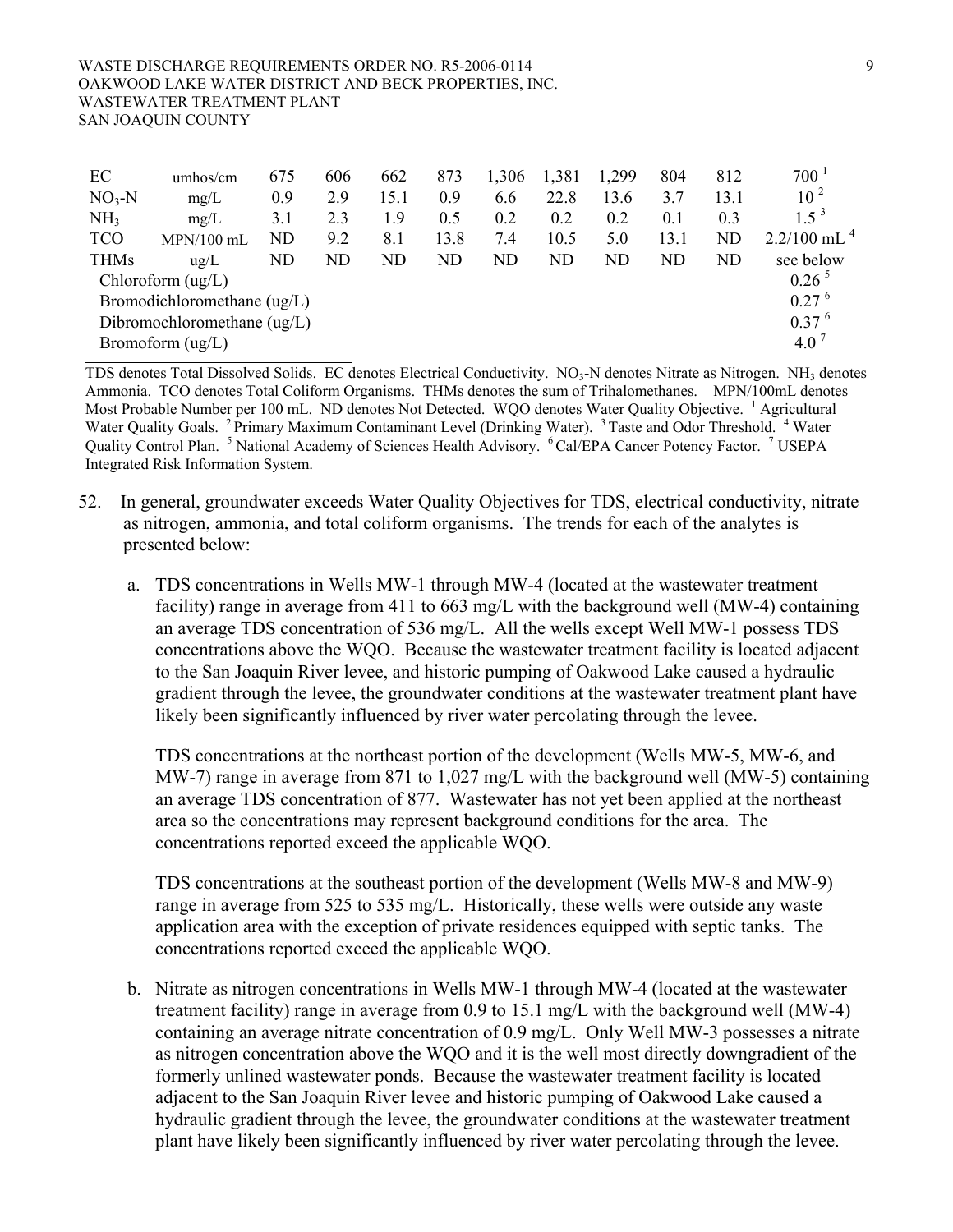Nitrate as N concentrations at the northeast portion of the development (Wells MW-5, MW-6, and MW-7) range in average from 6.6 to 22.8 mg/L with the background well (MW-5) containing an average nitrate as N concentration of 6.6 mg/L. Wastewater has not yet been applied at the northeast area so the concentrations may represent background conditions for the area. The cause of the variation of concentrations is unknown. The concentrations reported in Wells MW-6 and MW-7 exceed the applicable WQO.

Nitrate as N concentrations at the southeast portion of the development (Wells MW-8 and MW-9) range in average from 3.7 to 13.1 mg/L. Historically, these wells were outside any waste application area with the exception of private residences equipped with septic tanks. The cause of the variation of concentrations is unknown. The concentration reported in Well MW-9 exceeds the applicable WQO.

c. Ammonia concentrations in Wells MW-1 through MW-4 (located at the wastewater treatment facility) range in average from 0.5 to 3.1 mg/L with the background well (MW-4) containing an average ammonia concentration of 0.5 mg/L. Wells MW-1, MW-2, and MW-3 possesses ammonia concentrations above the WQO. Because the wastewater treatment facility is located adjacent to the San Joaquin River levee and historic pumping of Oakwood Lake caused a hydraulic gradient through the levee, the groundwater conditions at the wastewater treatment plant have likely been significantly influenced by river water percolating through the levee.

Ammonia concentrations at the northeast portion of the development (Wells MW-5, MW-6, and MW-7) each average 0.2 mg/L. Wastewater has not yet been applied at the northeast area so the concentrations may represent background conditions for the area. The concentrations reported in the wells are below the applicable WQO.

Ammonia concentrations at the southeast portion of the development (Wells MW-8 and MW-9) range in average from 0.1 to 0.3 mg/L. Historically, these wells were outside any waste application area with the exception of private residences equipped with septic tanks. The variation of concentrations observed in these wells is considered insignificant. The concentration reported in the wells are below the applicable WQO.

d. Total Coliform Organisms (TCO) concentrations in Wells MW-1 through MW-4 (located at the wastewater treatment facility) range in average from not detected to 13.8 Most Probable Number (MPN)/100 mL with the background well (MW-4) containing an average TCO concentration of 13.8 MPN/100 mL. Wells MW-2, MW-3, and MW-4 possesses TCO concentrations above the WQO. The source of the TCO in the wells may be the result of the wastewater treatment facility or sample/well contamination. Because bacteria is normally filtered as it migrates through soil media, the San Joaquin River is not likely to be the source of coliform measured in the wells.

TCO concentrations at the northeast portion of the development (Wells MW-5, MW-6, and MW-7) range in average from 5.0 to 10.5 MPN/100 mL. Wastewater has not yet been applied at the northeast area so the concentrations may be the result of sample/well contamination. Groundwater does not normally contain measurable TCO. The concentrations reported in the wells are above the applicable WQO.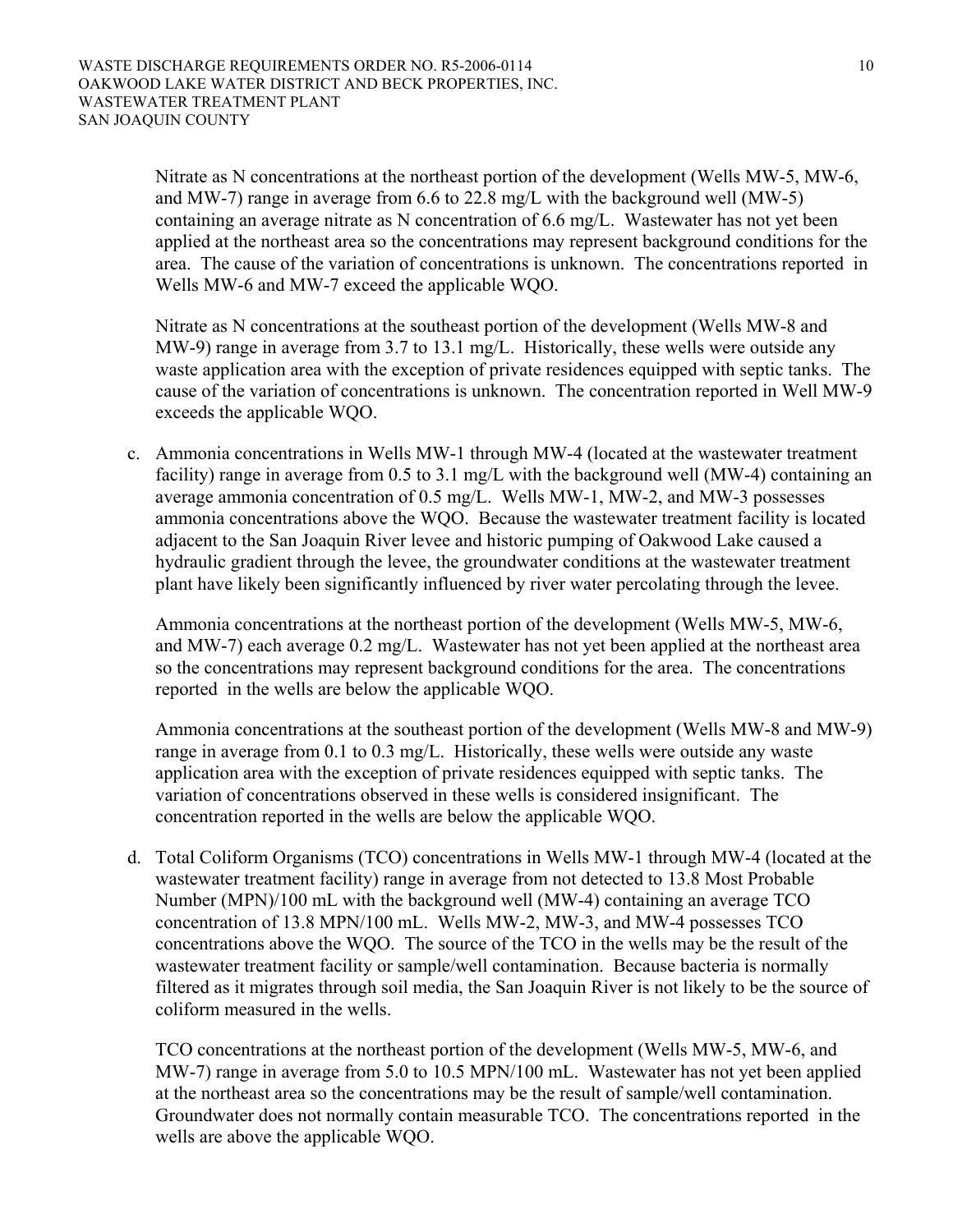TCO concentrations at the southeast portion of the development (Wells MW-8 and MW-9) range in average from not detected to 13.1 MPN/100 mL. Historically, these wells were outside any waste application area with the exception of private residences equipped with septic tanks that are likely too far away to be sources of TCO at the wells. As stated above, groundwater does not normally contain measurable TCO. The concentration reported in Well MW-8 is above the applicable WQO.

- e. Trihalomethanes (THMs) were not detected in any groundwater sample collected during two sample events performed at the wastewater treatment facility (Wells MW-1 through MW-4). No other THMs sampling has been reported. The sample events occurred on 1 November 2000 and 22 November 2005. The non-detectable THMs concentrations complies with the applicable WQOs.
- 53. The monitoring network is not adequate to evaluate groundwater quality at all proposed storage and/or application areas. Therefore, it is appropriate that the Discharger install additional groundwater monitoring wells, continue groundwater monitoring, and complete a technical analysis of groundwater monitoring data to determine final background concentrations.
- 54. The RWD presents a discussion of nitrogen compounds contained in applied recycled water. Approximately 1,675 pounds per year (107 pounds per acre/year) will be applied in Phase I; approximately 4,146 pounds per year (130.6 pounds per acre/year) will be applied in Phase II. When properly applied to land, the landscape plants should take up all the applied nitrogen. In addition, denitrification and/or conversion to relatively stable organic nitrogen compounds is anticipated to occur. Although not described in the RWD, denitrification in the recycled water storage ponds is also expected, further reducing the amount of applied nitrogen. Groundwater beneath land application areas is not anticipated to be degraded by nitrogen compounds as a result of the wastewater application.

## **Antidegradation Analysis**

- 55. State Water Resources Control Board (State Board) Resolution No. 68-16 (hereafter Resolution 68-16 or the "Antidegradation Policy") requires the Regional Water Board in regulating the discharge of waste to maintain high quality waters of the state (i.e., background water quality) until it is demonstrated that any change in quality will be consistent with maximum benefit to the people of the state, will not unreasonably affect beneficial uses, and will not result in water quality less than that described in the Regional Water Board's policies (e.g., quality that exceeds water quality objectives). Resolution 68-16 requires that any discharge that could degrade the waters of the state be regulated to assure use of best practicable treatment or control of the discharge to assure that pollution or nuisance will not occur, and the highest water quality consistent with maximum benefit to the people of the State will be maintained.
- 56. This Order acknowledges that some degradation may occur as a result of the application of treated wastewater to land, but the Regional Board finds that such degradation at this facility is consistent with the maximum benefit to the people of the state. Economic prosperity of local communities and associated industry is of benefit to the people of California, and therefore sufficient reason exists to accommodate growth and some groundwater degradation around the wastewater recycling areas,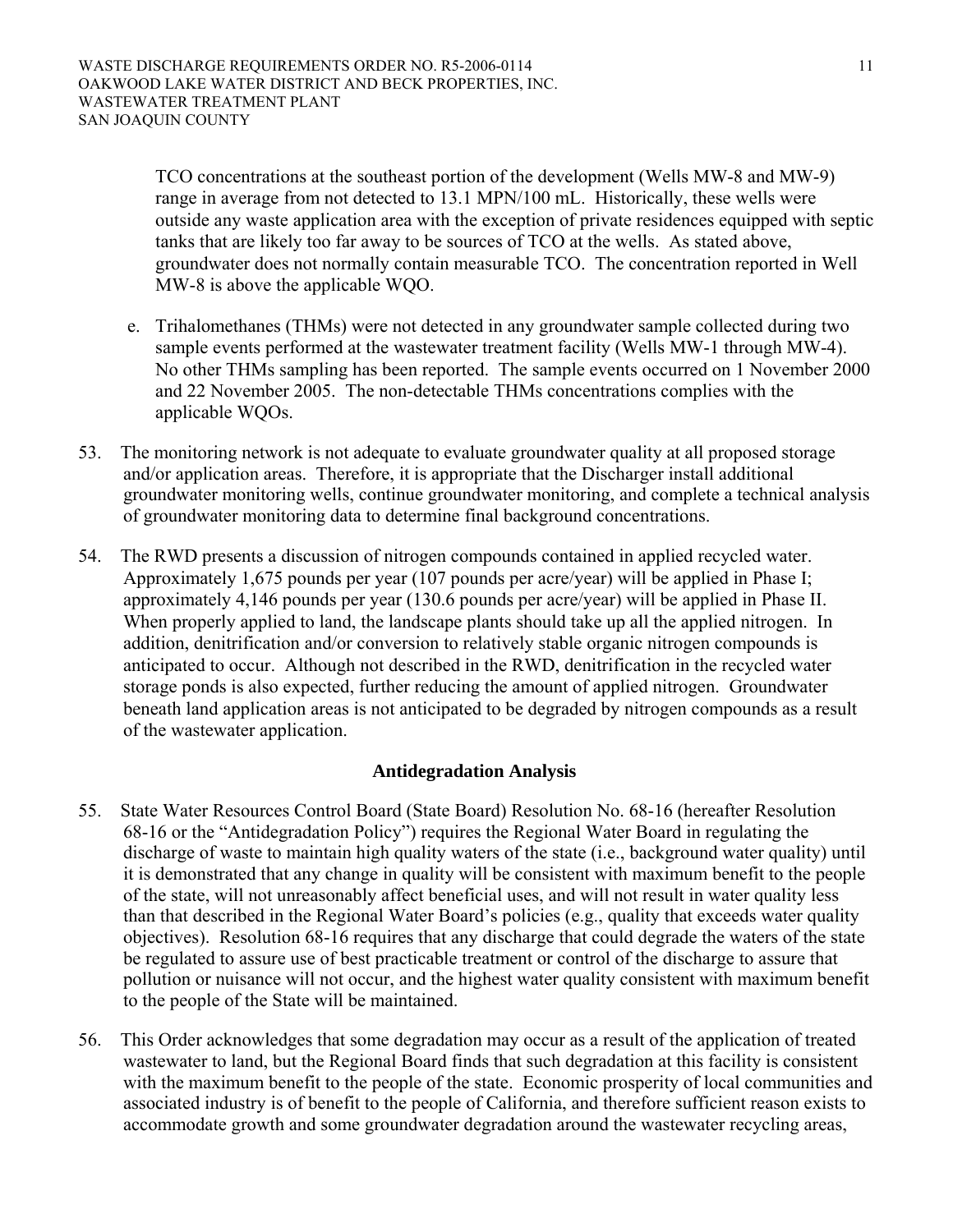provided that the terms of the Basin Plan are met. State Board resolution No. 77-1, *Policy with Respect to Water Recycling in California*, encourages recycling projects that replace or supplement the use of fresh water, and *The Water Recycling Law* (CWC section 13500-13529.4) declares that utilization of recycled water is of primary interest to the people of the state in meeting future water needs. This Order is consistent with State Water Board policy.

- 57. The Regional Board further finds that some degradation of the groundwater beneath the WWTP is consistent with the maximum benefit to the people of the state provided that:
	- a. The degradation is confined within a specified boundary;
	- b. The Discharger minimizes the degradation by fully implementing, regularly maintaining, and optimally operating Best Practicable Treatment and Control (BPTC) measures;
	- c. The degradation is limited to waste constituents typically encountered in municipal wastewater as specified in the groundwater limitations in this Order; and
	- d. The degradation does not result in water quality less than that prescribed in the Basin Plan.
- 58. Some degradation of groundwater by some of the typical waste constituents released with discharge from a municipal wastewater utility after effective source control, treatment, and control is consistent with maximum benefit to the people of California. The technology, energy, water recycling, and waste management advantages of municipal utility service far exceed any benefits derived from a community otherwise reliant on numerous concentrated individual wastewater systems, and the impact on water quality will be substantially less. Degradation of groundwater by constituents (e.g., toxic chemicals) other than those specified in the groundwater limitations in this Order, and by constituents that can be effectively removed by conventional treatment (e.g., total coliform bacteria) is prohibited. When allowed, the degree of degradation permitted depends upon many factors (i.e., background water quality, the waste constituent, the beneficial uses and most stringent water quality objective, source control measures, waste constituent treatability).

## **Treatment and Control Practices**

- 59. Resolution No. 68-16 requires the discharge to be regulated to assure use of best practicable treatment or control (BPTC). The Regional Water Board may not, in general, specify the manner of compliance; therefore, to implement Resolution No. 68-16, the Regional Water Board sets forth effluent and receiving water limitations. To be consistent with Resolution No. 68-16, the Discharger must assure that it is complying with the requirements of this Order and complying with the receiving water limits. The Discharger will provide treatment and control of the discharge that incorporates:
	- a. Use of a low salinity, low hardness water supply;
	- b. Metal, concrete and/or HDPE lined treatment structures that provide complete containment during wastewater treatment;
	- c. Alarm and automatic flow diversion systems to prevent system bypass or overflow;
	- d. Effluent storage pond liner systems consisting of 40-mil HDPE;
	- e. Disinfection of treated effluent;
	- f. Recycled water application at plant uptake (for nitrogen and water) rates;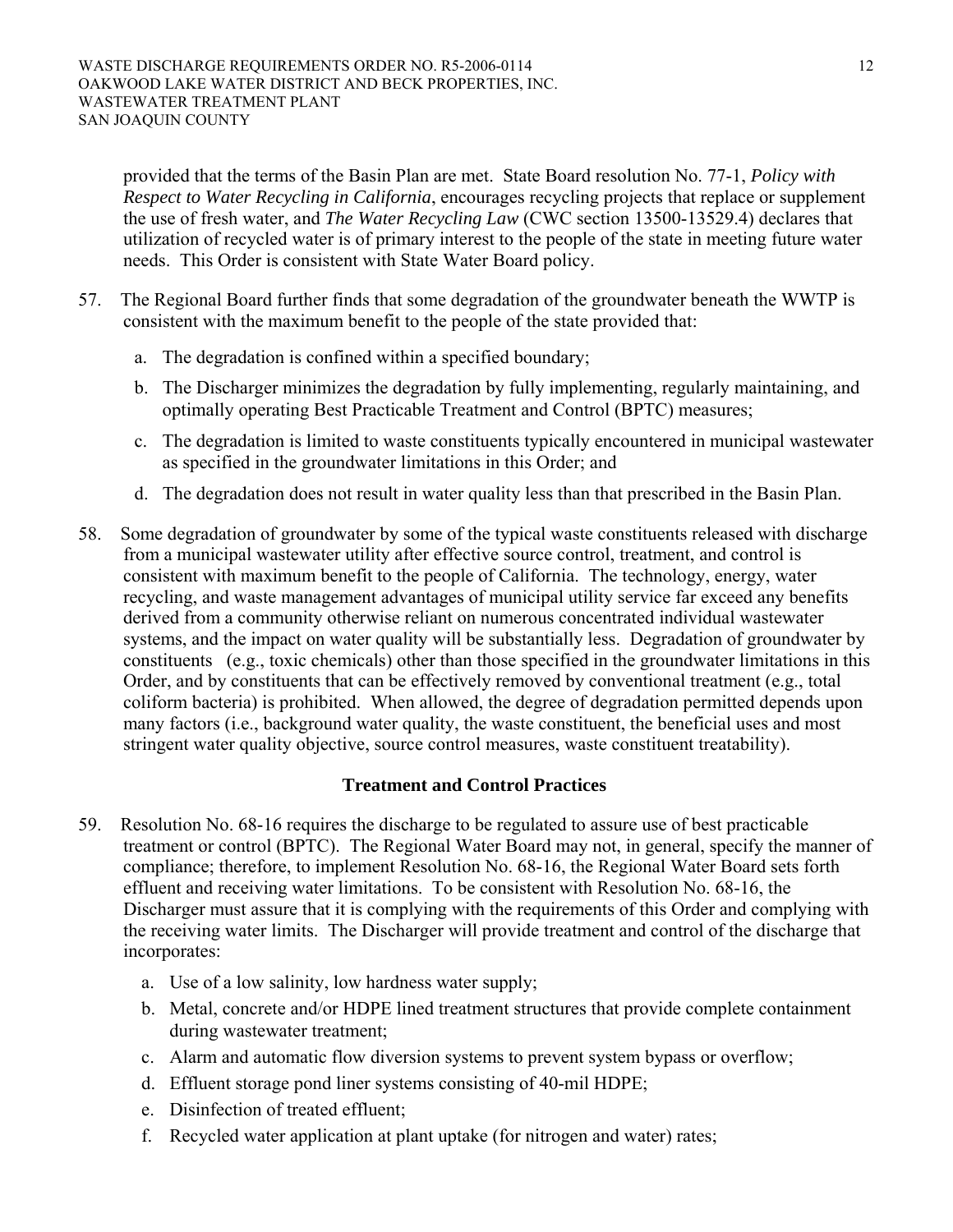- g. Appropriate biosolids storage and disposal practices;
- h. An Operation and Maintenance (O&M) manual; and
- i. Certified operators to assure proper operation and maintenance.
- 60. The WWTP design and effluent-recycling program incorporate numerous BPTC measures. In order to determine compliance with Resolution No. 68-16 it is appropriate to establish a schedule for installation and sampling of additional groundwater monitoring wells and to formally determine background groundwater concentrations for selected constituents. Groundwater monitoring is presently insufficient to determine true background conditions at all land application and recycled water storage ponds, which are located across a large area. If groundwater is degraded or there is evidence that the discharge may cause degradation, then the Discharger will be required to evaluate and implement additional BPTC measures for each conveyance, treatment, storage, and disposal component of the system. Completion of these tasks will ensure that BPTC and the highest water quality consistent with the maximum benefit to the people of the state will be achieved.
- 61. This Order establishes interim groundwater limitations for the WWTP that will not unreasonably threaten present and anticipated beneficial uses or result in groundwater quality that exceeds water quality objectives set forth in the Basin Plan. This Order also contains tasks for assuring that BPTC and the highest water quality consistent with the maximum benefit to the people of the state will be achieved. Accordingly, the discharge is consistent with Resolution 68-16 and the Basin Plan. Based on the results of the scheduled tasks, the Regional Water Board may reopen this Order to reconsider groundwater limitations and other requirements to comply with Resolution 68-16.

## **Basin Plan, Beneficial Uses, and Regulatory Considerations**

- 62. The *Water Quality Control Plan for the Sacramento River and San Joaquin River Basins, Fourth Edition* (hereafter Basin Plan) designates beneficial uses, establishes water quality objectives, contains implementation plans and policies for protecting waters of the basin, and incorporates by reference plans and policies adopted by the State Board. These requirements implement the Basin Plan.
- 63. The beneficial uses of the San Joaquin River (within the Sacramento San Joaquin Delta Hydrologic Area) are municipal and domestic supply; agricultural supply; industrial process supply; industrial service supply; water contact recreation; non-contact water recreation; warm freshwater habitat; cold freshwater habitat; migration of aquatic organisms; spawning, reproduction, and/or early development; wildlife habitat; and navigation.
- 64. The Basin Plan designates the beneficial uses of underlying groundwater as municipal and domestic supply, agricultural supply, industrial service supply, and industrial process supply.
- 65. The Basin Plan encourages water recycling.
- 66. The Basin Plan establishes numerical and narrative water quality objectives for surface water and groundwater within the basin. Numerical and narrative water quality objectives are maximum (i.e., least stringent) limits directly applicable to the protection of designated beneficial uses of the water. Controllable water quality factors are not allowed to cause further degradation of water quality in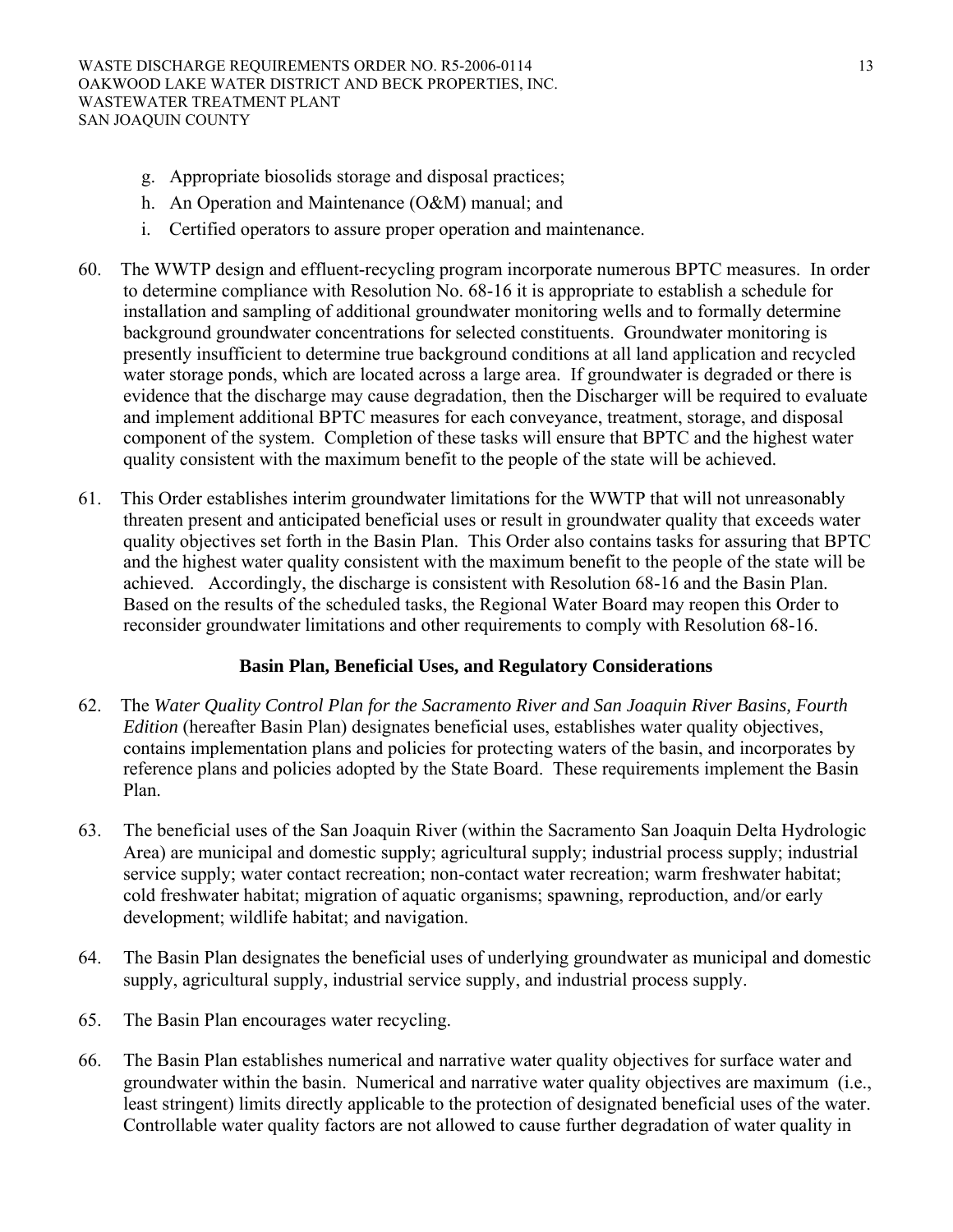instances where other factors have already resulted in water quality objectives being exceeded. Controllable factors are those actions, conditions, or circumstances resulting from human activities that may influence the quality of the waters of the State, are subject to the authority of the State or Regional Board, and that may be reasonably controlled. Controllable factors are not allowed to cause further degradation of water quality in instances where uncontrollable factors have already resulted in water quality objectives being exceeded. In addition, the water quality objectives do not require improvement over naturally occurring background concentrations. The Basin Plan requires that the Regional Water Board, on a case-by-case basis, follow specified procedures to determine maximum numerical limitations that apply the narrative objectives when it adopts waste discharge requirements.

- 67. The Basin Plan includes a water quality objective for Chemical Constituents that, at a minimum, requires waters designated as domestic or municipal supply to meet the maximum contaminant levels (MCLs) specified in the following provisions of Title 22, California Code of Regulations (CCR): Tables 64431-A (Inorganic Chemicals) and 64431-B (Fluoride) of Section 64431, Table 64444-A (Organic Chemicals) of Section 64444, Table 64449-A (Secondary Maximum Contaminant Levels-Consumer Acceptance Limits) of Section 64449, and 64449-B (Secondary Maximum Contaminant Levels-Ranges) of Section 64449. The Basin Plan's incorporation of these provisions by reference is prospective, and includes future changes to the incorporated provisions as the changes take effect. The Basin Plan recognizes that that the Regional Water Board may apply limits more stringent than MCLs to ensure that waters do not contain chemical constituents in concentrations that adversely affect beneficial uses.
- 68. The Basin Plan contains narrative water quality objectives for Chemical Constituents, Tastes and Odors, and Toxicity. The Toxicity objective, in summary, requires that groundwater be maintained free of toxic substances in concentrations that produce detrimental physiological responses in human, plant, animal, or aquatic life associated with designated beneficial uses. The Chemical Constituents objective requires that groundwater "shall not contain chemical constituents in concentrations that adversely affect beneficial uses." The Tastes and Odors objective requires that groundwater "shall not contain taste- or odor-producing substances in concentrations that cause nuisance or adversely affect beneficial uses." Chapter IV, Implementation, of the Basin Plan contains the "Policy for Application of Water Quality Objectives." This Policy specifies, in part, that compliance with narrative water quality objectives may be evaluated considering numerical criteria and guidelines developed and/or published by other agencies and organizations.
- 69. The CWC requires certain issues to be addressed when preparing Water Quality Control Plans and determining Water Quality Objectives (WQOs). CWC Section 13241 requires the following factors that must be considered in those determinations:
	- a. Past, present, and probable future beneficial uses of water.
	- b. Environmental characteristics of the hydrographic unit under consideration, including the quality of water available thereto.
	- c. Water quality conditions that could reasonably be achieved through the coordinated control of all factors which affect water quality in the area.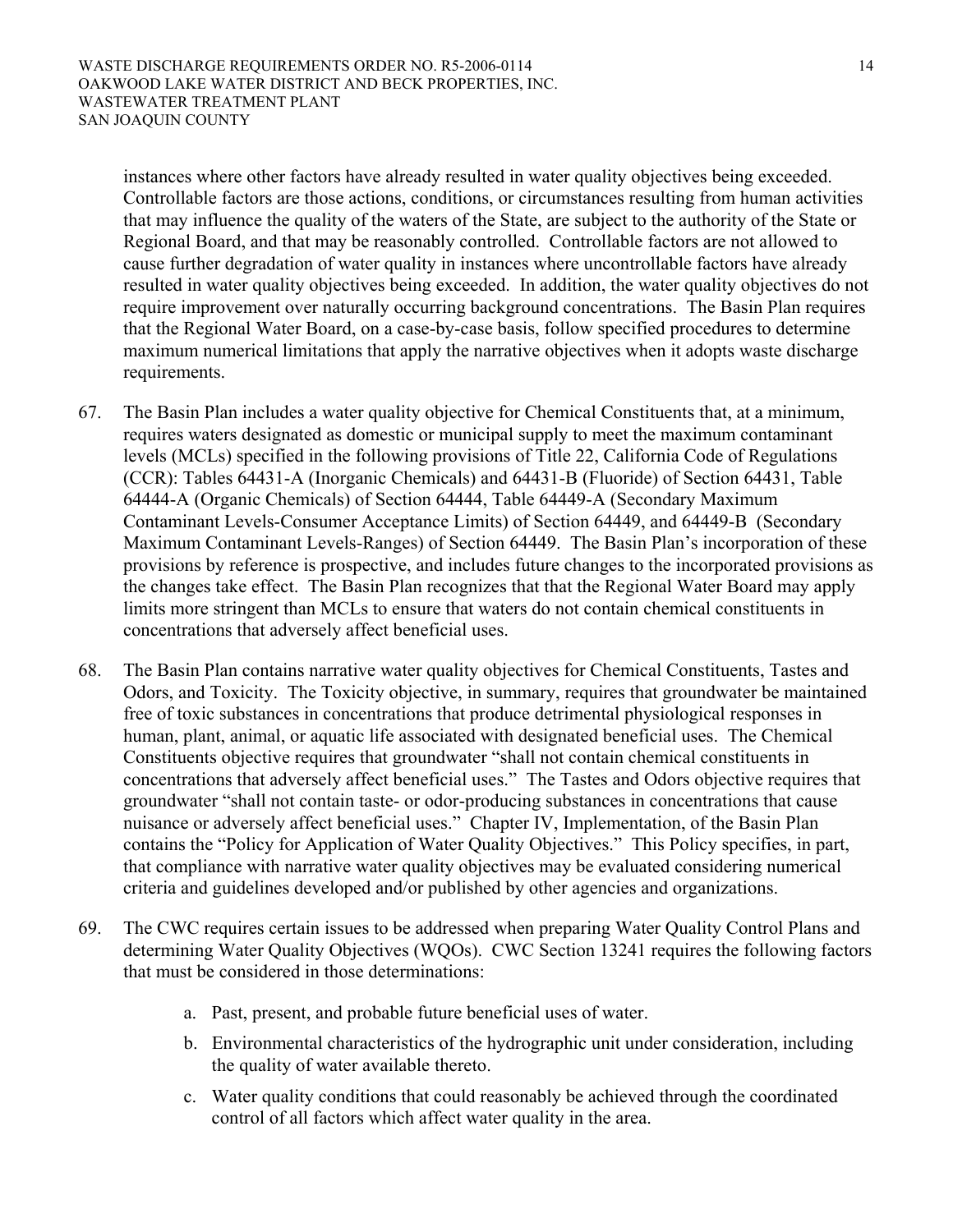- d. Economic considerations.
- e. The need for developing housing within the region.
- f. The need to develop and use recycled water.
- 70. The Delta Protection Act of 1992 established the Delta Protection Commission, a new State entity to plan for and to guide the conservation and enhancement of the natural resources of the Delta, while sustaining agriculture and meeting increased recreational demand. The Act defines a Primary Zone, which comprises the principal jurisdiction of the Delta Protection Commission. The Secondary Zone is the area outside the Primary Zone and within the "Legal Delta;" the Secondary Zone is not within the planning area of the Delta Protection Commission. The Act requires the Commission to prepare and adopt a Land Use and Resource Management Plan for the Delta, which must meet specific goals. This facility is located in the Secondary Zone of the Delta.
- 71. Under the "Antidegradation" section, the attached Information Sheet lists the various waste constituents identified thus far as fitting the restriction of Findings No. 67 and 68, along with limits of each constituent necessary to maintain beneficial uses known to be adversely affected at certain concentrations of the waste constituent in groundwater. The listing identifies the constituent, the beneficial use and its associated limit, as well as the technical reference for the limit. Some limits become less restrictive when the water supply is limited to certain applications of a beneficial use, but that requires additional factual information. Maintenance of the existing high quality of water means maintenance of background water quality conditions, i.e., the water quality found upstream or upgradient of the discharge, unaffected by other discharges. Therefore, the water quality objectives will define the least stringent limits which will be imposed and background defines the most stringent limits which will be imposed on ambient water quality.

## **Water Recycling**

- 72. As noted above, State Water Board Resolution No. 77-1, *Policy with Respect to Water Recycling in California*, encourages recycling projects that replace or supplement the use of fresh water, and *The Water Recycling Law* (CWC sections 13500-13529.4) declares that utilization of recycled water is of primary interest to the people of the State in meeting future water needs.
- 73. The California Department of Health Services (DHS) has established statewide water recycling criteria in Title 22, CCR, Section 60301 et. seq. (hereafter Title 22). The Discharger will treat the wastewater to tertiary standards and disinfect the effluent per Title 22 requirements.
- 74. A 1988 Memorandum of Understanding between DHS and the State Board on the use of recycled water establishes basic principles relative to the two agencies and the regional water boards. The Memorandum allocates primary areas of responsibility and authority between the agencies and provides for methods and mechanisms necessary to assure ongoing, continuous future coordination of activities relative to use of recycled water.
- 75. DHS requires that the American Water Works Association (AWWA) *Guidelines for Distribution of Non-Potable Water* and *Guidelines for the On-site Retrofit of Facilities Using Disinfected Tertiary Recycled Water* be implemented in design and construction of recycling equipment. The guidelines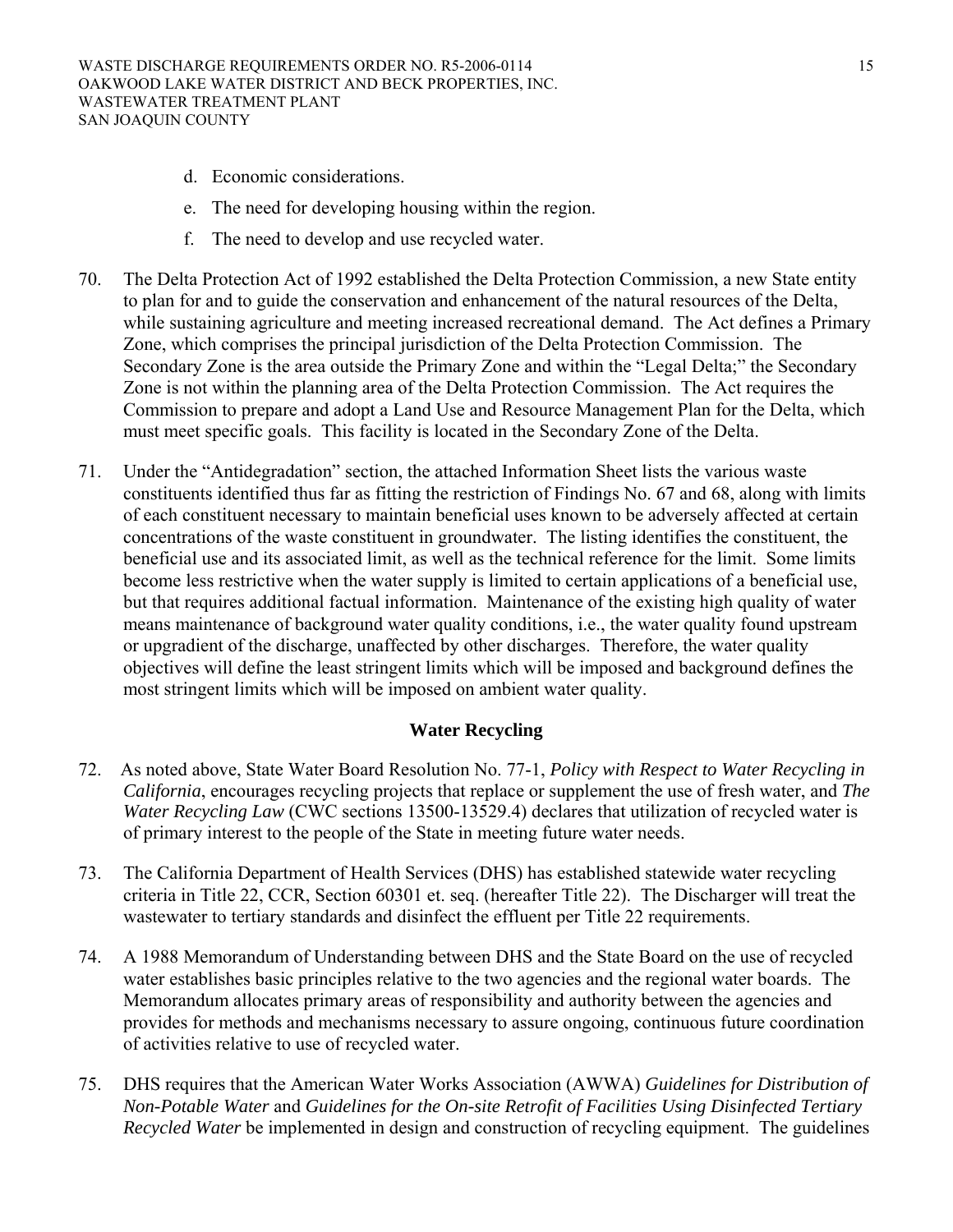require installation of purple pipe, adequate signs, and adequate separation between the recycled water lines and domestic water lines and sewer lines. The Discharger proposes to fully comply with these requirements*.*

76. Section 60323(a) of Title 22 states that no person shall produce or supply recycled water for direct reuse from a proposed water recycling plant unless an engineering report is submitted for review and approval by DHS and the Regional Water Board. Irrigation of fodder crops, turf grass, and landscaping, is considered a beneficial reuse. The Discharger submitted a Revised Title 22 Engineering Report to DHS on 27 April 2006. DHS provided comments on the revised Title 22 Report on 20 June 2006, and those comments are addressed in these WDRs.

## **Other Regulatory Considerations**

- 77. On 2 May 2006, the State Water Board adopted Statewide General Waste Discharge Requirements For Sanitary Sewer Systems General Order No. 2006-0003-DWQ (General Order). The General Order requires all public agencies that own or operate sanitary sewer systems greater than one mile in length to comply with the Order. The Discharger's collection system will exceed one mile in length, therefore the General Order is applicable. The application or Notice of Intent (NOI) for coverage under the General Order must be submitted to the State Water Resources Control Board by 2 November 2006.
- 78. The United States Environmental Protection Agency (EPA) has promulgated biosolids reuse regulations in 40 CFR 503, *Standard for the Use or Disposal of Sewage Sludge,* which establishes management criteria for protection of ground and surface waters, sets application rates for heavy metals, and establishes stabilization and disinfection criteria.
- 79. The Regional Water Board is using the Standards in 40 CFR 503 as guidelines in establishing this Order, but the Regional Water Board is not the implementing agency for 40 CFR 503 regulations. The Discharger may have separate and/or additional compliance, reporting, and permitting responsibilities to the EPA. The RWD states that all biosolids will be hauled to a separate permitted facility.
- 80. The State Water Board adopted Order No. 97-03-DWQ (General Permit No. CAS000001) specifying waste discharge requirements for discharges of stormwater associated with industrial activities, and requiring submittal of a Notice of Intent by all affected industrial dischargers. This Order requires the Discharger to obtain coverage under the General Permit.
- 81. An Environmental Impact Report (EIR) was prepared for this project. The EIR was adopted by the San Joaquin Community Development Department on 16 January2001, in accordance with the California Environmental Quality Act (CCR, Title 14, Section 15261 et. seq.). The proposed wastewater treatment and disposal system is consistent with the project as analyzed in the EIR when mitigation measures are implemented. Significant impacts are presented in the following table and mitigation measures are discussed in the identified findings:

Impact No. Description of Significant Impact Mitigation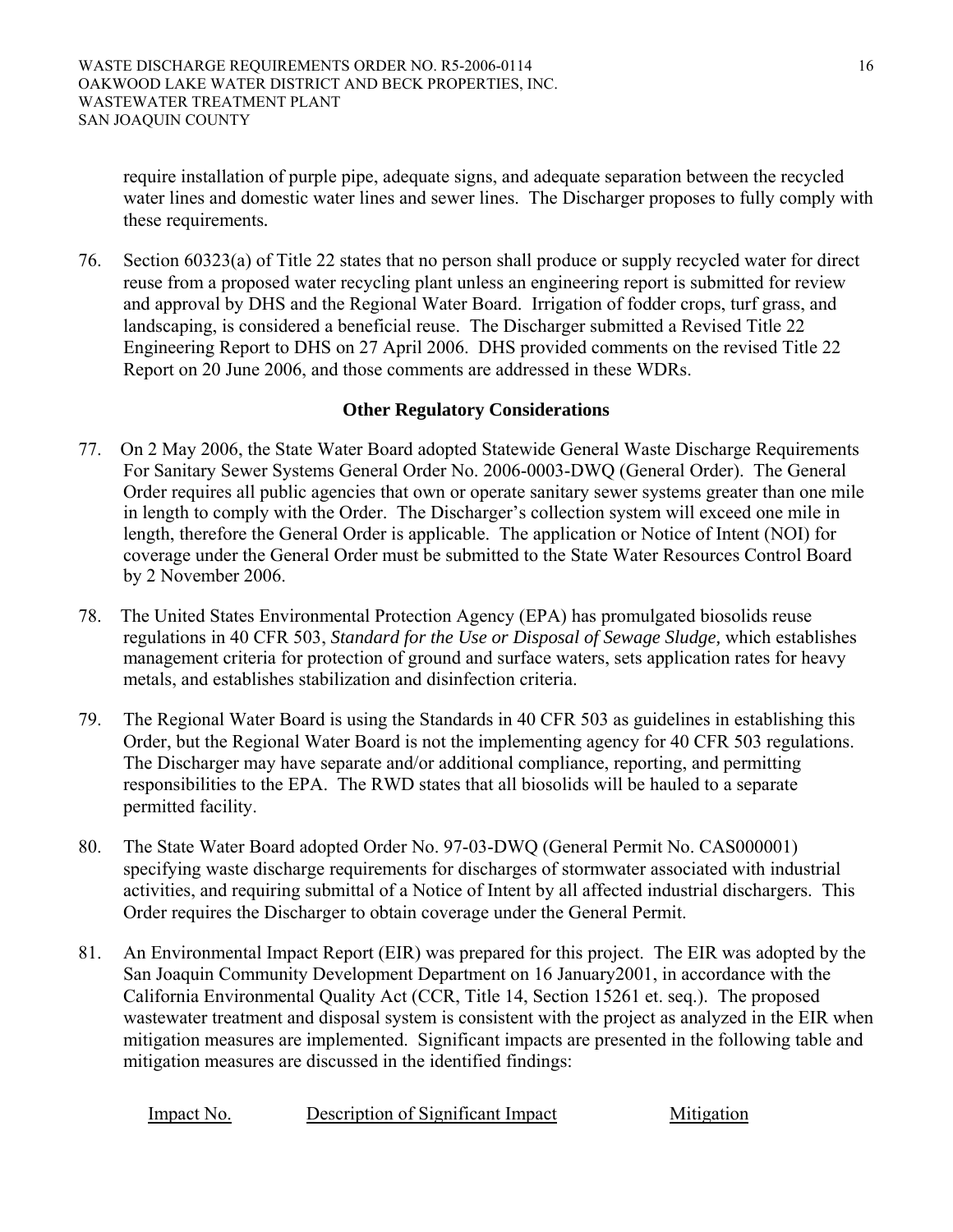#### WASTE DISCHARGE REQUIREMENTS ORDER NO. R5-2006-0114 17 OAKWOOD LAKE WATER DISTRICT AND BECK PROPERTIES, INC. WASTEWATER TREATMENT PLANT SAN JOAQUIN COUNTY

| Impact No. | Description of Significant Impact                                                                                                                       | Mitigation      |
|------------|---------------------------------------------------------------------------------------------------------------------------------------------------------|-----------------|
| $4.4 - 3$  | Seepage along Walthall Slough.                                                                                                                          | See Finding 82a |
| $4.5 - 1$  | Stormwater Runoff – Preparation of<br>Stormwater Pollution Prevention Plan.                                                                             | See Finding 82b |
| $4.5 - 2A$ | Accommodation of increased wastewater<br>flow during winter months.                                                                                     | See Finding 82c |
| $4.5 - 3$  | Inadequate treatment of wastewater<br>percolating to groundwater.                                                                                       | See Finding 82d |
| $4.5 - 5$  | Seepage of partially treated wastewater to<br>groundwater.                                                                                              | See Finding 82e |
| $4.5 - 5$  | Need for State Reclamation Board,<br>Reclamation District No. 17, and<br>Department of Water Resources approval<br>for expansion of wastewater systems. | See Finding 82f |

- 82. The EIR identified significant impacts, which require mitigation measures as part of project implementation. Each of the items is discussed below.
	- a. Levee improvement have been constructed along the outer edge of the patrol road at the toe of Walthall Slough levee. Reclamation District No. 17 issued an acceptance letter regarding the improvements on 14 November 2005.
	- b. A Stormwater Pollution Prevention Plan (SWPPP) was submitted for the construction stormwater permit. The State Water Resources Control Board (State Board) issued a receipt of the notice to comply with the General Permit to Discharge Stormwater Associated with Construction Activity on 5 November 2004.
	- c. The accommodation of wastewater during the wet season is addressed in the adoption of WDRs. The RWD submitted demonstrates sufficient treatment and storage capacity for wastewater and 100-year return annual total precipitation.
	- d. Wastewater treatment is addressed in the adoption of WDRs. The proposed system includes tertiary treatment with disinfection. Wastewater will be highly treated prior to discharge.
	- e. The possibility of seepage of partially treated wastewater is greatly reduced because wastewater will be treated and stored in ponds that will be constructed with a synthetic liner.
	- f. The engineer for Reclamation District 17 (Kjeldsen, Sinnock & Neudeck, Inc.) prepared a 27 November 2001 letter addressing slope stability at the wastewater treatment plant which stated the wastewater treatment ponds do not negatively impact the stability of the levee.

The Regional Water Board finds that this Order contains requirements that if complied with, implement the mitigation measures related to wastewater issues and will reasonably protect the beneficial uses of waters of the state and prevent nuisance.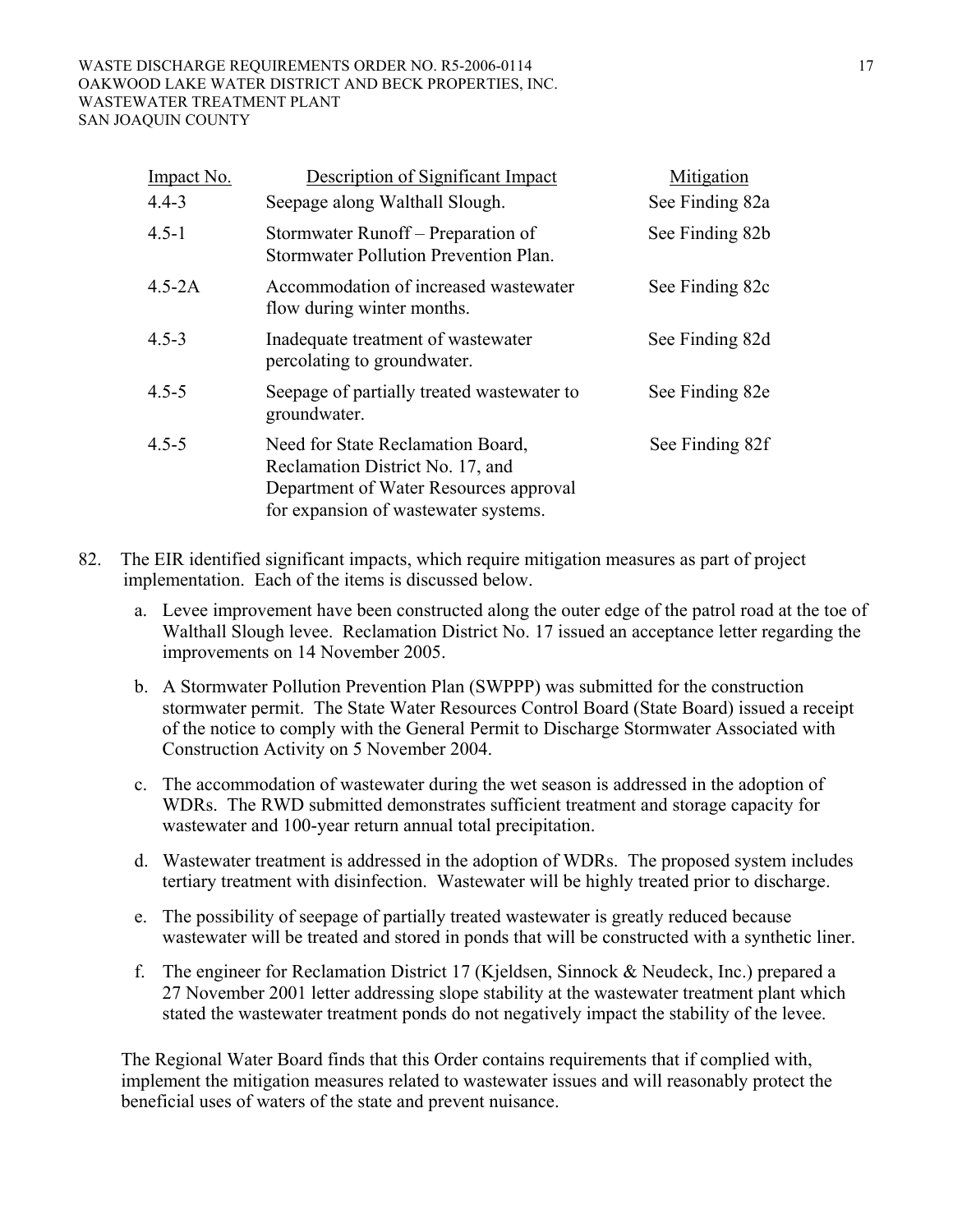83. Section 13267(b) of the CWC provides that: "In conducting an investigation specified in subdivision (a), the regional board may require that any person who has discharged, discharges, or is suspected of discharging, or who proposes to discharge within its region, or any citizen or domiciliary, or political agency or entity of this state who has discharged, discharges, or is suspected of discharging, or who proposes to discharge waste outside of its region that could affect the quality of the waters of the state within its region shall furnish, under penalty of perjury, technical or monitoring program reports which the board requires. The burden, including costs of these reports, shall bear a reasonable relationship to the need for the reports and the benefits to be obtained from the reports. In requiring those reports, the regional board shall provide the person with a written explanation with regard to the need for the reports, and shall identify the evidence that supports requiring that person to provide the reports."

The monitoring and reporting program required by this Order and the attached Monitoring and Reporting Program No. R5-2006-0114 are necessary to assure compliance with these waste discharge requirements. The Discharger operates the facility that discharges the waste subject to this Order.

- 84. The California Department of Water Resources sets standards for the construction and destruction of groundwater wells (hereafter DWR Well Standards), as described in *California Well Standards Bulletin 74-90* (June 1991) and *Water Well Standards: State of California Bulletin 94-81* (December 1981). These standards, and any more stringent standards adopted by the state or county pursuant to CWC Section 13801, apply to all monitoring wells used to monitor the impacts of wastewater storage or disposal governed by this Order. Those wells that do not have a construction log, boring log, or County permit may not be used for monitoring associated with this Order.
- 85. State regulations that prescribe procedures for detecting and characterizing the impact of waste constituents from waste management units on groundwater are found in Title 27 CCR Section 20380. While the WWTP is exempt from Title 27, the data analysis methods of Title 27 may be appropriate for determining whether the discharge complies with the terms for protection of groundwater specified in this Order.
- 86. The discharge authorized herein and the treatment and storage facilities associated with the discharge, except for discharges of residual sludge and solid waste, are exempt from the requirements of Title 27, CCR, Section 20380 et seq.. The exemption, pursuant to Title 27 CCR Section 20090(a), is based on the following
	- a. The waste consists primarily of domestic sewage and treated effluent;
	- b. The waste discharge requirements are consistent with water quality objectives; and
	- c. The treatment and storage facilities described herein are associated with a municipal wastewater treatment plant.
- 87. Pursuant to CWC Section 13263(g), discharge is a privilege, not a right, and adoption of this Order does not create a vested right to continue the discharge.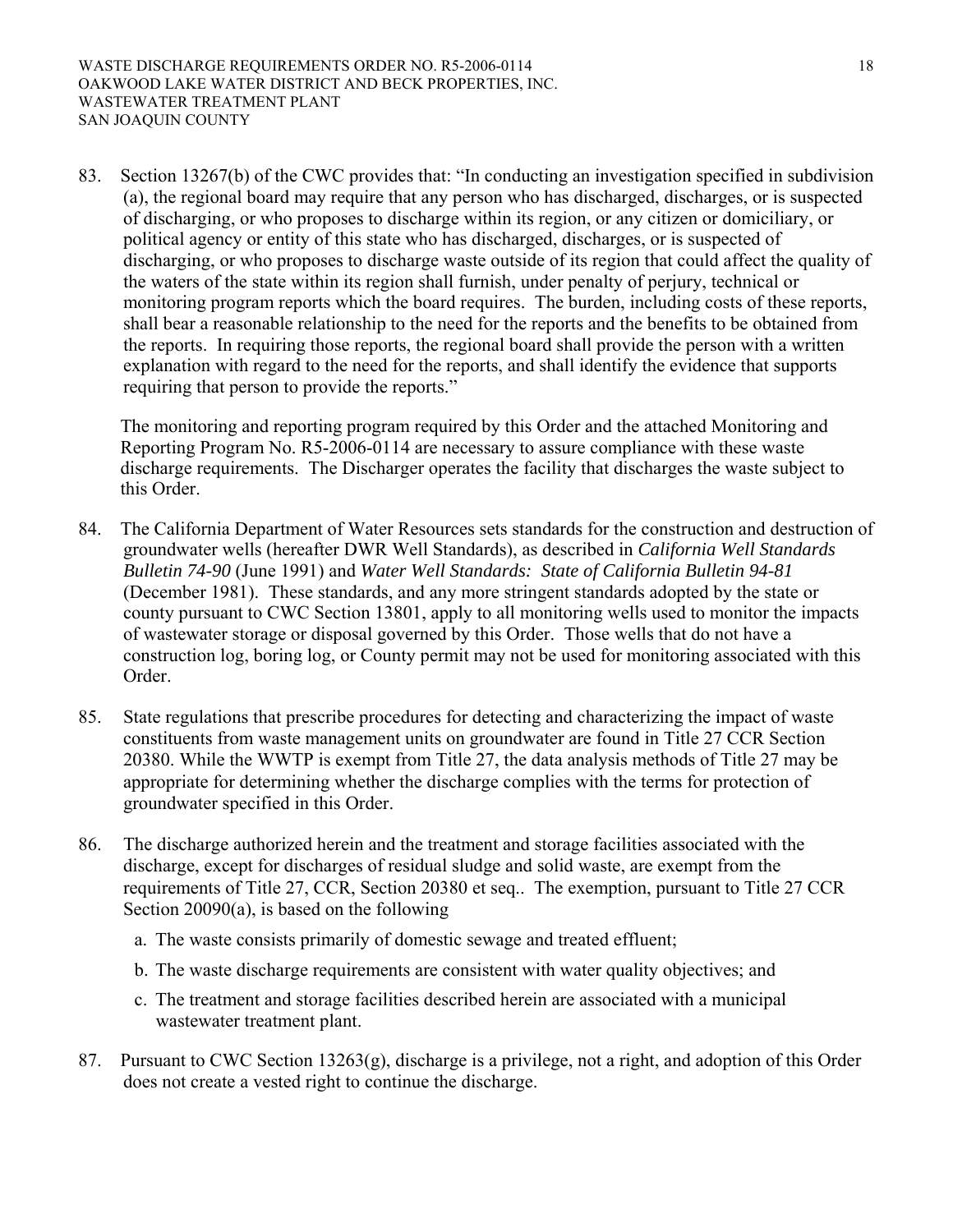## **Public Notice**

- 88. The recommendations of the State Department of Health Services regarding the public health aspects of water recycling have been considered in preparation of this Order.
- 89. All the above and the supplemental information and details in the attached Information Sheet, which is incorporated by reference herein, as well as the Regional Water Board's administrative record, were considered in establishing the following conditions of discharge.
- 90. The Discharger and interested agencies and persons have been notified of the Regional Water Board's intent to prescribe waste discharge requirements for this discharge, and they have been provided an opportunity to submit written comments and an opportunity for a public hearing.
- 91. All comments pertaining to the discharge were heard and considered in a public hearing.

**IT IS HEREBY ORDERED** that Order No. 5-01-113 is rescinded, and that pursuant to Sections 13263 and 13267 of the California Water Code, Oakwood Lake Water District and Beck Properties, Inc. their agents, successors, and assigns, in order to meet the provisions contained in Division 7 of the California Water Code and regulations adopted hereunder, shall comply with the following:

*[Note: Other prohibitions, conditions, definitions, and some methods of determining compliance are contained in the attached "Standard Provisions and Reporting Requirements for Waste Discharge Requirements" dated 1 March 1991.]*

## **A. Discharge Prohibitions**

- 1. Discharge of wastes to surface waters or surface water drainage courses is prohibited.
- 2. Bypass or overflow of untreated or partially treated waste is prohibited.
- 3. Discharge of sewage from a sanitary sewer system at any point upstream of a wastewater treatment plant is prohibited. Discharge of treated recycled water downstream of the wastewater treatment plant, other than at the designated storage ponds or land application areas, is prohibited.
- 4. Discharge of waste classified as "hazardous" under Title 23 CCR Chapter 15, Section 2521, or "designated," as defined in Section 13173 of CWC is prohibited.
- 5. Application of recycled water in a manner or location other than that described herein is prohibited.
- 6. The use of recycled water for purposes other than irrigation as defined in Title 22 CCR Section 60304(a) and this Order is prohibited.

## **B. Discharge Specifications**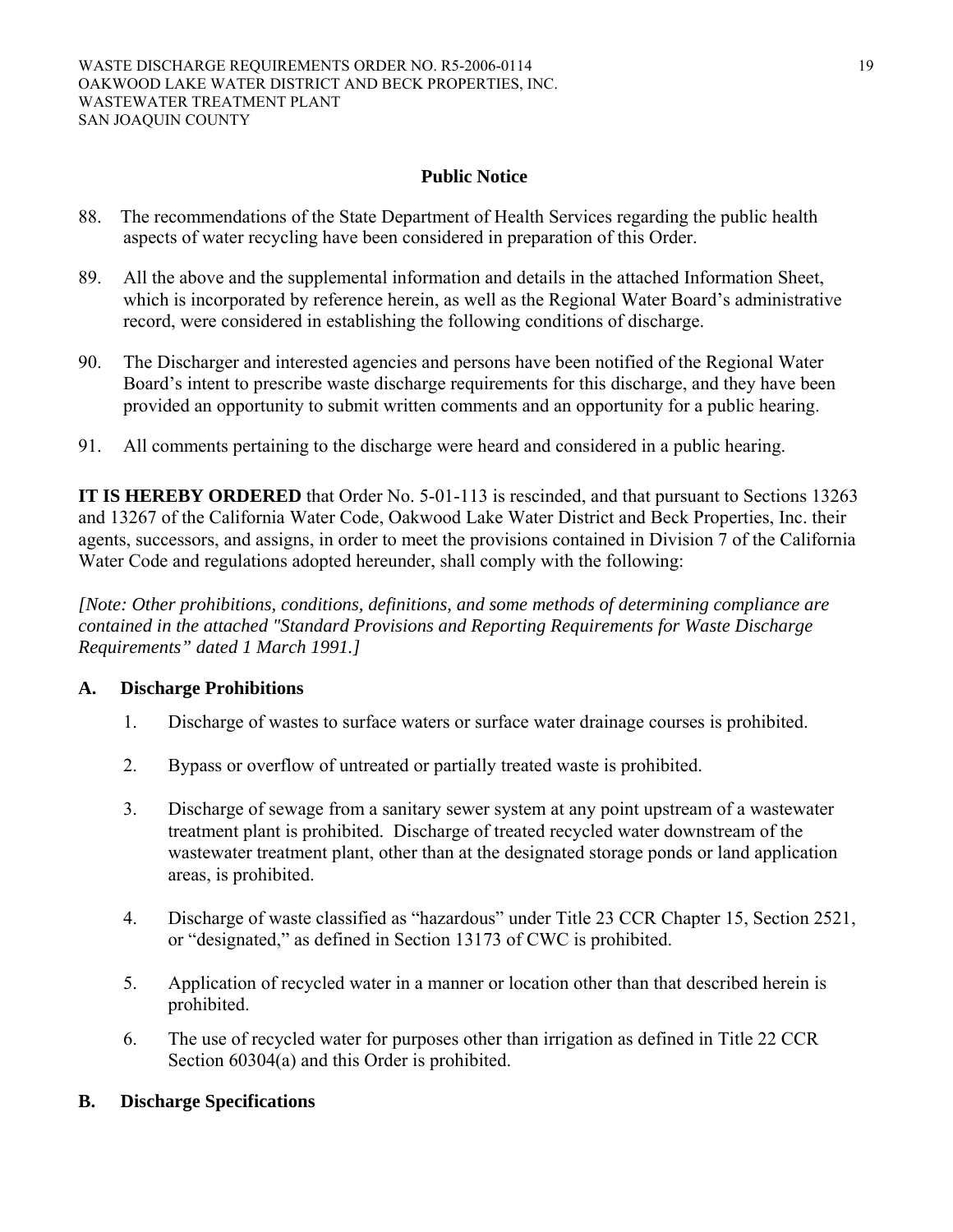- 1. The monthly average flow rate may not exceed 15,000 gpd. Upon approval by the Executive Officer, the monthly average flow rate may be increased as described below.
- 2. Upon approval by the Executive Officer of the reports required by Provisions G.1.e, G.1.f, and G.1.h for the specified influent flow rate, the monthly average flow may not exceed 55,000 gpd.
- 3. Prior to the Executive Officer approving a monthly average flow rate over 55,000 gpd, the Regional Board shall consider a resolution approving the RWER and authorizing the flow rate increase. This specification only applies to the RWER request for a flow rate increase above 55,000. The monthly average influent flow rate may increase to 136,200 gpd after the Executive Officer approves the report required by Provision G.1.e, G.1.f, and G.1.h.
- 4. Wastewater treatment and use of recycled water shall not cause pollution or a nuisance as defined by Section 13050 of the CWC.
- 5. The maximum total nitrogen loading to each land application area shall not exceed the plant uptake rate for plant available nitrogen (PAN) for the type of plant to be grown, as specified in the most recent edition of the Western Fertilizer Handbook or similar publication unless and until the Discharger demonstrates that another proportion is technically justified. PAN shall be calculated as 100% of the total nitrogen content of the waste plus nitrogen contributions from all other sources, including supplemental fertilizers
- 6. Public contact with wastewater and recycled water shall be precluded or controlled through such means as fences, signs, or acceptable alternatives.
- 7. No waste constituent shall be released or discharged, or placed where it will be released or discharged, in a concentration or in a mass that causes violation of the Groundwater Limitations.
- 8. Objectionable odors originating at the facility shall not be perceivable beyond the limits of the property owned by the Discharger.
- 9. As a means of discerning compliance with Discharge Specification B.8, the dissolved oxygen content in the upper one foot of any wastewater or recycled water storage pond shall not be less than 1.0 mg/L.
- 10. The Discharger shall operate all systems and equipment to maximize treatment of wastewater and optimize the quality of the discharge. The wastewater shall be filtered at all times.
- 11. The Discharger shall treat the wastewater such that it complies with Title 22 CCR, Section 60301.230 ("Disinfected Tertiary Recycled Water").
- 12. All treatment and storage facilities shall be designed, constructed, operated, and maintained to prevent inundation or washout due to floods with a 100-year return frequency.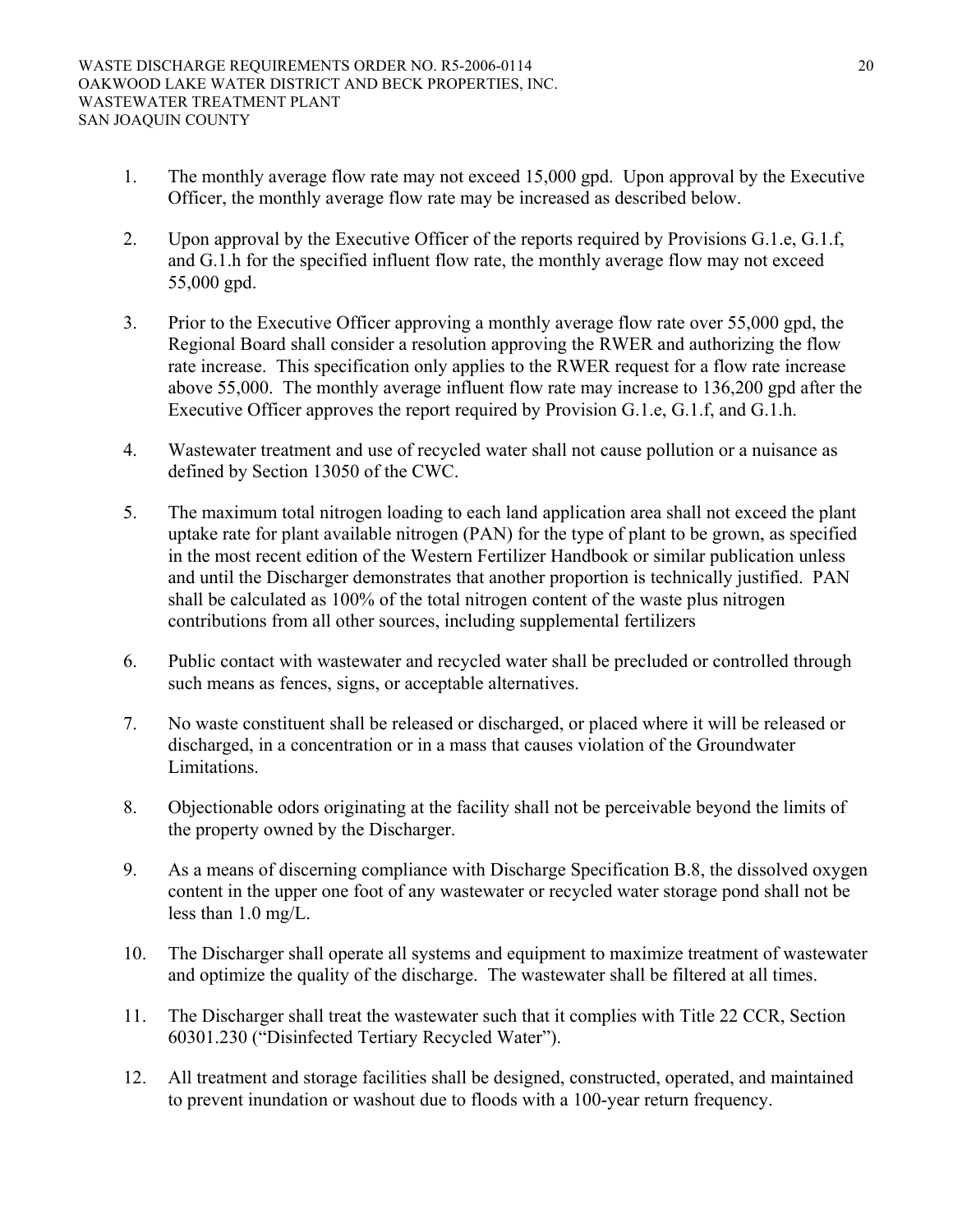- 13. Wastewater and recycled water ponds shall be managed to prevent breeding of mosquitoes. In particular,
	- a. An erosion control program shall be implemented to ensure that small coves and irregularities are not created around the perimeter of the water surface.
	- b. Weeds shall be minimized through control of water depth, harvesting, or herbicides.
	- c. Dead algae, vegetation, and debris shall not accumulate on the water surface.
- 14. The facility shall have sufficient treatment, storage, and disposal capacity to accommodate allowable wastewater flow, design seasonal precipitation, and ancillary inflow and infiltration. Design seasonal precipitation shall be based on total annual precipitation using a return period of 100 years, distributed monthly in accordance with historical rainfall patterns.
- 15. Freeboard in any pond containing wastewater or recycled water shall never be less than two feet as measured from the water surface to the lowest point of overflow.
- 16. On or about **15 October** of each year, available pond storage capacity shall at least equal the volume necessary to comply with Discharge Specifications B.14 and B.15.
- 17. All recycled water conveyance and distribution piping and equipment shall comply with California Department of Health Services requirements and American Water Works Association (AWWA) *Guidelines for Distribution of Non-Potable Water* and *Guidelines for the On-site Retrofit of Facilities Using Disinfected Tertiary Recycled Water* with the exception of the pipe installation addressed in the 9 February 2005 DHS letter titled, *Recycled Water Main & Sanitary Sewer Force Main Separation Requirements*, and as approved by DHS.
- 18. Coagulation shall be practiced at all times when the SBR effluent is pumped to the filtration units.
- 19. The discharge of recycled water shall be limited to land application areas where shallow groundwater TDS average concentrations exceed 850 mg/L.

## **C. Effluent Limitations**

1. Effluent discharged from the wastewater treatment plant into the Effluent Storage Basin (ES Basin) shall not exceed the following limits:

| Constituent      | Units | Monthly Average | Daily Maximum |
|------------------|-------|-----------------|---------------|
| BOD <sub>5</sub> | mg/L  | <10             | ≤20           |
| <b>TSS</b>       | mg/L  | <10             | --            |
| Total N          | mg/L  | <10             | $\leq 10$     |
| <b>TDS</b>       | mg/L  | 750             | --            |
|                  |       |                 |               |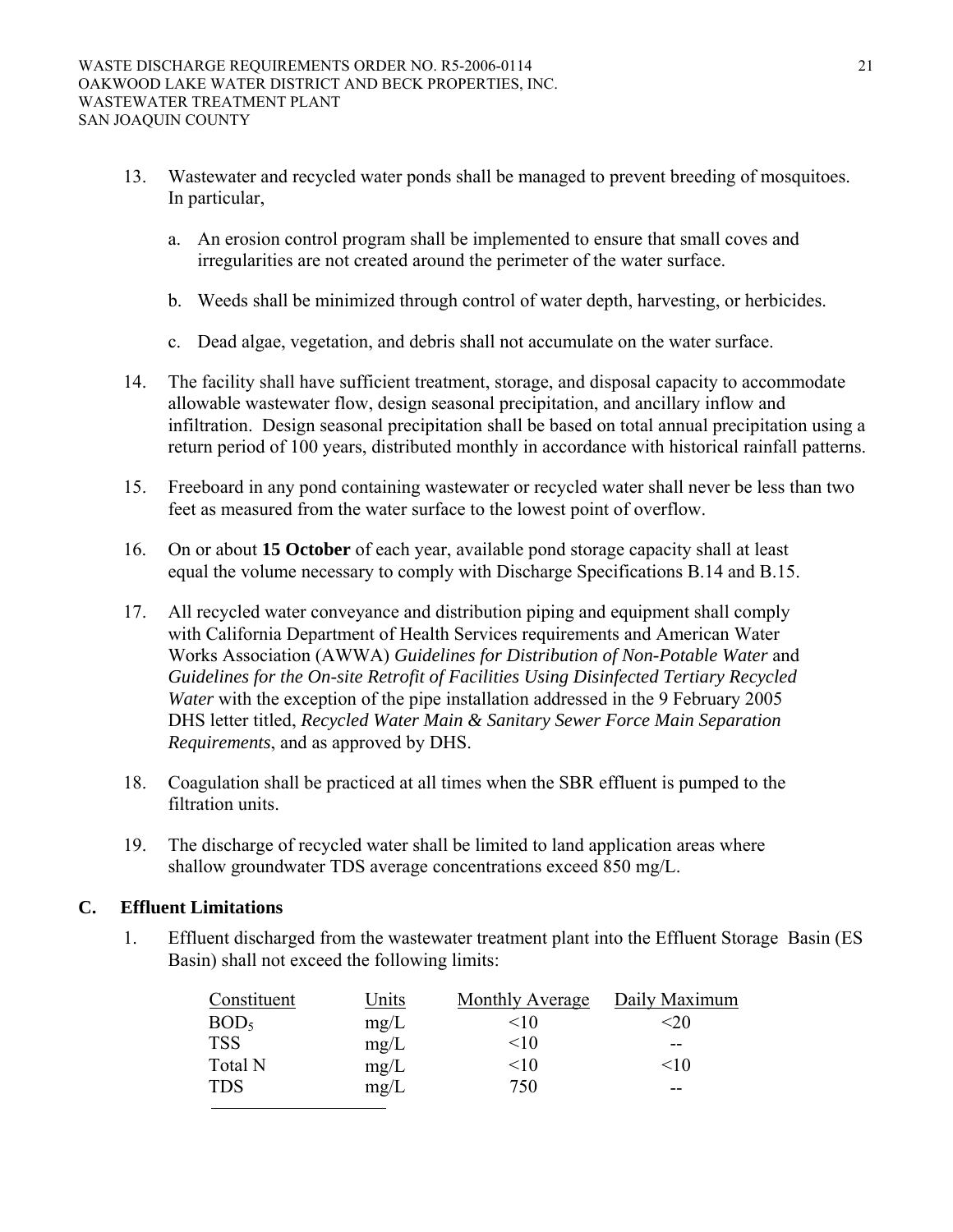BOD5 denotes 5-day Biochemical Oxygen Demand. TSS denotes Total Suspended Solids. Total N denotes Total Nitrogen. TDS denotes Total Dissolved Solids.

- 2. Effluent discharged from the wastewater treatment plant into the ES Basin shall comply with the following limits for total coliform organisms:
	- a. The median concentration of total coliform bacteria measured in the disinfected effluent shall not exceed an MPN of 2.2 per 100 milliliters utilizing the bacteriological results of the last seven days for which analyses have been completed.
	- b. The number of total coliform bacteria shall not exceed an MPN of 23 per 100 milliliters per 100 milliliters in more than one sample in any 30-day period.
	- c. No sample shall exceed an MPN of 240 total coliform bacteria per 100 milliliters.
- 3. Effluent discharged from the wastewater treatment plant into the ES Basin shall not exceed any of the following:
	- a. An average of 2 NTU within a 24-hour period;
	- b. 5 NTU more than 5 percent of the time within a 24-hour period;
	- c. 10 NTU at any time.
- 4. No stored wastewater or recycled water shall have a pH less than 6.5 or greater than 10.0.

## **D. General Solids Disposal Specifications**

Sludge means the solid, semisolid, and liquid residues removed during primary, secondary, or advanced wastewater treatment processes. Solid waste refers to grit and screenings generated during preliminary treatment. Residual sludge means sludge that will not be subject to further treatment at the facility. Biosolids refers to sludge that has undergone sufficient treatment and testing to qualify for reuse pursuant to federal and state regulations as a soil amendment for agriculture, silviculture, horticulture, and land recycling.

- 1. Sludge and solid waste shall be removed from screens, sumps, ponds, and clarifiers as needed to ensure optimal plant operation.
- 2. Treatment and storage of sludge shall be confined to the treatment facility property, and shall be conducted in a manner that precludes infiltration of waste constituents into soils in a mass or at concentrations that will violate the Groundwater Limitations of this Order.
- 3. Any storage of residual sludge, solid waste, and biosolids at the facility shall be temporary, and the waste shall be controlled and contained in a manner that minimizes leachate formation and precludes infiltration of waste constituents into soils in a mass or at concentrations that will violate the Groundwater Limitations of this Order.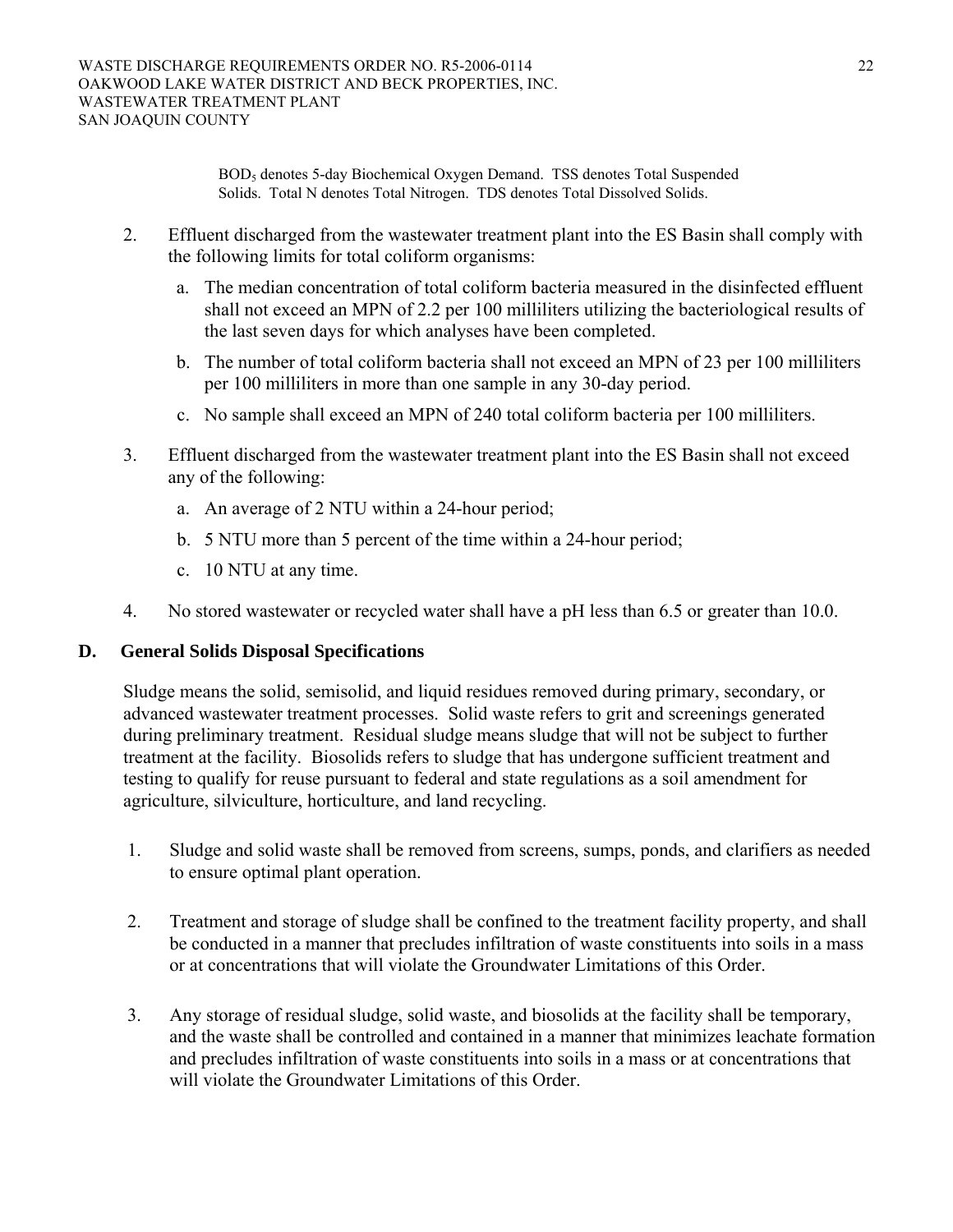- 4. Residual sludge, biosolids, and solid waste shall be disposed of in a manner approved by the Executive Officer and consistent with Title 27 CCR Division 2. Removal for further treatment, disposal, or reuse at disposal sites operated in accordance with valid waste discharge requirements issued by a regional water quality control board will satisfy this specification.
- 5. Use and disposal of biosolids shall comply with the self-implementing Federal regulations of 40 CFR 503, which are subject to enforcement by the U.S. EPA, not the Regional Water Board. If during the life of this Order, the state accepts primacy for implementation of 40 CFR 503, the Regional Water Board may also initiate enforcement where appropriate.

## **E. Water Recycling Specifications**

- 6. Application of recycled water shall be confined to the designated application areas as defined in this Order.
- 7. Recycled water shall be used in compliance with Title 22, Division 4, Chapter 3, Article 3, *Uses of Recycled Water*.
- 8. Public contact with recycled water shall be controlled through use of fences, signs, and/or other appropriate means. All use areas where recycled water is used that are accessible to the public shall be posted with signs that are visible to the public, in a size no less than 4 inches by 8 inches and include the following wording, "Recycled Water – Do Not Drink." The size and content of these signs shall be as described in Section 60310(g) of Title 22.
- 9. Recycled water controllers, valves, and similar appurtenances shall be affixed with recycled water warning signs, and shall be equipped with removable handles or locking mechanisms to prevent public access or tampering. Quick couplers, if used, shall be of a type, or secured in a manner, that permits operation only by authorized personnel. Hose bibs shall not be used.
- 10. Application of recycled water shall comply with the following setback requirements:

| <b>Setback Definition</b>                                  | Minimum Setback (feet) |
|------------------------------------------------------------|------------------------|
| Edge of land application area to domestic well             | 50                     |
| Wastewater/Recycled water storage pond to<br>domestic well | 100                    |
| Land Application Area to Surface Water <sup>1</sup>        | 50                     |

- $11.$  <sup>1</sup> Excluding ditches used exclusively for tailwater return from the land application area.
- 12. Any use of recycled water shall comply with the following: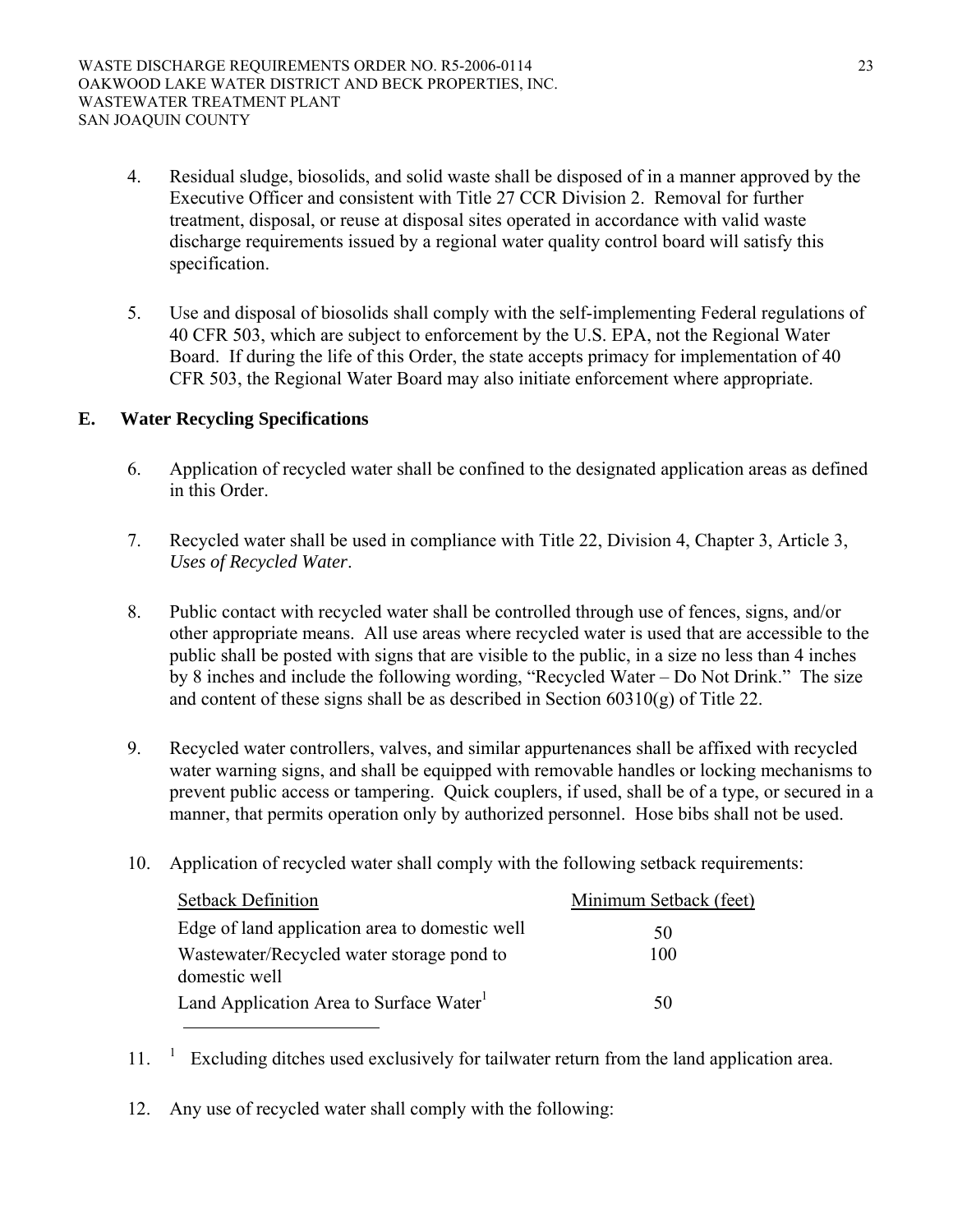- 13. Any irrigation runoff shall be confined to the recycled water use area, unless the runoff does not pose a public health threat and is authorized by the regulatory agency.
- 14. Spray, mist, or runoff shall not enter dwellings, designated outdoor eating areas, or food handling facilities.
- 15. Drinking water fountains shall be protected against contact with recycled water spray, mist, or runoff.
- 16. Any connection between the recycled water conveyance system and any potable water conveyance system, groundwater supply well, or surface water supply source for the purpose of supplementing recycled water shall be equipped with a DHS-approved backflow prevention device.
- 17. Application rates for recycled water shall not exceed nitrogen and water uptake rates considering the plant, soil, climate, and irrigation management system in accordance with the water balance submitted with the RWD.
- 18. Irrigation runoff (i.e., tailwater) shall be completely contained within the designated land application area and shall not enter any surface water drainage course or stormwater drainage system.
- 19. Sprinkler heads shall be of the type approved for recycled water and shall create a minimum amount of mist. Drainage through sprinkler heads is prohibited.
- 20. Irrigation with recycled water shall not be performed within 24 hours of a forecasted storm, during or within 24 hours after any precipitation event, nor when the ground is saturated.
- 21. The project shall include a weather station to measure wind velocity and other parameters needed to facilitate best management of the recycled water application.
- 22. Land application areas that are spray irrigated and allow public access shall be irrigated during periods of minimal use (typically between 9 p.m. and 6 a.m.). Consideration shall be given to allow maximum drying time prior to subsequent public use.
- 23. Land application areas shall be managed to prevent breeding of mosquitoes. In particular:
	- a. There shall be no standing water 48 hours after application of recycled water;
	- b. Tailwater ditches must be maintained essentially free of emergent, marginal, or floating vegetation, and;
	- c. Low-pressure and unpressurized pipelines and ditches accessible to mosquitoes shall not be used to store recycled water.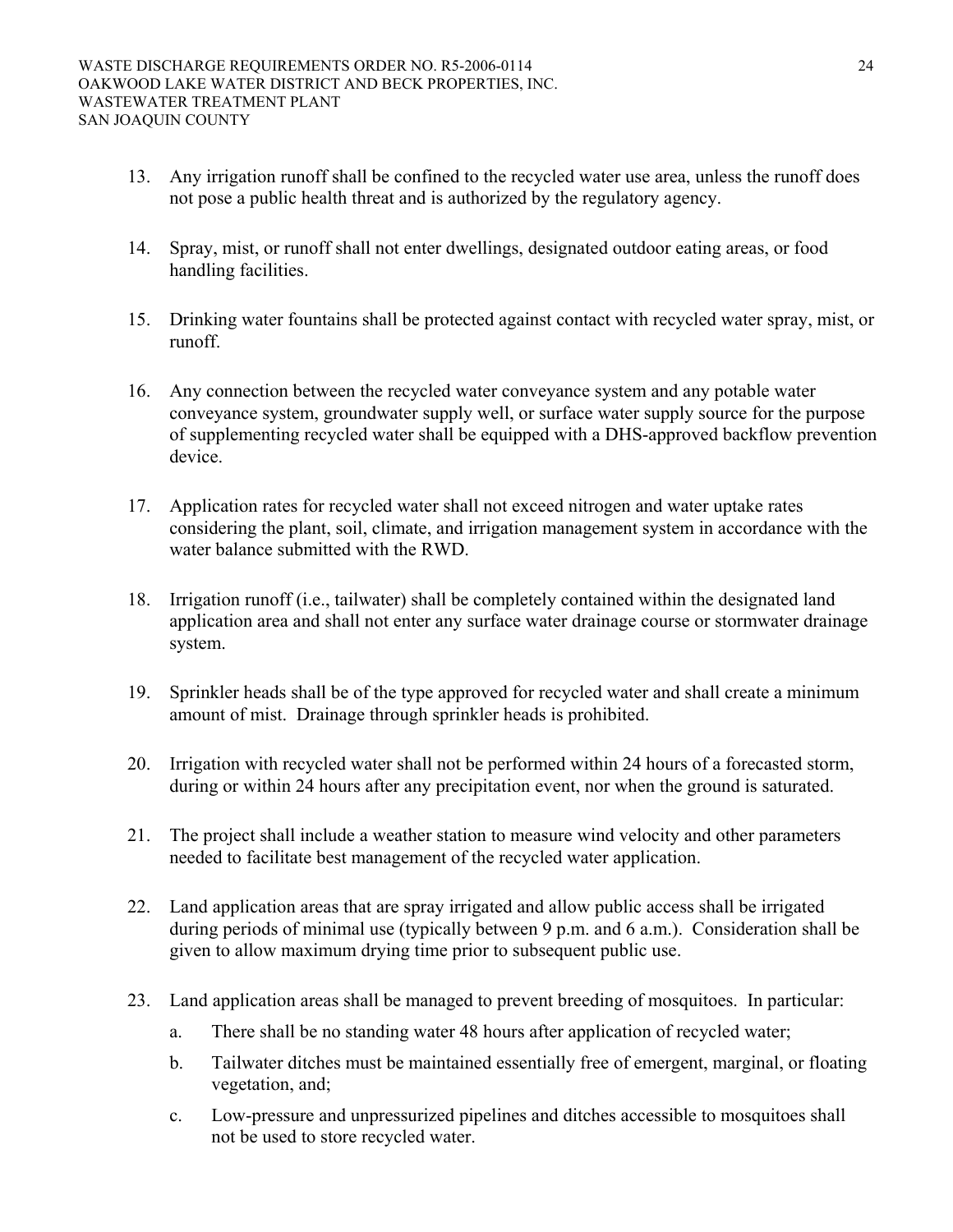#### **F. Groundwater Limitations**

- 1. Release of waste constituents from any portion of the WWTP and land application areas shall not cause groundwater to:
	- a. Contain any of the following constituents in concentrations greater than listed or greater than natural background quality, whichever is greater. Note that natural background conditions have not yet been established for the land application areas.

| Constituent                     | Units        | Limitation |
|---------------------------------|--------------|------------|
| <b>Boron</b>                    | mg/L         | 0.7        |
| Chloride                        | mg/L         | 106        |
| Iron                            | mg/L         | 0.3        |
| Manganese                       | mg/L         | 0.05       |
| Sodium                          | mg/L         | 69         |
| <b>Total Coliform Organisms</b> | $MPN/100$ mL | < 2.2      |
| <b>Total Dissolved Solids</b>   | mg/L         | 450        |
| <b>Total Nitrogen</b>           | mg/L         | 10         |
| Nitrite (as $N$ )               | mg/L         | 1          |
| Nitrate (as $N$ )               | mg/L         | 10         |
| Ammonia (as NH <sub>4</sub> )   | mg/L         | 1.5        |
| <b>Bromoform</b>                | $\mu$ g/L    | 4          |
| Bromodichloromethane            | $\mu$ g/L    | 0.27       |
| Chloroform                      | $\mu$ g/L    | 1.1        |
| Dibromochloromethane            | $\mu$ g/L    | 0.37       |
|                                 |              |            |

- b. Exhibit a pH of less than 6.5 or greater than 8.4 pH units.
- c. Impart taste, odor, toxicity, or color that creates nuisance or impairs any beneficial use.

## **G. Provisions**

- 1. All of the following reports shall be submitted pursuant to Section 13267 of the California Water Code and shall be prepared as described in Provision G.3.
	- a. By **1 December 2006**, the Discharger shall either apply for coverage or submit a Notice of Non Applicability for Order No. 97-03-DWQ, Discharges of Stormwater Associated With Industrial Activities.
	- b. By **31 January 2007**, the Discharger shall submit a Groundwater Monitoring Workplan prepared in accordance with, and including the items listed in, the first section of Attachment F: *"Requirements for Monitoring Well Installation Workplans and Monitoring Well Installation Reports."* The workplan shall describe a proposed expansion to the existing groundwater monitoring network specifically designed to ensure that background water quality is adequately characterized and any potential water quality impacts from the discharge are detected. The system shall be designed to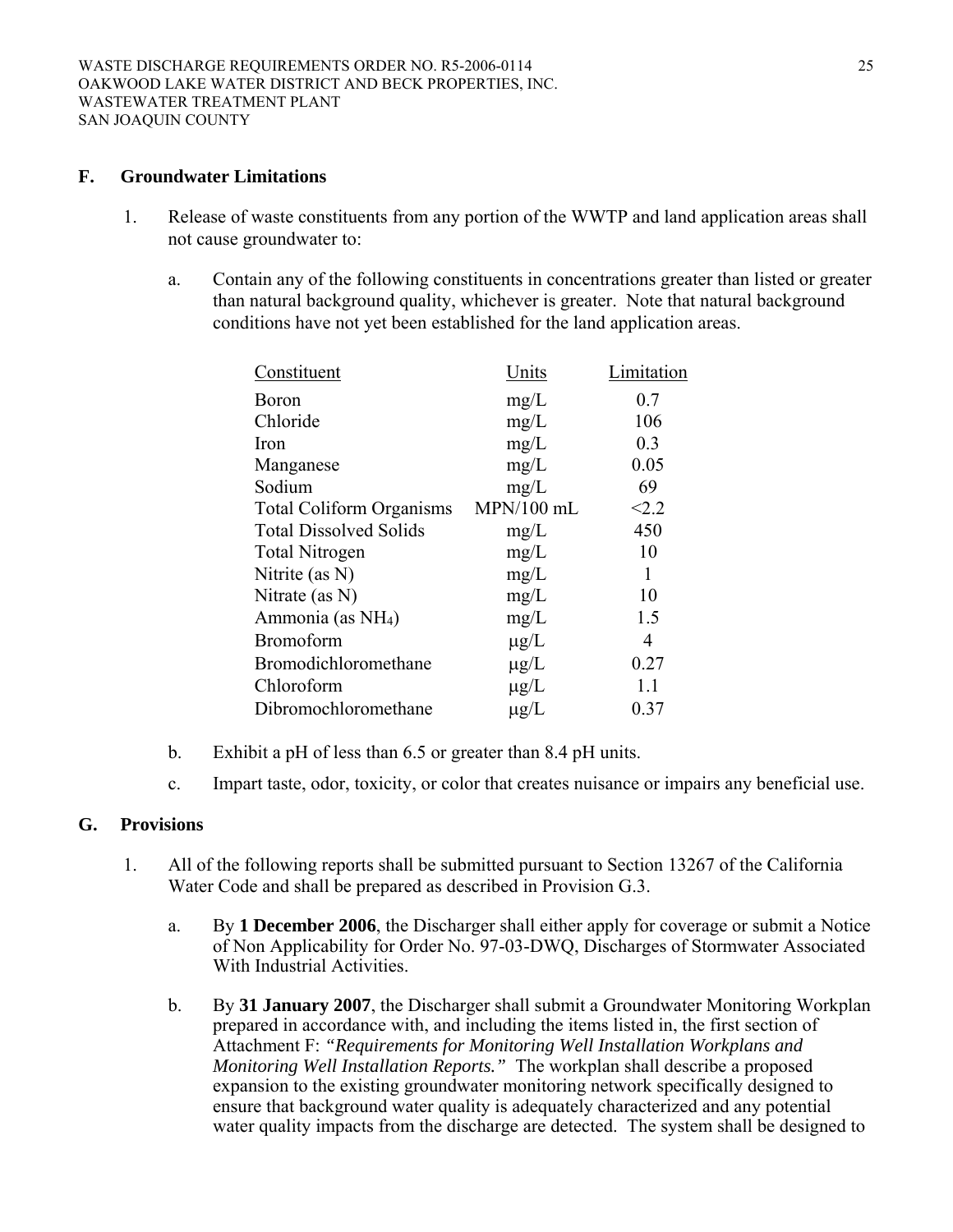yield samples representative of the uppermost portion of the first aquifer underlying the site. The Workplan shall include a plan for disinfection of groundwater monitoring wells that contain detectable concentrations of coliform, additional sampling to confirm disinfection was effective, and a discussion of the potential sources of coliform in the well(s). Installation of wells for Phase II land application areas and recycled water storage ponds can be included in the 31 January 2007 workplan or can be addressed in a supplemental workplan that would be submitted at a later date.

- c. By **31 May 2007**, the Discharger shall submit a Monitoring Well Installation Report prepared in accordance with, and including the items listed in, the second section of Attachment F: *"Monitoring Well Workplan and Monitoring Well Installation Report Guidance."* The report shall describe the installation and development of the new monitoring wells and explain any deviation from the approved workplan. Installation of wells for Phase II land application areas and recycled water storage ponds can be included in the 31 May 2007 report or can be addressed in a report that would be submitted at a later date.
- d. By **2 July 2007**, the Discharger shall submit a Groundwater Well Disinfection Report that describes the disinfection of the site wells, follow-up sampling results, and if bacteria is detected in the wells, additional work to control the discharge of coliform bacteria, well construction repairs, or other methods to prevent groundwater contamination with coliform. If additional work is required, the report shall include an implementation schedule.
- e. At least **30 days prior** to each expansion of the WWTP start-up, the Discharger shall submit an *As-Built Report* certifying WWTP construction. The as-built report shall address the mechanical treatment system, pumping stations, collection system, recycled water piping, potable water piping, recycled water storage ponds, land application areas, and construction quality assurance testing to ensure pond liner integrity. The report shall identify and discuss any significant deviation from the system design as presented in the RWD and Title 22 Engineering Report.
- f. At least **30 days prior** to irrigating with recycled water on any of the land application areas, the Discharger shall submit a *Recycled Water Application Plan*. For each area listed in Finding No. 31, the Plan shall include the following elements:
	- i. Documentation of operational status of the wastewater treatment system and compliance with all requirements for disinfection system performance. The documentation shall include written approval of the disinfection system from DHS as required by the 20 June 2006 *Oakwood Lake Water District* letter prepared by DHS.
	- ii. Documentation of cross connection control tests.
	- iii. Operation and Maintenance Plan for the Recycled Water System. The O&M Plan shall provide a description of the irrigation system and best practicable treatment and control methods employed in the installation and operation to prevent runoff, describe how the irrigation system will be operated and maintained to prevent spills, prevent over application of recycled water, perform inspections to confirm proper operation, training requirements for operators, and response to spills or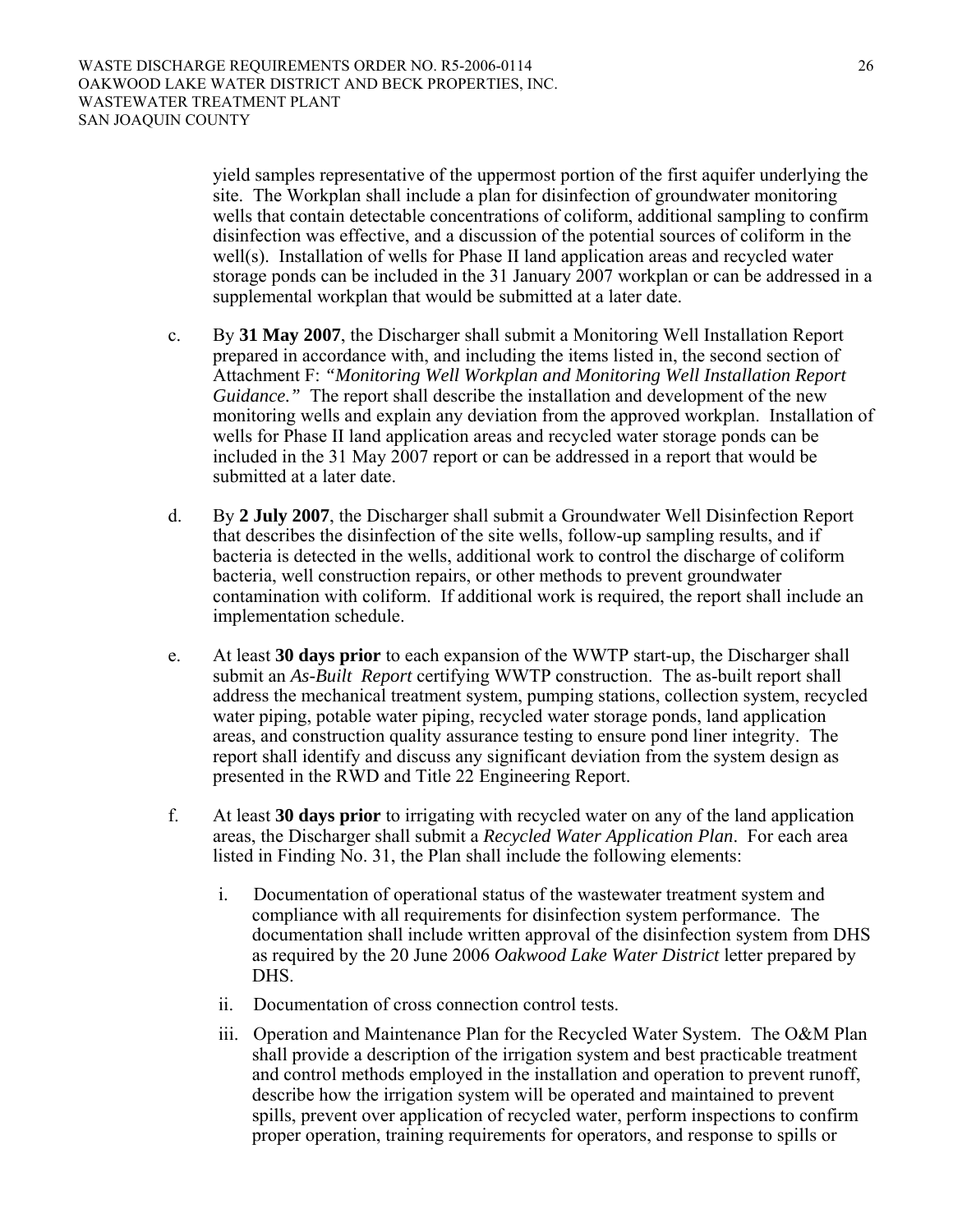broken equipment procedures. Methods to contain and return tailwater to recycled water storage ponds or land application areas shall also be described.

- iv. Confirmation that the expansion will comply with setbacks described in Water Recycling Specification E.5.
- g. By **31 January 2007**, the Discharger shall submit an *Interim Sewer System Management Plan* (SSMP), which shall contain technical reports consistent with the requirements of the State Water Board General Order No. 2006-0003-DWQ. A Internet web link to the General Order is included as Attachment E. The following portions of the SSMP shall be submitted in the Interim SSMP:
	- i. Item D.13.ii, Organization.
	- ii. Item D.13.iv, Operation and Maintenance Plan.
	- iii. Item D.13.vi, Overflow Emergency Response Plan.
	- iv. Item D.13.xi, Communication Program.
- h. **At least 60 days** before the Discharger wishes to increase the wastewater flow rate to 55,000 gpd or to 136,200 gpd, the Discharger shall submit a *Recycled Water Expansion Report*, which shall contain the following:
	- i. An updated water balance.
	- ii. At least two groundwater well sampling events at wells installed at the new land application areas and/or recycled water storage ponds. It is the Discharger's responsibility to submit, as needed, the *Groundwater Monitoring Workplan* and the *Monitoring Well Installation Report* in accordance with a schedule that allows the sample event data to be included in the *Recycled Water Expansion Report*.
	- iii. Documentation that notification signs are installed as required by Water Recycling Specification E.3.
	- iv. Updates to the *As Built Report; Recycled Water Application Plan;* and *SSMP Plan.*
	- v. As part of the first RWER submittal, the Discharger shall submit a report describing the procedure that will be followed to connect the wastewater discharge to the City of Manteca or other regional treatment plant. The report shall include a written statement from the City of Manteca or other regional treatment plant regarding future allocation of capacity with an estimated schedule for connection. The report shall also include a schedule of implementation and a financing plan. The schedule of implementation shall include dates by which payments will be made to the regional plant to purchase capacity in future expansions. The schedule shall provide for connection to the regional treatment plant by **26 October 2016**. All subsequent RWERs shall include a status report on the progress made to connect to a regional treatment plant.
	- vi. Confirmation that the proposed land application area overlies shallow groundwater with an average TDS concentration of 850 mg/L or greater.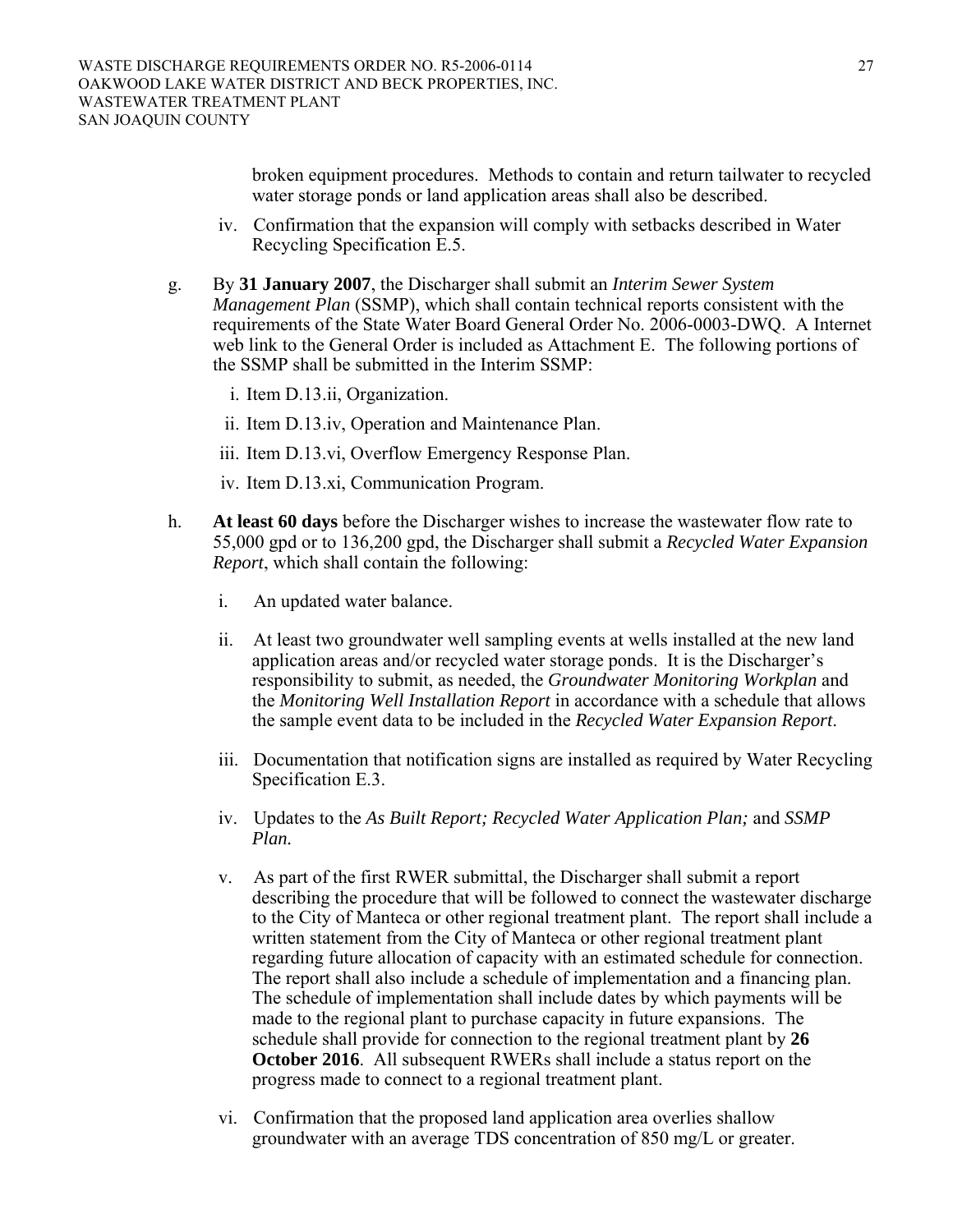- i. By **11 September 2009**, the Discharger shall submit a *Background Groundwater Quality Study Report*. For each groundwater monitoring parameter/constituent identified in the MRP, the report shall present a summary of monitoring data and calculation of the concentration in background monitoring wells. Determination of background quality shall be made using the methods described in Title 27 CCR, Section  $20415(e)(10)$ , and shall be based on data from at least eight consecutive quarterly (or more frequent) groundwater monitoring events. For each monitoring parameter/constituent, the report shall compare the calculated background concentration with the interim numeric limitations set forth in Groundwater Limitation F.1.a. Where background concentrations are statistically greater than the interim limitations specified in Groundwater Limitation F.1.a, the report shall recommend final groundwater limitations which comply with Resolution 68-16 for the waste constituents listed therein. Subsequent use of a concentration as a final groundwater limitation will be subject to the discretion of the Executive Officer.
- j. By **31 August 2009**, the Discharger shall submit the *Final Sewer System Management Plan* (Final SSMP) that has been certified by the responsible public agency. The Final SSMP shall be consistent with the requirements contained in State Water Board General Order No. 2006-0003-DWQ. The Final SSMP may be updated in the future as the collection system is expanded. Revisions to SSMP will be contained in the *Recycled Water Expansion Report* (RWER).
- 2. If groundwater monitoring results show that the discharge of waste is causing groundwater to contain waste constituents in concentrations statistically greater than background water quality then, within **120 days** of the request of the Executive Officer, the Discharger shall submit a *BPTC Evaluation Workplan* that sets forth the scope and schedule for a systematic and comprehensive technical evaluation of each component of the facility's waste treatment and disposal system to determine best practicable treatment and control for each waste constituent listed in the Groundwater Limitation F.1.a of this Order. The workplan shall contain a preliminary evaluation of each component of the WWTP and effluent disposal system and propose a time schedule for completing the comprehensive technical evaluation. The schedule to complete the evaluation shall be as short as practicable, and shall not exceed one year.
- 3. In accordance with California Business and Professions Code Sections 6735, 7835, and 7835.1, engineering and geologic evaluations and judgments shall be performed by or under the direction of registered professionals competent and proficient in the fields pertinent to the required activities. All technical reports specified herein that contain workplans for investigations and studies, that describe the conduct of investigations and studies, or that contain technical conclusions and recommendations concerning engineering and geology shall be prepared by or under the direction of appropriately qualified professional(s), even if not explicitly stated. Each technical report submitted by the Discharger shall bear the professional's signature and stamp.
- 4. The Discharger shall comply with Monitoring and Reporting Program No. R5-2006-0114, which is part of this Order, and any revisions thereto as ordered by the Executive Officer.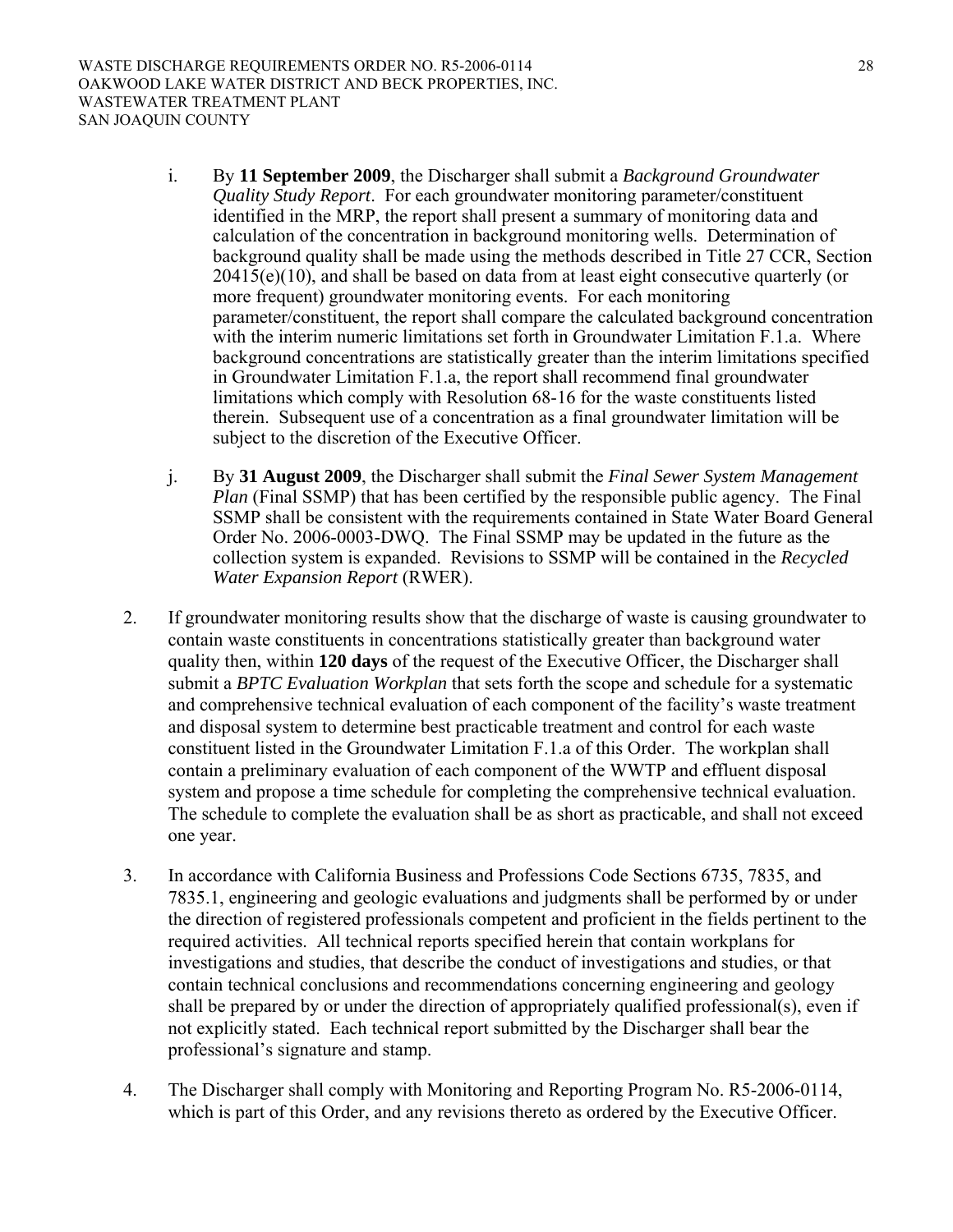- 5. The Discharger shall comply with the "Standard Provisions and Reporting Requirements for Waste Discharge Requirements," dated 1 March 1991, which are attached hereto and made part of this Order by reference. This attachment and its individual paragraphs are commonly referenced as "Standard Provision(s)."
- 6. The Discharger shall use the best practicable cost-effective control technique(s) including proper operation and maintenance, to comply with discharge limits specified in this order.
- 7. The Discharger shall provide certified wastewater treatment plant operators in accordance with Title 23CCR, Division 3, Chapter 26.
- 8. As described in the Standard Provisions, the Discharger shall report promptly to the Regional Water Board any material change or proposed change in the character, location, or volume of the discharge.
- 9. Upon the reduction, loss, or failure of the sanitary sewer system resulting in a sanitary sewer overflow, the Discharger shall take any necessary remedial action to (a) control or limit the volume of sewage discharged, (b) terminate the sewage discharge as rapidly as possible, and (c) recover as much as possible of the sewage discharged (including wash down water) for proper disposal. The Discharger shall implement all applicable remedial actions including, but not limited to, the following:
	- a. Interception and rerouting of sewage flows around the sewage line failure;
	- b. Vacuum truck recovery of sanitary sewer overflows and wash down water;
	- c. Use of portable aerators where complete recovery of the sanitary sewer overflows are not practicable and where severe oxygen depletion is expected in surface waters; and
	- d. Cleanup of sewage-related debris at the overflow site.
- 10. The Discharger shall report to the Regional Water Board any toxic chemical release data it reports to the State Emergency Response Commission within 15 days of reporting the data to the Commission pursuant to section 313 of the "Emergency Planning and Community Right to Know Act of 1986."
- 11. The Discharger shall not allow pollutant-free wastewater to be discharged into the wastewater collection, treatment, and disposal system in amounts that significantly diminish the system's capability to comply with this Order. Pollutant-free wastewater means rainfall, groundwater, cooling waters, and condensates that are essentially free of pollutants.
- 12. The Discharger shall submit to the Regional Water Board on or before each compliance report due date, the specified document or, if appropriate, a written report detailing compliance or noncompliance with the specific schedule date and task. If noncompliance is being reported, then the Discharge shall state the reasons for such noncompliance and provide an estimate of the date when the Discharger will be in compliance. The Discharger shall notify the Regional Water Board in writing when it returns to compliance with the time schedule.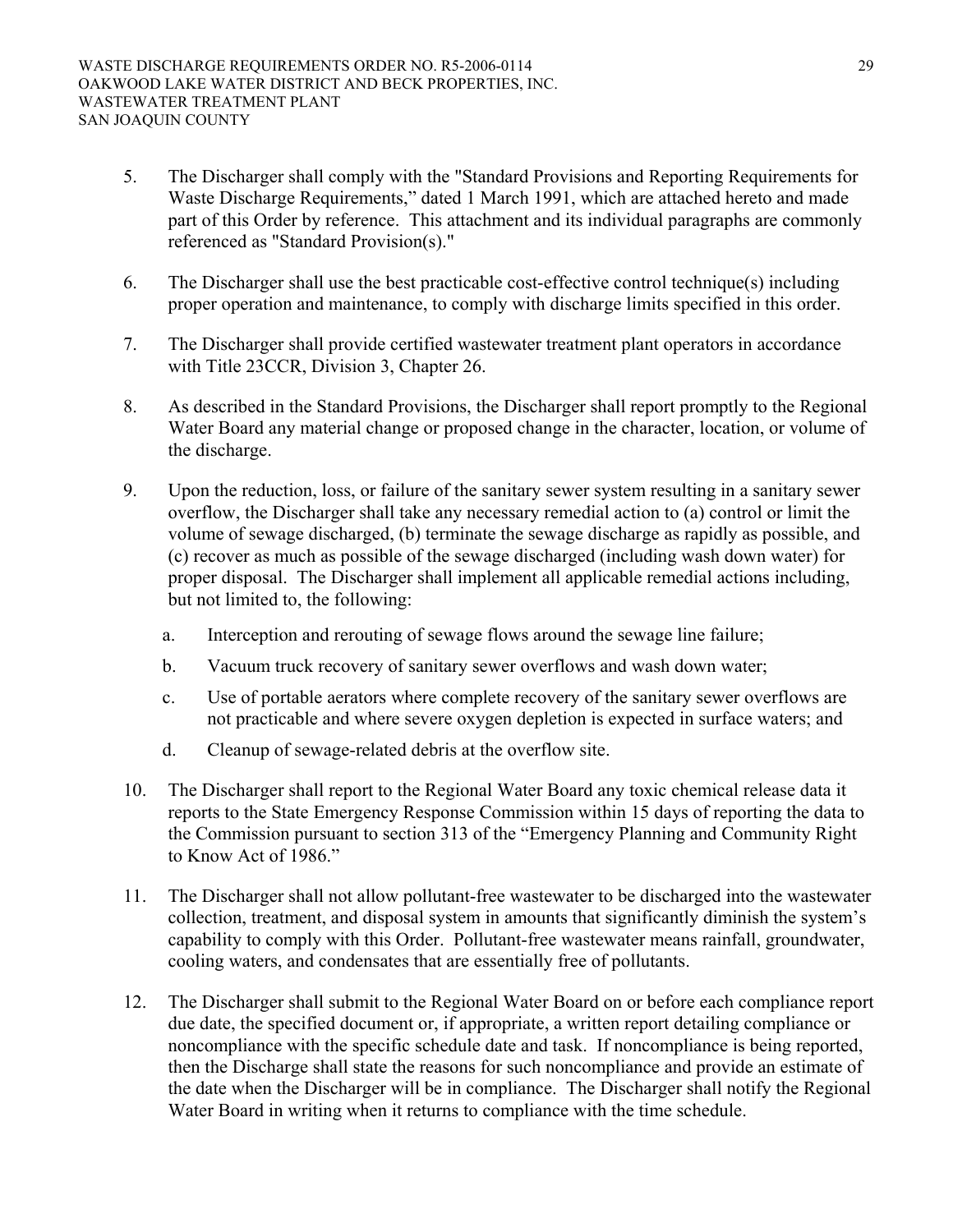- 13. In the event of any change in control or ownership of the facility or wastewater disposal areas, the Discharger must notify the succeeding owner or operator of the existence of this Order by letter, a copy of which shall be immediately forwarded to this office. To assume operation as Discharger under this Order, the succeeding owner or operator must apply in writing to the Executive Officer requesting transfer of the Order. The request must contain the requesting entity's full legal name, the state of incorporation if a corporation, the name and address and telephone number of the persons responsible for contact with the Regional Water Board, and a statement. The statement shall comply with the signatory paragraph of Standard Provision B.3 and state that the new owner or operator assumes full responsibility for compliance with this Order. Failure to submit the request shall be considered a discharge without requirements, a violation of the California Water Code. Transfer shall be approved or disapproved by the Executive Officer.
- 14. At least **90 days** prior to termination or expiration of any lease, contract, or agreement involving disposal or recycling areas or off-site reuse of effluent, used to justify the capacity authorized herein and assure compliance with this Order, the Discharger shall notify the Regional Water Board in writing of the situation and of what measures have been taken or are being taken to assure full compliance with this Order.
- 15. The Discharger must comply with all conditions of this Order, including timely submittal of technical and monitoring reports as directed by the Executive Officer. Violations may result in enforcement action, including Regional Water Board or court orders requiring corrective action or imposing civil monetary liability, or in revision or recession of this Order.
- 16. A copy of this Order shall be kept at the discharge facility for reference by operating personnel. Key operating personnel shall be familiar with its contents.
- 17. The Regional Water Board will review this Order periodically and will revise requirements when necessary.

I, PAMELA C. CREEDON, Executive Officer, do hereby certify the foregoing is a full, true, and correct copy of an Order adopted by the California Regional Water Quality Control Board, Central Valley Region, on 26 October 2006.

PAMELA C. CREEDON, Executive Officer

AMENDED TRO: 10/26/06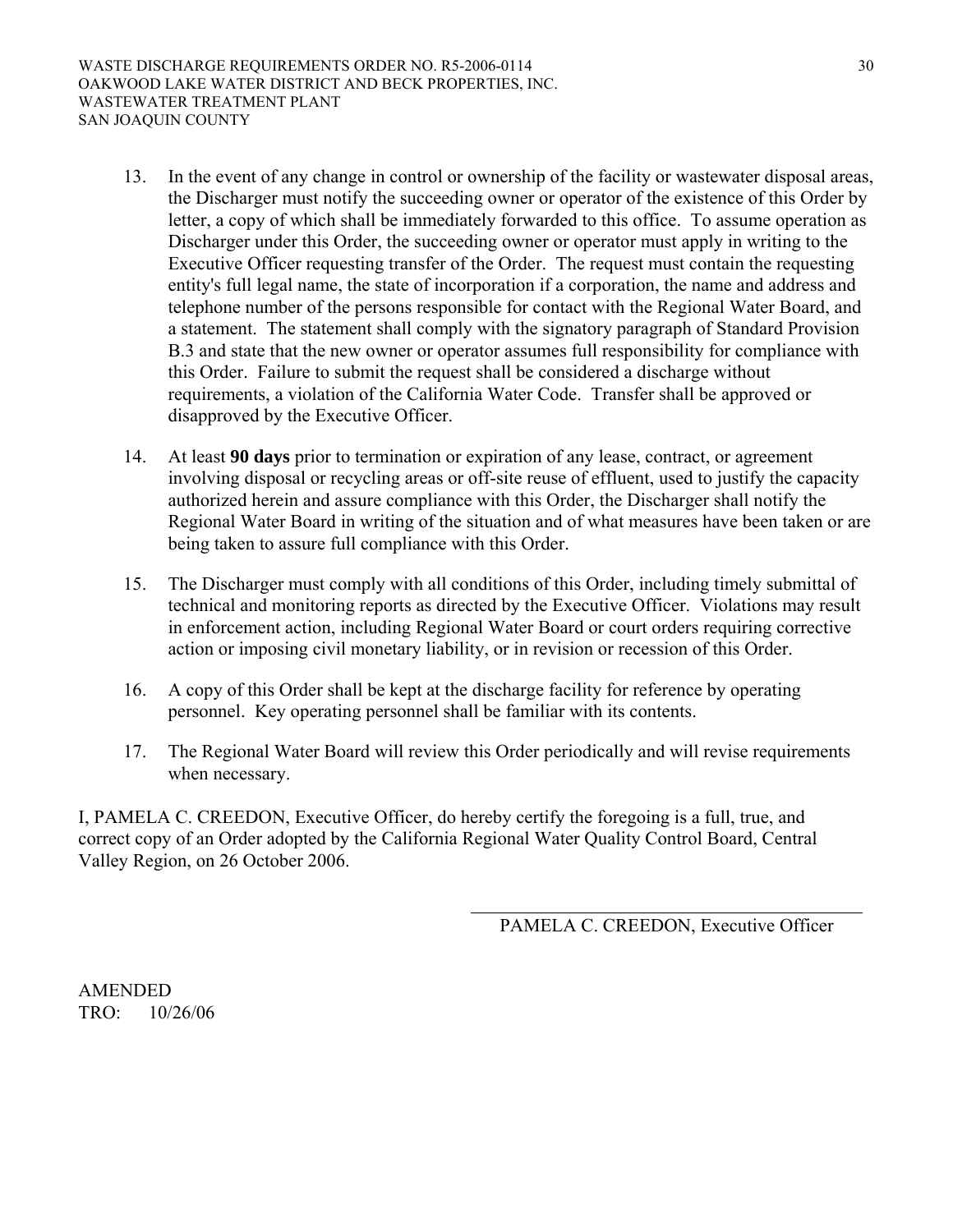## CALIFORNIA REGIONAL WATER QUALITY CONTROL BOARD CENTRAL VALLEY REGION

#### MONITORING AND REPORTING PROGRAM NO. R5-2006-0114

#### FOR

## OAKWOOD LAKE WATER DISTRICT AND BECK PROPERTIES, INC. WASTEWATER TREATMENT PLANT SAN JOAQUIN COUNTY

This Monitoring and Reporting Program (MRP) describes requirements for monitoring influent wastewater, treated effluent, effluent storage ponds, recycled water land application areas, groundwater, sludge, and water supply. This MRP is issued pursuant to Water Code Section 13267. The Discharger shall not implement any changes to this MRP unless and until a revised MRP is issued by the Executive Officer. Regional Board staff shall approve specific sample station locations prior to implementation of sampling activities.

This MRP is effective upon date of signature; however, portions of the MRP will not be relevant until the Wastewater Treatment Plant (WWTP) is expanded and is in use. In the meantime, the Discharger shall submit the monitoring data that is possible to collect, monthly construction status reports, and quarterly groundwater monitoring reports as described in the "Reporting" section of this MRP.

All samples shall be representative of the volume and nature of the discharge or matrix of material sampled. The time, date, and location of each grab sample shall be recorded on the sample chain of custody form. Field test instruments (such as those used to measure pH and dissolved oxygen) may be used provided that:

- 1. The operator is trained in proper use and maintenance of the instruments;
- 2. The instruments are calibrated prior to each monitoring event;
- 3. The instruments are serviced and/or calibrated by the manufacturer at the recommended frequency; and
- 4. Field calibration reports are submitted as described in the "Reporting" section of the MRP.

## **INFLUENT MONITORING**

Influent flow monitoring shall be performed at the headworks. Influent monitoring shall include the following:

|                                                                  |              |                  | Sampling         | Reporting        |
|------------------------------------------------------------------|--------------|------------------|------------------|------------------|
| Constituent                                                      | <u>Units</u> | Type of Sample   | <b>Frequency</b> | <b>Frequency</b> |
| Flow <sup>1</sup>                                                | gpd          | Continuous Meter | Daily            | Monthly          |
| Average Daily Flow <sup>2</sup><br>BOD <sub>5</sub> <sup>3</sup> | gpd          | Calculated       | Monthly          | Monthly          |
|                                                                  | mg/L         | Grab             | Weekly           | Monthly          |
| Total Suspended Solids <sup>4</sup>                              | mg/L         | Grab             | Weekly           | Monthly          |

1 Flow represents the daily flow rate.

<sup>2</sup> Average Daily Flow represents the daily flow rate averaged over the month. <sup>3</sup>

<sup>&</sup>lt;sup>3</sup> BOD denotes 5-day Biochemical Oxygen Demand.

<sup>&</sup>lt;sup>4</sup> Total Suspended Solids shall be performed using a Whatman glass fiber filter with a nominal pore size of about 1.58 μm or equivalent.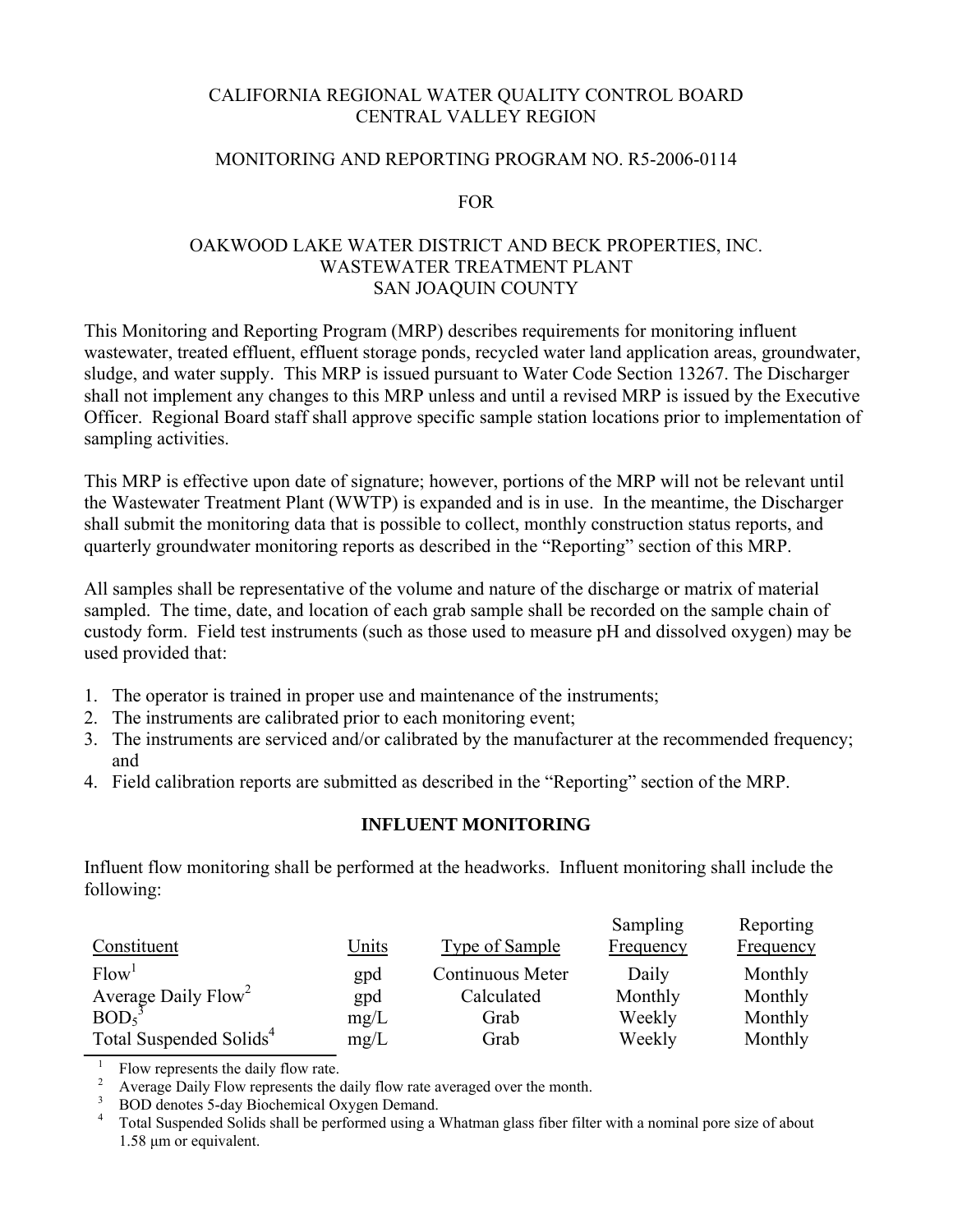#### MONITORING AND REPORTING PROGRAM NO. R5-2006-0114 2 OAKWOOD LAKE WATER DISTRICT AND BECK PROPERTIES, INC. WASTEWATER TREATMENT PLANT SAN JOAQUIN COUNTY

#### **EFFLUENT MONITORING**

Effluent samples shall be collected before discharge to any effluent storage pond and shall be representative of the volume and nature of the discharge. Effluent monitoring shall include the following:

|                                       |                |                             | Sampling         | Reporting |
|---------------------------------------|----------------|-----------------------------|------------------|-----------|
| Constituent                           | Units          | <b>Type of Sample</b>       | <b>Frequency</b> | Frequency |
| BOD <sub>5</sub>                      | mg/L           | Grab/Composite <sup>1</sup> | Weekly           | Monthly   |
| Total Coliform Organisms <sup>2</sup> | MPN/100 ml $3$ | Grab                        | Daily            | Monthly   |
| Turbidity                             | NTU $^4$       | Meter                       | Continuous       | Monthly   |
| <b>Total Dissolved Solids</b>         | mg/L           | Grab/Composite <sup>1</sup> | Monthly          | Monthly   |
| Sodium                                | mg/L           | Grab/Composite <sup>1</sup> | Monthly          | Monthly   |
| Chloride                              | mg/L           | Grab/Composite              | Monthly          | Monthly   |
| Nitrate as Nitrogen                   | mg/L           | Grab/Composite              | Monthly          | Monthly   |
| Total Kjeldahl Nitrogen               | mg/L           | Grab/Composite <sup>1</sup> | Monthly          | Monthly   |
| Total Nitrogen (as N)                 | mg/L           | Grab/Composite <sup>1</sup> | Monthly          | Monthly   |
| Total Suspended Solids <sup>5</sup>   | mg/L           | Grab/Composite <sup>1</sup> | Monthly          | Monthly   |
| pH                                    | Standard       | Grab/Composite <sup>1</sup> | Monthly          | Monthly   |
| Standard Minerals <sup>6</sup>        | mg/L           | Grab/Composite              | Annually         | Annually  |

<sup>1.</sup> Grab/Composite indicates samples may be collected by composite sampler or grab method.

2. Using a minimum of 15 tubes or 3 dilutions.

3. Most probable number per 100 ml.

4. NTU denotes Nephelometric Turbidity Units.

5. Total Suspended Solids shall be performed using a Whatman glass fiber filter with a nominal pore size of about 1.58 μm or equivalent. 6. Standard Minerals shall include, at a minimum, the following elements/compounds: boron, calcium, magnesium,

potassium, sulfate, iron, manganese, total alkalinity (including alkalinity series), and hardness.

#### **TREATMENT AND STORAGE POND MONITORING**

Each treatment and recycled water storage pond shall be monitored as specified below:

|                  |            |                       | Sampling  | Reporting |
|------------------|------------|-----------------------|-----------|-----------|
| Constituent      | Units      | <b>Type of Sample</b> | Frequency | Frequency |
| Dissolved Oxygen | mg/L       | Grab                  | Weekly    | Monthly   |
| Freeboard        | $0.1$ feet | Measurement           | Weekly    | Monthly   |
| pH               | Standard   | Grab                  | Weekly    | Monthly   |
| Odors            | $-$        | Observation           | Weekly    | Monthly   |
| Liner condition  |            | Observation           | Weekly    | Monthly   |
| Berm condition   |            | Observation           | Monthly   | Monthly   |

 $1$  Samples shall be collected at a depth of one foot from each pond in use, opposite the inlet. Samples shall be collected between 0700 and 0900 hours.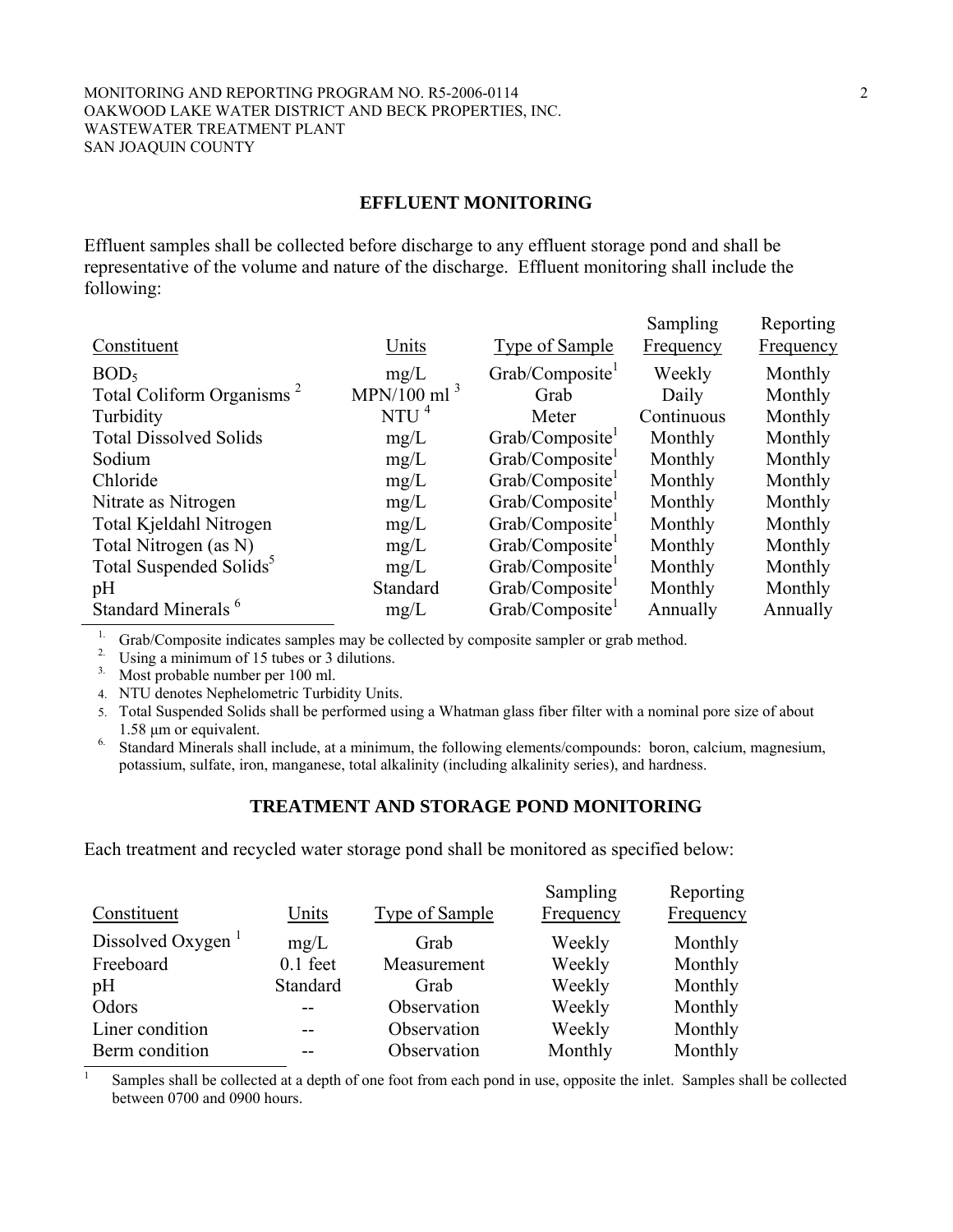#### **RECYCLED WATER LAND APPLICATION AREA MONITORING**

Monitoring of each recycled water land application area shall be conducted **daily** during the irrigation season, and the results shall be included in the monthly monitoring report. All land application areas shall be inspected following an irrigation event to identify any equipment malfunction or other circumstance that might allow recycled water to runoff the land application area and/or create ponding conditions that violate the Waste Discharge Requirements. Evidence of erosion, saturation, irrigation runoff, or the presence of nuisance conditions shall be noted in the report. A log of these inspections as well as any public complaints of runoff shall be kept at the facility and made available for review upon request.

Effluent monitoring results shall be used in calculations to ascertain loading rates at the land application area. Monitoring of the land application area shall include the following:

|                                                  |                      | Type of       | Sampling  | Reporting        |
|--------------------------------------------------|----------------------|---------------|-----------|------------------|
| Constituent                                      | Units                | <b>Sample</b> | Frequency | <b>Frequency</b> |
| Flow                                             | Gallons              | Continuous    | Daily     | Monthly          |
| Rainfall                                         | Inches               | Observation   | Daily     | Monthly          |
| Acreage Applied                                  | Acres                | Calculated    | Daily     | Monthly          |
| Water Application Rate <sup>2</sup>              | $gal/acre \cdot day$ | Calculated    | Daily     | Monthly          |
| Total Nitrogen Loading Rate <sup>2</sup>         | lbs/ac·month         | Calculated    | Monthly   | Monthly          |
| Nitrogen from Fertilizer Application             | lbs/ac·month         | Calculated    | Monthly   | Monthly          |
| Total Dissolved Solids Loading Rate <sup>2</sup> | $lbs/ac$ month       | Calculated    | Monthly   | Monthly          |

1 Land application areas shall be identified and a map identifying all land application areas included.

2 For each land application area, including other sources of nitrogen including fertilizers.

#### **GROUNDWATER MONITORING**

Prior to construction and/or sampling of any groundwater monitoring wells, the Discharger shall submit plans and specifications to the Board for review and approval. All wells identified in the groundwater monitoring well network shall be sampled and analyzed according to the schedule below. Prior to sampling, the groundwater elevations shall be measured and the wells shall be purged at least three well volumes until temperature, pH, and electrical conductivity have stabilized. Depth to groundwater shall be measured to the nearest 0.01 feet. Samples shall be collected using standard EPA methods. Groundwater monitoring shall include, at a minimum, the following:

|                                    |             |                | Sampling and               |
|------------------------------------|-------------|----------------|----------------------------|
| Constituent                        | Units       | Type of Sample | <b>Reporting Frequency</b> |
| Depth to Groundwater               | $0.01$ feet | Measurement    | Quarterly                  |
| Groundwater Elevation <sup>1</sup> | $0.01$ feet | Calculated     | Quarterly                  |
| Gradient                           | feet/feet   | Calculated     | Quarterly                  |
| <b>Gradient Direction</b>          | Degrees     | Calculated     | Quarterly                  |
| <b>Total Dissolved Solids</b>      | mg/L        | Grab           | Quarterly                  |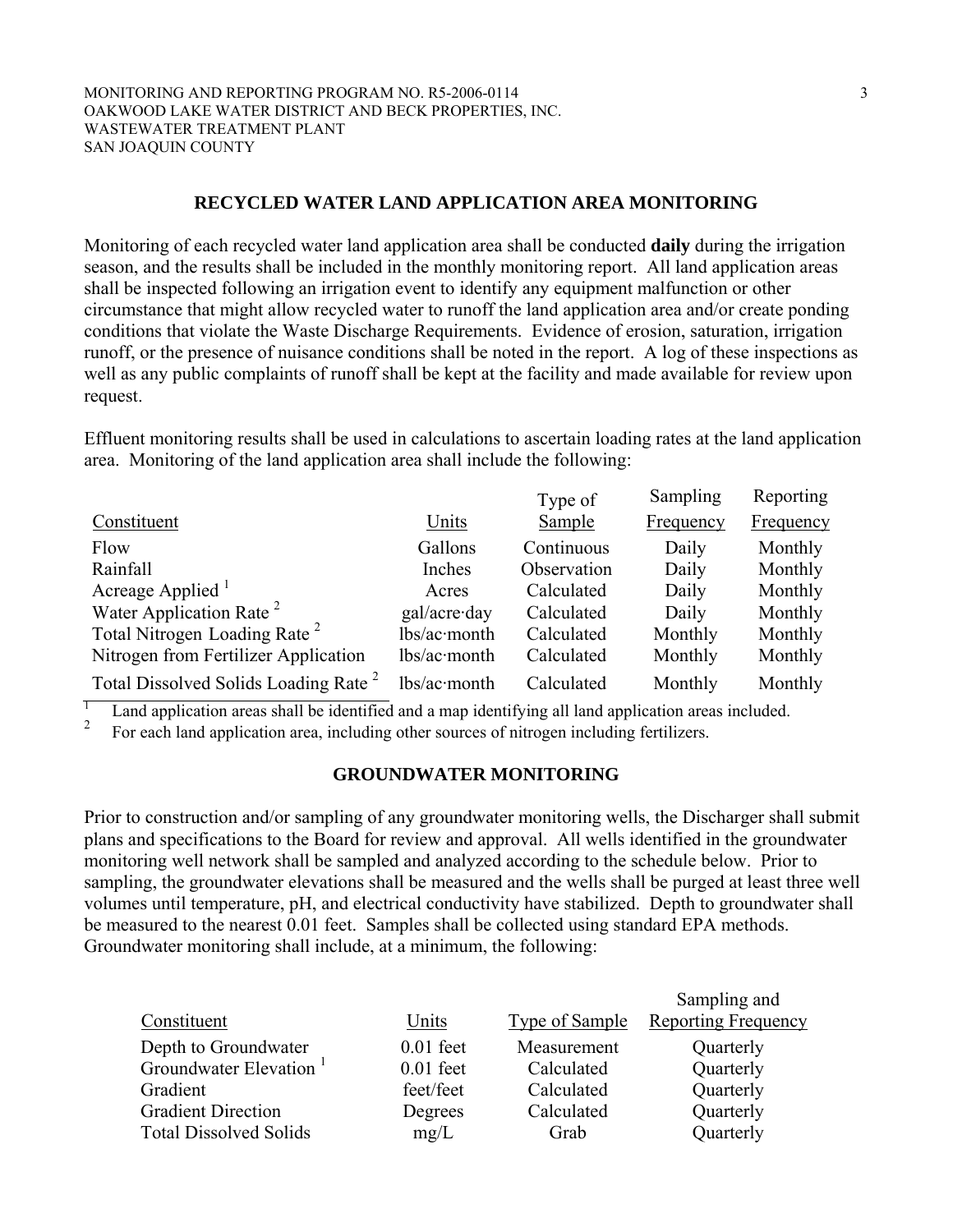#### MONITORING AND REPORTING PROGRAM NO. R5-2006-0114 4 OAKWOOD LAKE WATER DISTRICT AND BECK PROPERTIES, INC. WASTEWATER TREATMENT PLANT SAN JOAQUIN COUNTY

| Constituent                     | Units        | Type of Sample | Sampling and<br><b>Reporting Frequency</b> |
|---------------------------------|--------------|----------------|--------------------------------------------|
| Nitrate as Nitrogen             | mg/L         | Grab           | Quarterly                                  |
| Total Kjeldahl Nitrogen         | mg/L         | Grab           | Quarterly                                  |
| pH                              | pH units     | Grab           | Quarterly                                  |
| Trihalomethanes <sup>2</sup>    | $\mu$ g/l    | Grab           | Quarterly                                  |
| <b>Boron</b>                    | mg/L         | Grab           | Quarterly                                  |
| Chloride                        | mg/L         | Grab           | Quarterly                                  |
| Iron                            | mg/L         | Grab           | Quarterly                                  |
| Manganese                       | mg/L         | Grab           | Quarterly                                  |
| Sodium                          | mg/L         | Grab           | Quarterly                                  |
| <b>Total Coliform Organisms</b> | $MPN/100$ mL | Grab           | Quarterly                                  |
| Standard Minerals <sup>3</sup>  | mg/L         | Grab           | Annually                                   |
|                                 |              |                |                                            |

<sup>1</sup> Groundwater elevation shall be determined based on depth-to-water measurements using a surveyed measuring point elevation on the well and a surveyed reference elevation.

2 Individual trihalomethane constituent concentrations shall be identified, using EPA Method 8260B or equivalent.

3 Standard Minerals shall include, at a minimum, the following elements/compounds: calcium, magnesium, potassium, sulfate, total alkalinity (including alkalinity series), and hardness.

## **SLUDGE MONITORING**

A composite sample of digested sludge shall be collected at least once per year when sludge is removed from the wastewater treatment system for disposal in accordance with EPA's POTW Sludge Sampling and Analysis Guidance Document, August 1989, and analyzed for cadmium, copper, nickel, chromium, lead, and zinc.

Sampling records shall be retained for a minimum of five years. A log shall be kept of sludge quantities generated and of handling and disposal activities. The frequency of entries is discretionary; however, the log should be complete enough to serve as a basis for part of the annual report.

## **WATER SUPPLY MONITORING**

A sampling station shall be established where a representative sample of the municipal water supply can be obtained. Water supply monitoring shall include at least the following for each water source used during the previous year:

| Constituents                   | Units     | <b>Sampling Frequency</b> |
|--------------------------------|-----------|---------------------------|
| <b>Total Dissolved Solids</b>  | mg/L      | Annually                  |
| pH                             | Std. Unit | Annually                  |
| Standard Minerals <sup>1</sup> | mg/L      | Annually                  |

<sup>1</sup> Standard Minerals shall include, at a minimum, the following elements/compounds: boron, calcium, magnesium, sodium, potassium, chloride, nitrogen, sulfate, iron, manganese, total alkalinity (including alkalinity series), and hardness.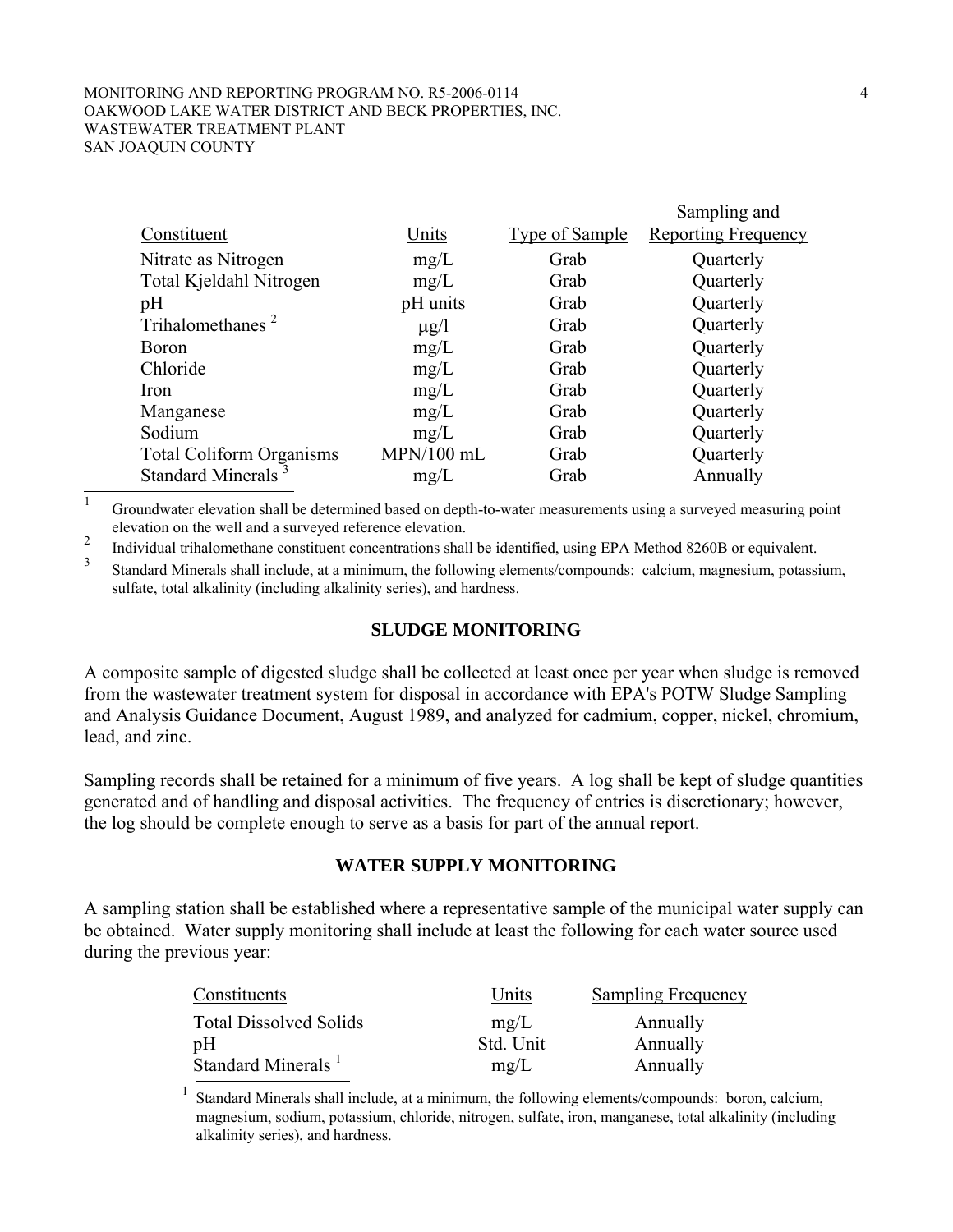#### MONITORING AND REPORTING PROGRAM NO. R5-2006-0114 5 OAKWOOD LAKE WATER DISTRICT AND BECK PROPERTIES, INC. WASTEWATER TREATMENT PLANT SAN JOAQUIN COUNTY

#### **REPORTING**

In reporting monitoring data, the District shall arrange the data in tabular form so that the date, sample type (e.g., effluent, pond, etc.), and reported analytical result for each sample are readily discernible. The data shall be summarized in such a manner to clearly illustrate compliance with waste discharge requirements and spatial or temporal trends, as applicable. The results of any monitoring done more frequently than required at the locations specified in the Monitoring and Reporting Program shall be reported to the Regional Board.

As required by the California Business and Professions Code Sections 6735, 7835, and 7835.1, all Groundwater Monitoring Reports shall be prepared under the direct supervision of a Registered Engineer or Geologist and signed by the registered professional.

#### **A. Monthly Monitoring Reports**

Daily, weekly, and monthly monitoring data shall be reported in monthly monitoring reports. Monthly reports shall be submitted to the Regional Board on the **1st day of the second month following sampling** (i.e. the January Report is due by 1 March). At a minimum, the reports shall include:

- 1. Until construction is complete at the expanded WWTP, the report shall describe the construction progress to date.
- 2. The report shall include the following:
	- a. Results of influent; effluent; treatment and recycled water storage ponds; and recycled water land application area monitoring.
	- b. A comparison of monitoring data to the discharge specifications and an explanation of any violation of those requirements. Data shall be presented in tabular format;
	- c. If requested by staff, copies of laboratory analytical report(s); and
	- d. A calibration log verifying calibration of all hand-held monitoring instruments and devices used to comply with the prescribed monitoring program.

#### **B. Quarterly Monitoring Reports**

The Discharger shall establish a quarterly sampling schedule for groundwater monitoring such that samples are obtained approximately every three months. Quarterly monitoring reports shall be submitted to the Board by the **1st day of the second month after the quarter** (i.e. the January-March quarterly report is due by May  $1<sup>st</sup>$  and may be combined with the monthly report. The Quarterly Report shall include the following:

- 1. Results of groundwater monitoring;
- 2. A narrative description of all preparatory, monitoring, sampling, and analytical testing activities for the groundwater monitoring. The narrative shall be sufficiently detailed to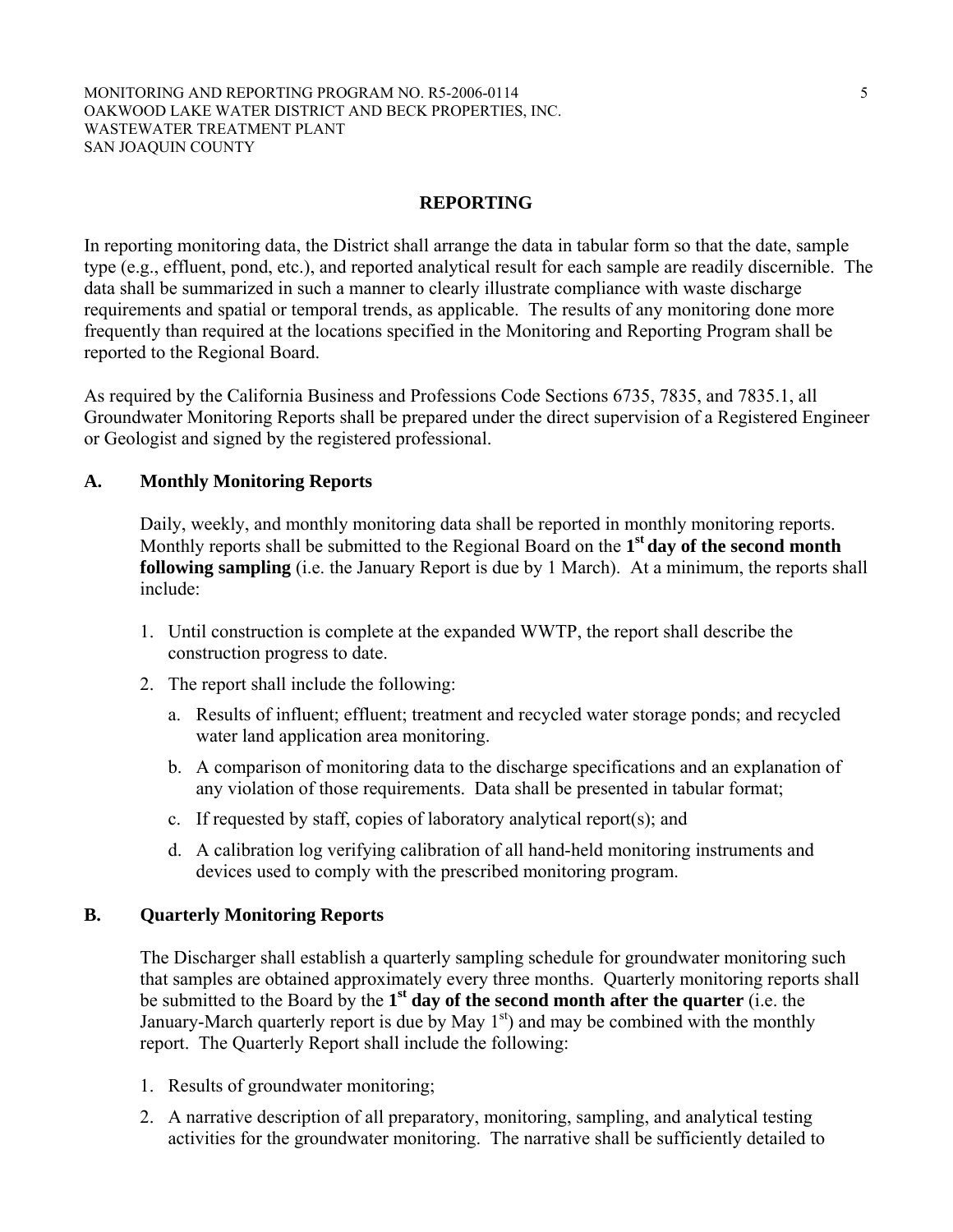verify compliance with the WDR, this MRP, and the Standard Provisions and Reporting Requirements. The narrative shall be supported by field logs for each well documenting depth to groundwater; parameters measured before, during, and after purging; method of purging; calculation of casing volume; and total volume of water purged;

- 3. Calculation of groundwater elevations, an assessment of groundwater flow direction and gradient on the date of measurement, comparison of previous flow direction and gradient data, and discussion of seasonal trends if any;
- 4. A narrative discussion of the analytical results for all groundwater locations monitored including spatial and temporal tends, with reference to summary data tables, graphs, and appended analytical reports (as applicable);
- 5. A comparison of monitoring data to the groundwater limitations and an explanation of any violation of those requirements;
- 6. Summary data tables of historical and current water table elevations and analytical results;
- 7. A scaled map showing relevant structures and features of the facility, the locations of monitoring wells and any other sampling stations, and groundwater elevation contours referenced to mean sea level datum; and
- 8. Copies of laboratory analytical report(s) for groundwater monitoring.

## **C. Annual Report**

An Annual Report shall be prepared as the fourth quarter monitoring report. The Annual Report will include all monitoring data required in the monthly/quarterly schedule. The Annual Report shall be submitted to the Regional Board by **1 February** each year. In addition to the data normally presented, the Annual Report shall include the following:

- 1. The contents of the regular groundwater monitoring report for the last sampling event of the year;
- 2. If requested by staff, tabular and graphical summaries of all data collected during the year;
- 3. An evaluation of the groundwater quality beneath the wastewater treatment facility, recycled water storage ponds, and land application areas;
- 4. A discussion of compliance and the corrective actions taken, as well as any planned or proposed actions needed to bring the discharge into full compliance with the waste discharge requirements;
- 5. A discussion of any data gaps and potential deficiencies/redundancies in the monitoring system or reporting program;
- 6. A copy of the certification for each certified wastewater treatment plant operator working at the facility and a statement about whether the Discharger is in compliance with Title 23, CCR, Division 3, Chapter 26.
- 7. Summary of information on the disposal of sludge and/or solid waste;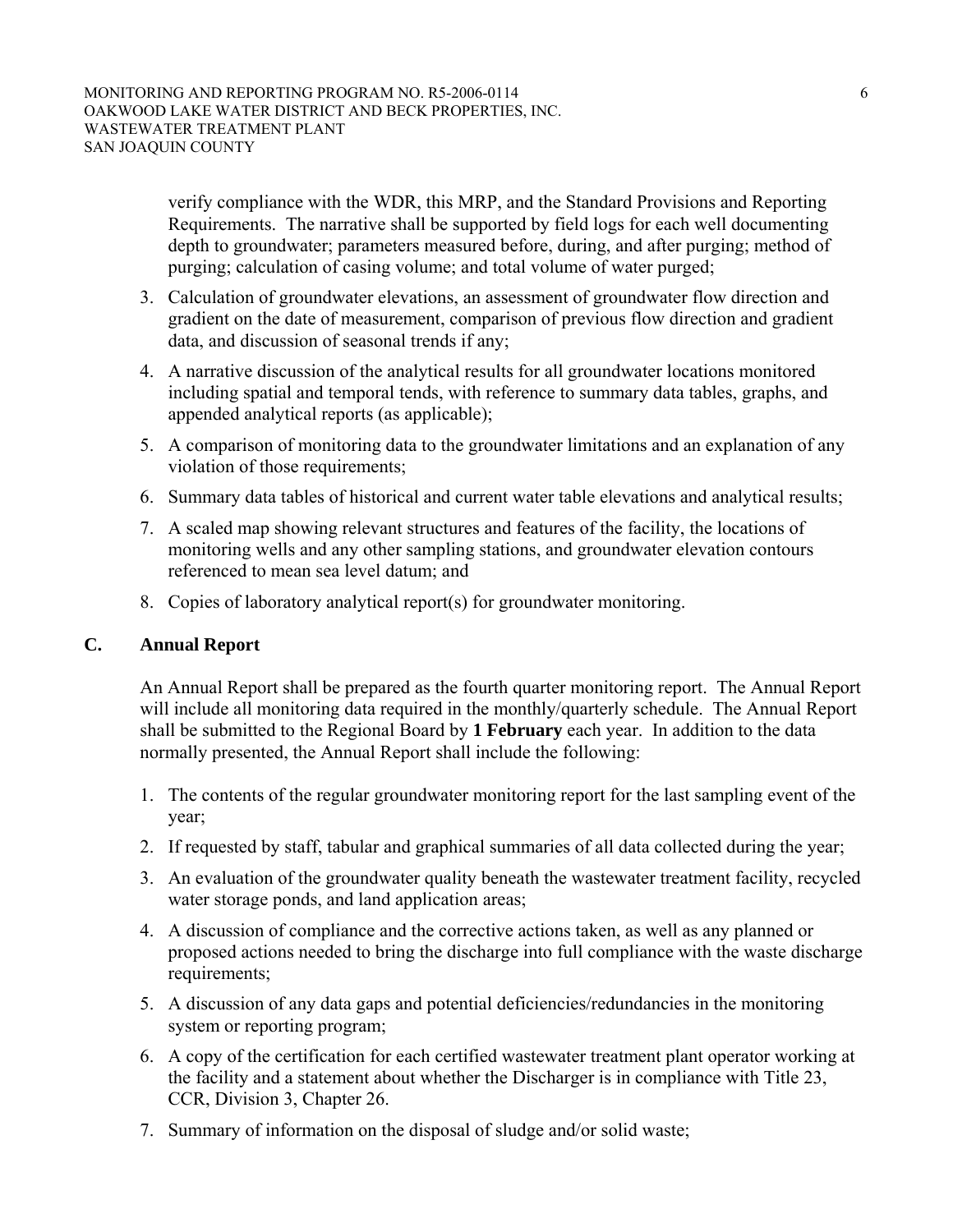- 8. The results from annual monitoring of the groundwater wells and water supply;
- 9. The results from any sludge monitoring required by the disposal facility;
- 10. Equipment maintenance and calibration records, as described in Standard Provision No. C.4; and
- 11. A forecast of influent flows, as described in Standard Provision No. E.4.

A letter transmitting the self-monitoring reports shall accompany each report. Such a letter shall include a discussion of requirement violations found during the reporting period, and actions taken or planned for correcting noted violations, such as operation or facility modifications. If the Discharger has previously submitted a report describing corrective actions and/or a time schedule for implementing the corrective actions, reference to the previous correspondence will be satisfactory. The transmittal letter shall contain the penalty of perjury statement by the Discharger, or the Discharger's authorized agent, as described in the Standard Provisions General Reporting Requirements Section B.3.

The Discharger shall implement the above monitoring program on the first day of the month following adoption of this Order.

Ordered by:

PAMELA C. CREEDON, Executive Officer

 26 October 2006 (Date)

TRO: 10/26/06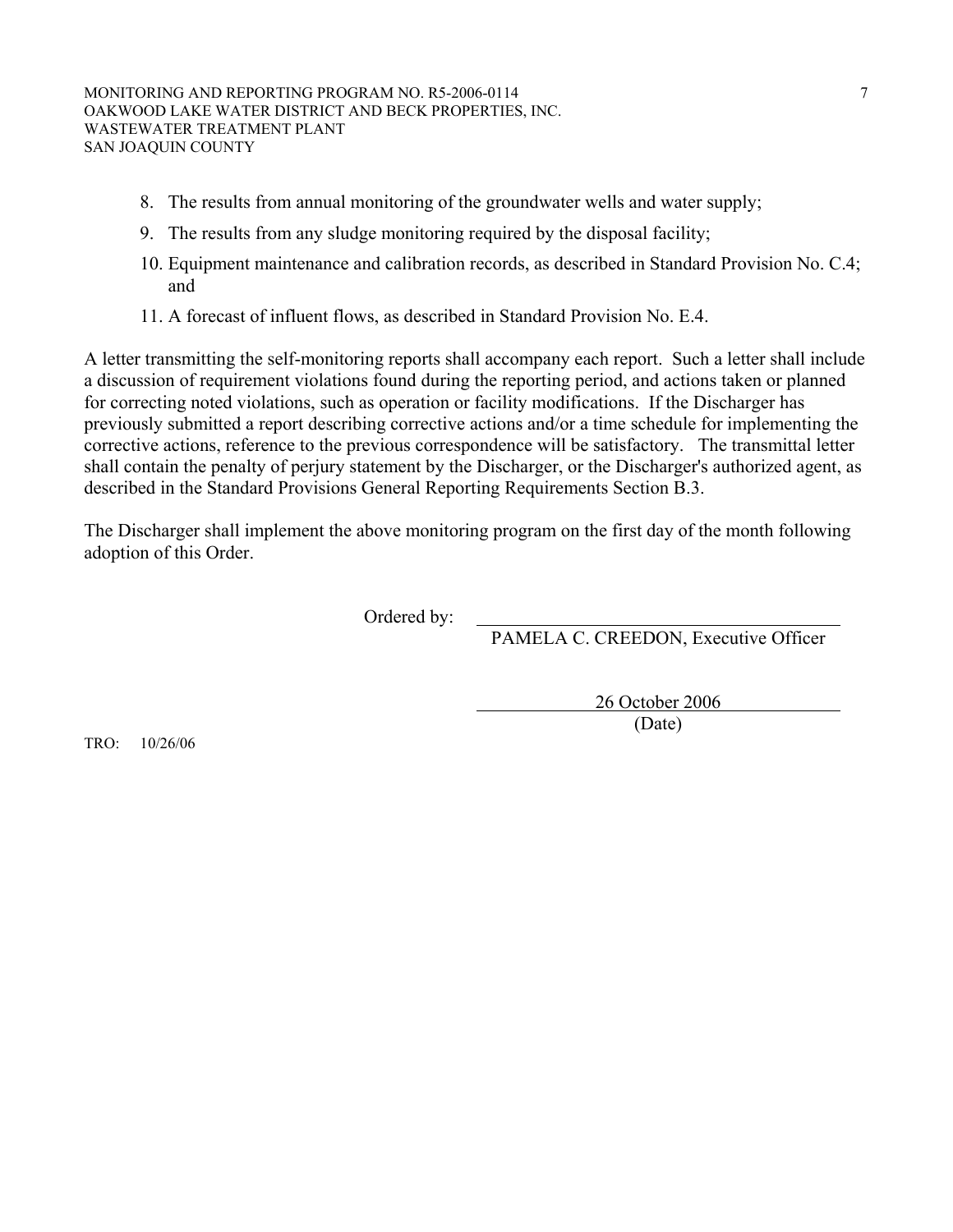## INFORMATION SHEET

## ORDER NO. R5-2006-0114 OAKWOOD LAKE WATER DISTRICT AND BECK PROPERTIES, INC. WASTEWATER TREATMENT PLANT SAN JOAQUIN COUNTY

## **Background**

Oakwood Lake Water District and Beck Properties, Inc. are constructing a wastewater facility for a new planned community that will consist of residential and commercial developments. Because land development is continuing in phases, expansion of the recycled water storage ponds and land application areas will also be phased. The Wastewater Treatment Plant (WWTP) includes the wastewater treatment equipment, wastewater collection system, recycled water storage ponds, recycled water delivery system, and land application areas. Beck Properties, Inc. owns portions of the land application areas; Oakwood Lake Water District owns the mechanical treatment equipment. Oakwood Lake Water District and Beck Properties are jointly referred to as "Discharger."

The facility is presently treating a small amount of wastewater generated at a mobile home park. The mobile home park was part of the Oakwood Lake Resort, a water slide, campground, and a concert venue. Although the resort closed in 2005, the mobile homes are still occupied. Presently, the WWTP is being expanded to provide better treatment for wastewater that will be generated as a result of future land development. The existing discharge is regulated by Waste Discharge Requirements (WDRs) Order No. 5-01-113.

Initially the flow limit will allow discharge of up to 15,000 gallons per day (gpd) to the existing facility. Continued construction will be performed in phases; the first phase will allow treatment of approximately 55,000 gpd of domestic wastewater. The second phase of development is expected to generate 136,200 gpd. Treatment system equipment, recycled water storage ponds, and some land application areas will be constructed as part of the Phase I development. Additional land application areas and recycled water storage ponds will be constructed in Phase II.

The Discharger has reported an intention to connect to the City of Manteca wastewater collection system when capacity in that system is available. The Discharger anticipates capacity should be available in 10 to 15 years.

The treatment plant will provide tertiary treatment and disinfection using a Sequential Batch Reactor (SBR) system. The treatment system consists of screening, SBR, flow equalization, sand filtration, disinfection, effluent pumping, recycled water storage, and land application. Sludge will be digested and stored on-site pending off-site disposal. Wastewater will be delivered to the treatment system from three pump stations; one located adjacent to the treatment plant site and two located within the housing developments.

Addition of storage ponds and land application areas can be accomplished through submittal of technical reports and Recycled Water Expansion Reports (RWERs) that must be approved by the Executive Officer prior to increased discharge. This Order will allow the wastewater flow rate to grow to a maximum of 136,200 gpd. However, it does not guarantee that the maximum wastewater flow rate will be allowed.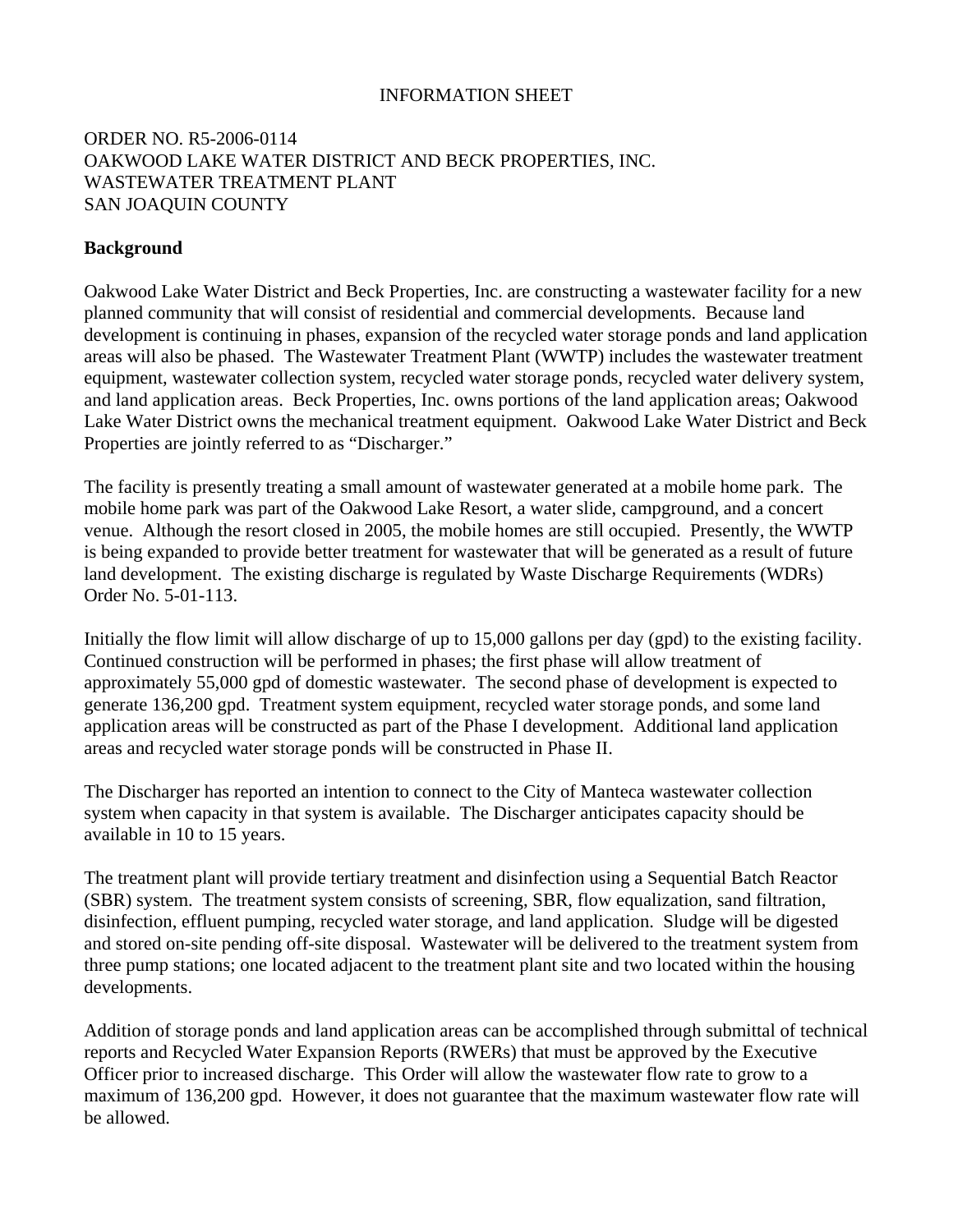INFORMATION SHEET  $\sim$ ORDER NO. R5-2006-0114 OAKWOOD LAKE WATER DISTRICT AND BECK PROPERTIES, INC. WASTEWATER TREATMENT PLANT SAN JOAQUIN COUNTY

The Discharger has identified approximately 30 acres of land application areas, and 50.3 ac•ft of storage pond capacity.

All the wastewater treatment, treatment and/or storage ponds, and recycled water storage ponds will be lined with 40-mil thick HDPE liners. An emergency storage reservoir will be available for storage of wastewater during a malfunction of the treatment plant and when effluent does not meet effluent requirements. The wastewater system includes provisions for component malfunction and primary power outage. Critical mechanical components have duplex units or available spare parts. The control system will monitor the status and performance of equipment. An alarm will automatically dial system operators if a problem is detected by the control system. A 100-kilowatt standby power generator will be available for use during power failures. The generator will automatically start in the event of a power outage. The generator will also power the wastewater lift station adjacent to the treatment plant. Operation of the generator will also alert operating personnel to the malfunction.

Recycled water will be applied during spring, summer, and fall months but if conditions allow, application during winter months is acceptable. Recycled water will be applied to cropped land application areas. Land application areas consist of landscaped areas and turf areas. Recycled water will be applied by drip irrigation or sprinklers at agronomic rates for both nitrogen and water application. Irrigation tailwater will be controlled using perimeter berms, grading the area to prevent off-site drainage, and/or management controls.

#### **Solids and Biosolids Disposal**

Screenings and grit removed from the wastewater will be dewatered and sent to a dumpster, prior to being hauled off-site to the local landfill for disposal. Sludge will discharged to the sludge storage basin for digestion and thickening. Decant water from the basin will be returned to the SBR pond. Sludge will be hauled off-site for disposal.

## **Basin Plan, Beneficial Uses, and Regulatory Considerations**

Surface water from the WWTP is to the San Joaquin River (within the Sacramento San Joaquin Delta). The *Water Quality Control Plan for the California Regional Water Quality Control Board Central Valley Region, Fourth Edition* (Basin Plan), designates beneficial uses, establishes water quality objectives, and contains implementation plans and policies for all waters of the Basin. Beneficial uses often determine the water quality objectives that apply to a water body. For example, waters designated as municipal and domestic supply must meet the maximum contaminant levels (MCLs) for drinking waters. The Basin Plan sets forth the applicable beneficial uses (industrial, agricultural, and domestic and municipal supply in this instance) of groundwater, procedure for application of water quality objectives, and the process for and factors to consider in allocating waste assimilation capacity.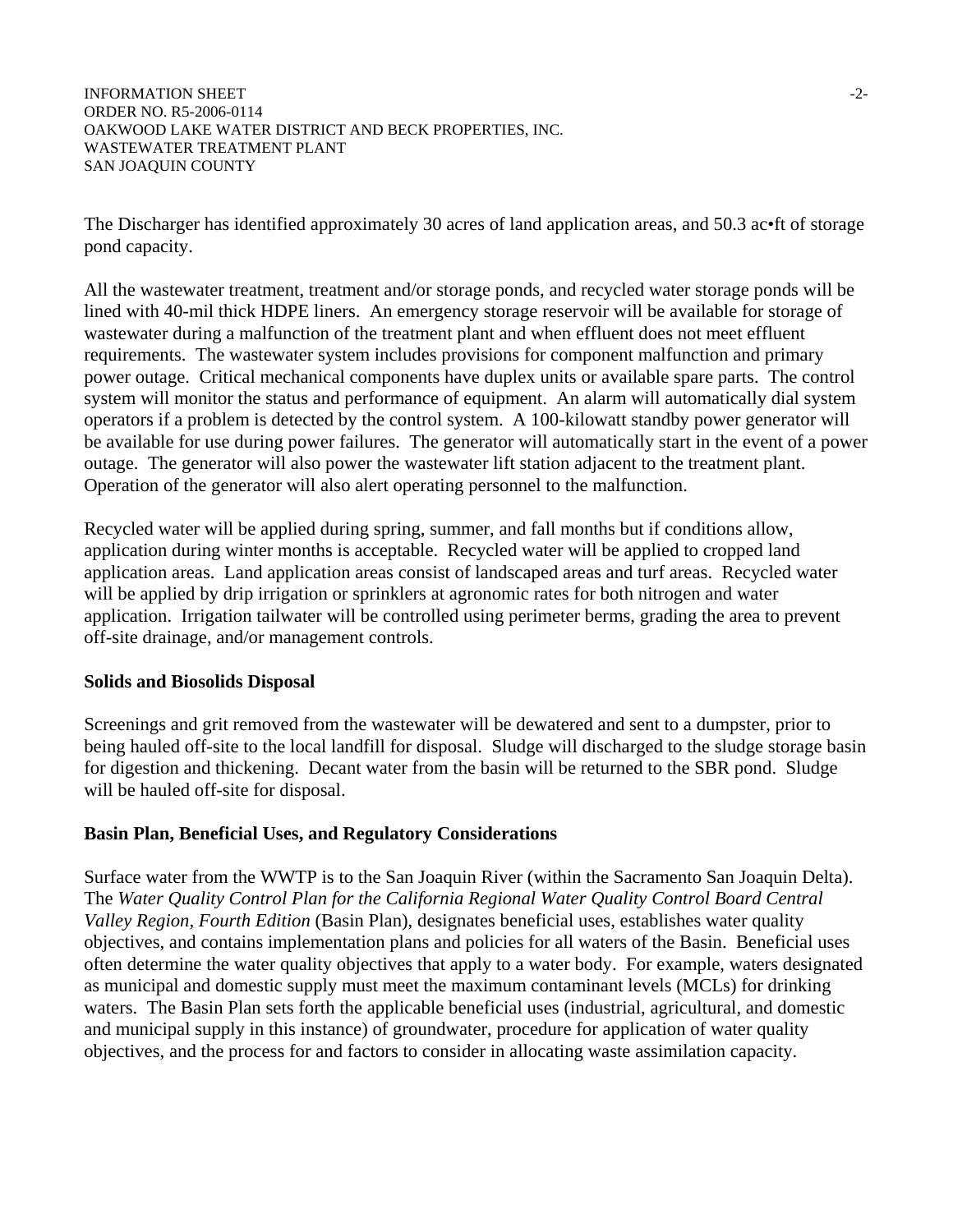INFORMATION SHEET  $\sim$ ORDER NO. R5-2006-0114 OAKWOOD LAKE WATER DISTRICT AND BECK PROPERTIES, INC. WASTEWATER TREATMENT PLANT SAN JOAQUIN COUNTY

#### **Antidegradation**

The antidegradation directives of State Water Board Resolution No. 68-16, "Statement of Policy With Respect to Maintaining High Quality Waters in California," or "Antidegradation Policy" require that waters of the State that are better in quality than established water quality objectives be maintained "consistent with the maximum benefit to the people of the State." Waters can be of high quality for some constituents or beneficial uses and not others. Policies and procedures for complying with this directive are set forth in the Basin Plan.

Resolution 68-16 is applied on a case-by-case, constituent-by-constituent basis in determining whether a certain degree of degradation can be justified. It is incumbent upon the Discharger to provide technical information for the Regional Board to evaluate that fully characterizes:

- All waste constituents to be discharged;
- The background quality of the uppermost layer of the uppermost aquifer;
- The background quality of other waters that may be affected;
- The underlying hydrogeologic conditions;
- Waste treatment and control measures:
- How treatment and control measures are justified as best practicable treatment and control;
- The extent the discharge will impact the quality of each aquifer; and
- The expected degree of degradation below water quality objectives.

In allowing a discharge, the Regional Board must comply with CWC Section 13263 in setting appropriate conditions. The Regional Board is required, relative to the groundwater that may be affected by the discharge, to implement the Basin Plan and consider the beneficial uses to be protected along with the water quality objectives essential for that purpose. The Regional Board need not authorize the full utilization of the waste assimilation capacity of the groundwater (CWC 13263(b)) and must consider other waste discharges and factors that affect that capacity.

Certain domestic wastewater constituents are not fully amenable to waste treatment and control and it is reasonable to expect some impact on groundwater. Some degradation for certain constituents is consistent with maximum benefit to the people of California because the technology, energy, water recycling, and waste management advantages of municipal utility service to the State far outweigh the environmental impact of a community that would otherwise be reliant on numerous concentrated individual wastewater systems. Economic prosperity of local communities is of maximum benefit to the people of California, and therefore sufficient reason to accommodate wastewater discharge provided terms of reasonable degradation are defined and met. The proposed Order authorizes some degradation consistent with the maximum benefit to the People of the State but does not authorize pollution (i.e., violation of any water quality objective).

Groundwater monitoring has been conducted at the site but the area monitored is large and some data was collected without sampling and analysis plans or quality assurance plans; therefore staff are unable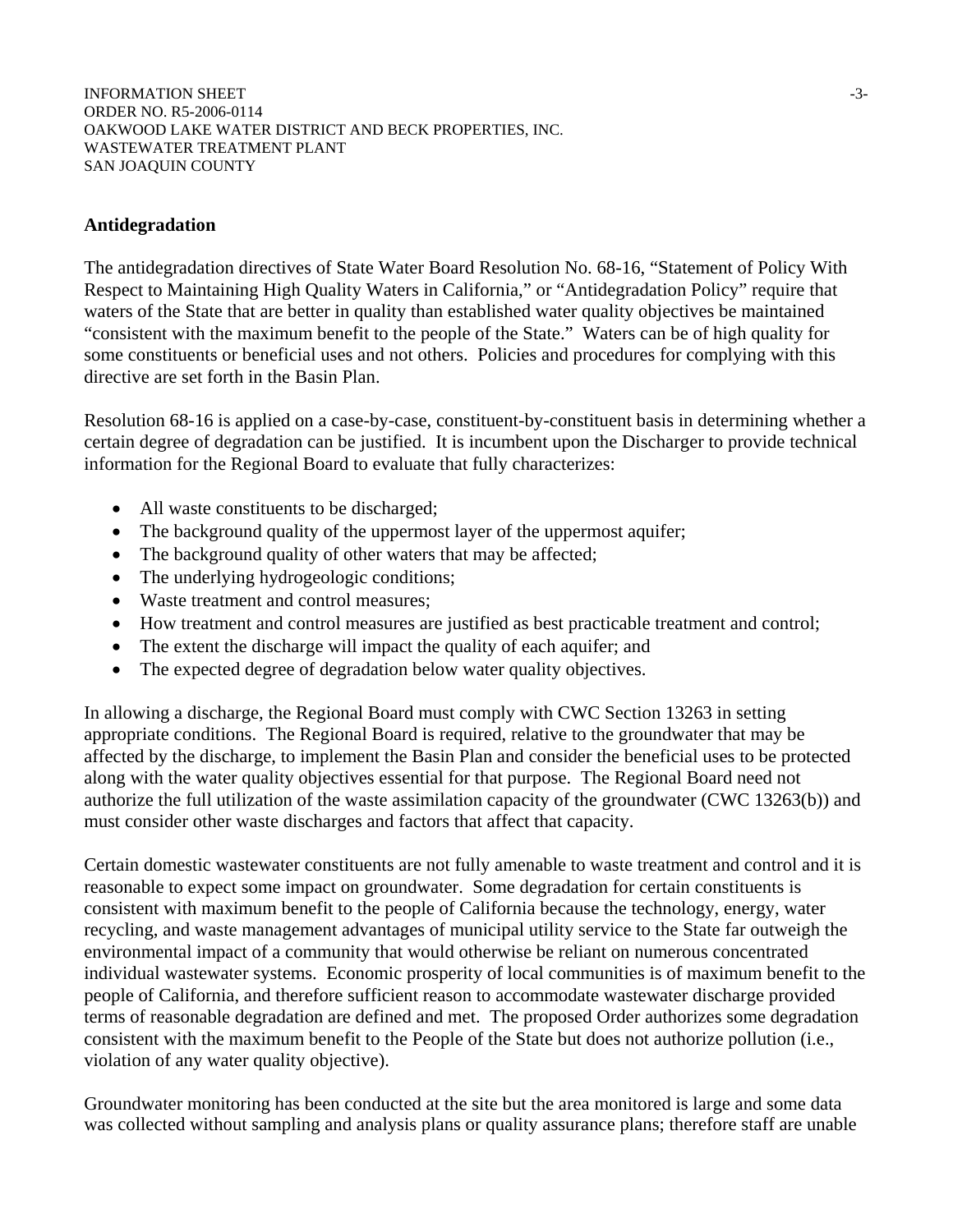#### INFORMATION SHEET -4- ORDER NO. R5-2006-0114 OAKWOOD LAKE WATER DISTRICT AND BECK PROPERTIES, INC. WASTEWATER TREATMENT PLANT SAN JOAQUIN COUNTY

to establish the most appropriate groundwater limits. In addition, certain aspects of wastewater treatment and control practices may not be justified as representative of Best Practicable Treatment and Control (BPTC). Reasonable time is necessary to gather specific information about the WRP to make informed, appropriate, long-term decisions. This proposed Order, therefore, establishes interim receiving water limitations to assure protection of the beneficial uses of groundwater of the State pending the completion of certain tasks and provides time schedules to complete specified tasks. During this period, degradation may occur from certain constituents, but can never exceed water quality objectives (or natural background water quality should it exceed objectives) or cause nuisance.

Water quality objectives define the least stringent limits that could apply as water quality limitations for groundwater at this location, except where natural background quality unaffected by the discharge of waste already exceeds the objective. The values below reflect water quality objectives that must be met to maintain specific beneficial uses of groundwater. Unless natural background for a constituent proves higher, the groundwater quality limit established in proposed Order is the most stringent of the values for the listed constituents.

| Constituent                     | Units        | Value          | <b>Beneficial Use</b> | Criteria or Justification                          |
|---------------------------------|--------------|----------------|-----------------------|----------------------------------------------------|
| Ammonia                         | mg/L         | 1.5            | $MUN$ <sup>1</sup>    | Taste and Odor <sup>2</sup>                        |
| <b>Boron</b>                    | mg/L         | 0.7            | AGR <sup>3</sup>      | Boron Sensitivity <sup>4</sup>                     |
|                                 | mg/L         | 1.0            | MUN <sup>1</sup>      | Calif. Drinking Water Action Level <sup>11</sup>   |
| Chloride                        | mg/L         | 106            | AGR <sup>3</sup>      | Chloride sensitivity on certain crops irrigated    |
|                                 |              |                |                       | via sprinklers <sup>4</sup>                        |
|                                 |              | 142            | AGR <sup>3</sup>      | Chloride sensitivity on certain crops <sup>4</sup> |
|                                 |              | 250            | $MUN$ <sup>1</sup>    | Recommended Secondary MCL <sup>5</sup>             |
|                                 |              | 500            | $MUN$ <sup>1</sup>    | Upper Secondary MCL <sup>5</sup>                   |
| Iron                            | mg/L         | 0.3            | $MUN$ <sup>1</sup>    | Secondary MCL <sup>6</sup>                         |
| Manganese                       | mg/L         | 0.05           | $MUN$ <sup>1</sup>    | Secondary MCL <sup>6</sup>                         |
| Nitrate plus Nitrite as N       | mg/L         | 10             | $MUN$ <sup>1</sup>    | Primary MCL <sup>7</sup>                           |
| Nitrite as N                    | mg/L         | 1              | $MUN$ <sup>1</sup>    | Primary MCL <sup>7</sup>                           |
| Sodium                          | mg/L         | 69             | AGR <sup>3</sup>      | Sodium sensitivity on certain crops <sup>4</sup>   |
| <b>Total Dissolved Solids</b>   | mg/L         | $450^{8}$      | AGR <sup>3</sup>      | Salt sensitivity <sup>4</sup>                      |
|                                 |              | 500            | $MUN$ <sup>1</sup>    | Recommended Secondary MCL <sup>5</sup>             |
|                                 |              | 1,000          | $MUN$ <sup>1</sup>    | Upper Secondary MCL <sup>5</sup>                   |
| <b>Total Coliform Organisms</b> | $MPN/100$ ml | < 2.2          | $MUN$ <sup>1</sup>    | <b>Basin Plan</b>                                  |
| Trihalomethanes                 | $\mu$ g/L    | 100            | $MUN$ <sup>1</sup>    | $MCL$ <sup>8</sup>                                 |
| <b>Bromoform</b>                | $\mu$ g/L    | $\overline{4}$ | $MUN$ <sup>1</sup>    | <b>USEPA Cancer Potency Factor</b> <sup>9</sup>    |
| Bromodichloromethane            | $\mu$ g/L    | 0.27           | $MUN$ <sup>1</sup>    | Cal/EPA Cancer Potency Factor <sup>12</sup>        |
| Chloroform                      | $\mu$ g/L    | 1.1            | $MUN$ <sup>1</sup>    | Cal/EPA Cancer Potency Factor <sup>12</sup>        |
| Dibromochloromethane            | $\mu$ g/L    | 0.37           | $MUN$ <sup>1</sup>    | Cal/EPA Cancer Potency Factor <sup>12</sup>        |
| pH                              | pH Units     | $6.5$ to       | $MUN$ <sup>1</sup>    | Secondary MCL <sup>10</sup>                        |
|                                 |              | 8.5            |                       |                                                    |
|                                 |              | $6.5$ to       | AGR <sup>3</sup>      | Protect sensitive crops <sup>4</sup>               |
|                                 |              | 84             |                       |                                                    |

Municipal and domestic supply

J.E. Amoore and E. Hautala, *Odor as an Aid to Chemical Safety: Odor Thresholds Compared with Threshold Limit Values and Volatilities for 214 Industrial Chemicals in Air and Water Dilution*, Journal of Applied Toxicology, Vol. 3, No. 6 (1983).

Agricultural supply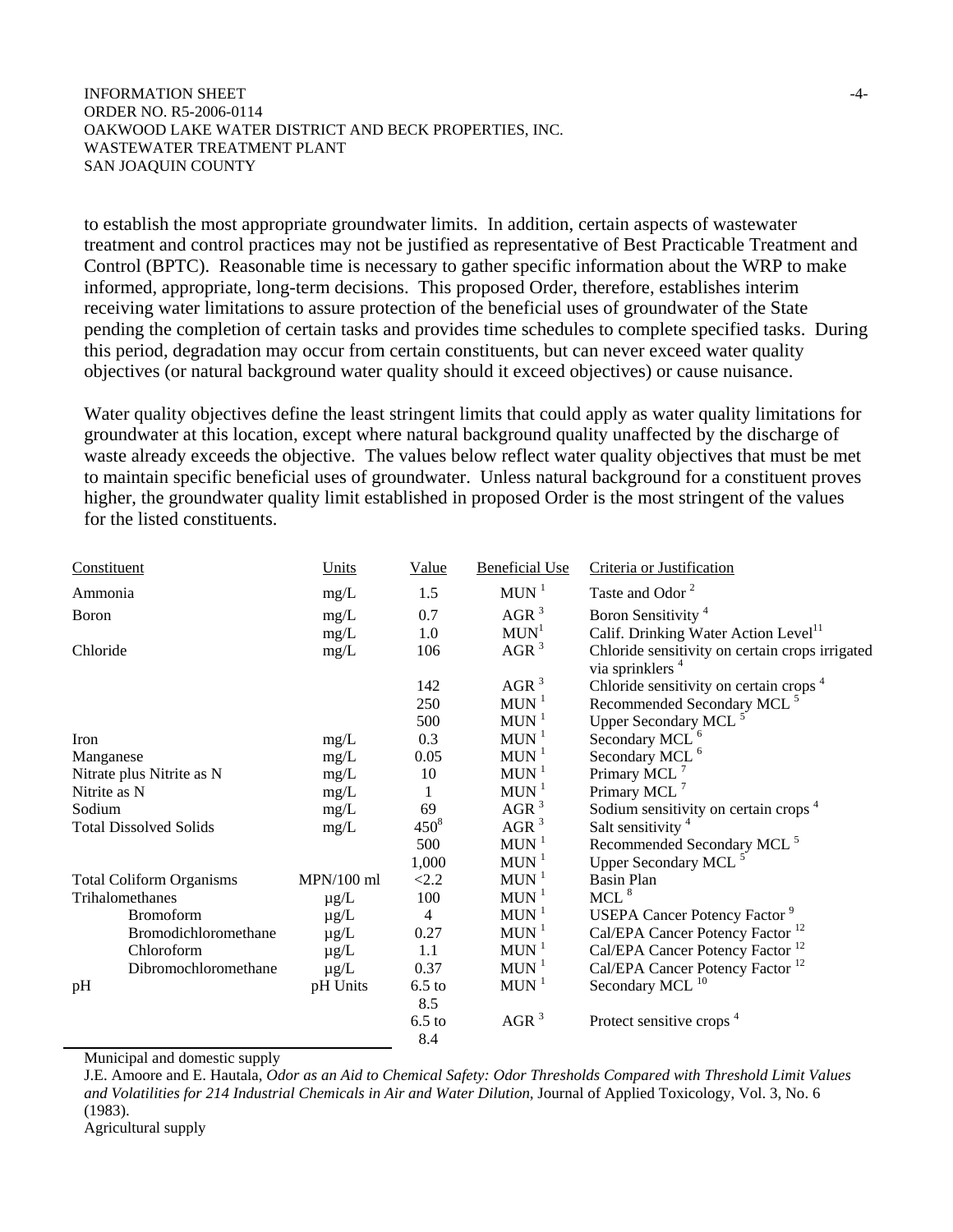#### INFORMATION SHEET  $-5$ -ORDER NO. R5-2006-0114 OAKWOOD LAKE WATER DISTRICT AND BECK PROPERTIES, INC. WASTEWATER TREATMENT PLANT SAN JOAQUIN COUNTY

Ayers, R. S. and D. W. Westcot, Water Quality for Agriculture, Food and Agriculture Organization of the United Nations – Irrigation and Drainage Paper No. 29, Rev. 1, Rome (1985) Title 22, California Code of Regulations (CCR), Section 64449, Table 64449-B Title 22, CCR, Section 64449, Table 64449-A Title 22, CCR, Section 64431, Table 64431-A Title 22, CCR, Section 64439 USEPA Integrated Risk Information System Title 40, Code of Federal Regulations, Section 143.3 California Department of Health Services, Division of Drinking Water and Environmental Management, Drinking Water Action Levels, <http://www.dhs.cahwnet.gov/ps/ddwem>. CAL/EPA Toxicity Criteria Database (OEHHA)

Domestic wastewater contains numerous dissolved organic and inorganic constituents that together comprise Total Dissolved Solids (TDS). Each component constituent is not individually critical to any beneficial use. Critical constituents are individually listed. The cumulative impact from the other constituents, along with the cumulative affect of the constituents that are individually listed can be effectively controlled using TDS as a generic indicator parameter.

Not all TDS constituents pass through the treatment process and soil profile in the same manner or rate. Chloride tends to pass through both rapidly to groundwater. However, groundwater chloride concentrations in the region are highly variable, which might limit the use of chloride as an indicator parameter of groundwater degradation. Boron is another TDS constituent that may occur in recycled water in concentrations greater than in groundwater because it is a common ingredient of detergents. Other indicator constituents for monitoring for groundwater degradation due to land application of recycled water include total coliform bacteria, ammonia, total nitrogen, and Total Trihalomethanes (TTHMs) a by-product of chlorination. Dissolved iron and manganese are useful indicators to determine whether components of the WWTP with high-strength wastewater constituents, such as sludge handling facilities, are ineffective in containing waste. Exceptionally high TDS and nitrogen also typifies this type of release.

## **Treatment Technology and Control**

Given the character of domestic wastewater, secondary treatment technology is generally sufficient to control degradation of groundwater from decomposable organic constituents. Adding disinfection significantly reduces populations of pathogenic organisms, and reasonable soil infiltration rates and unsaturated soils can reduce them further. Neither organics nor total coliform organisms, the indicator parameter for pathogenic organisms, should be found in groundwater in a well-designed, well-operated facility. Due to the level of potential exposure to residents, the Discharger has elected to perform tertiary treatment with chlorine disinfection on the wastewater. Chlorine disinfection of effluent causes formation of trihalomethanes, which are toxic priority pollutants. Treatment to reduce these in wastewater generally has not been performed, and little is known at this point on the typical impact on groundwater.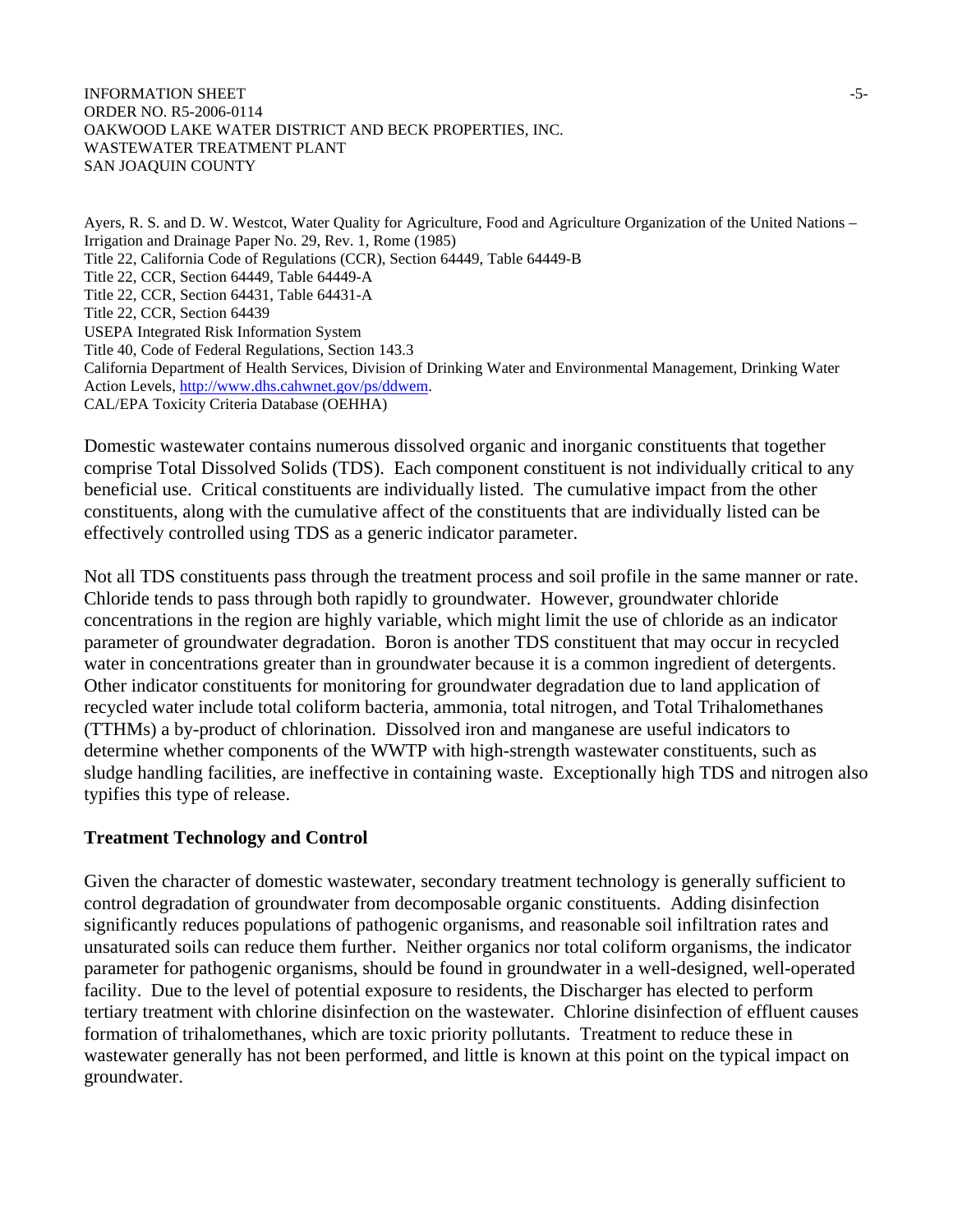#### INFORMATION SHEET  $\sim$ ORDER NO. R5-2006-0114 OAKWOOD LAKE WATER DISTRICT AND BECK PROPERTIES, INC. WASTEWATER TREATMENT PLANT SAN JOAQUIN COUNTY

Domestic wastewater typically contains nitrogen in concentrations greater than water quality objectives, which vary according to the form of nitrogen. Groundwater degradation by nitrogen can be controlled by an appropriate secondary treatment system (e.g., oxidation ditch), tertiary treatment with nitrogen reduction, and agronomic reuse crops that are harvested and removed from the land application area. The effectiveness varies, but generally best practicable treatment and control is able to control nitrogen degradation of groundwater at a concentration well below the water quality objectives. The proposed interim limitation reflects water quality objectives.

Dissolved solids can pass through the treatment process and soil profile; effective control of such constituents relies primarily upon source control and pretreatment measures. In the best of circumstances, long-term land discharge of recycled water will degrade groundwater with dissolved solids (as measured by TDS and EC). The proposed Order sets water quality objectives for the interim while site-specific, constituent-specific limits are developed in conjunction with a BPTC evaluation of source control and pretreatment.

Other constituents in domestic wastewater that may pass through the treatment process and the soil profile, include recalcitrant organic compounds, radionuclides, and pharmaceuticals. Hazardous compounds are not usually associated with domestic wastewater and when present are reduced in the discharge to inconsequential concentrations through dilution and treatment. It is inappropriate to allow degradation of groundwater with such constituents, so proposed limits are nondetectable concentrations.

A discharge of recycled water that overloads soils with nutrients and organics can result in anaerobic conditions in the soil profile, which in turn creates organic acids and decreases soil pH. Under conditions of low soil pH (below 5), iron and manganese compounds in the soil can solubilize and leach into groundwater. Overloading the land application areas is preventable. Though iron and manganese limits are set at the water quality objective, groundwater pH is expected to remain the same as background.

## **Title 27**

Title 27, CCR, Section 20005 et seq. ("Title 27"), contains regulations to address certain discharges to land. Title 27 establishes a waste classification system, specifies siting and construction standards for containment of classified waste, requires extensive monitoring of groundwater and the unsaturated zone for any indication of failure of containment, and specifies closure and post-closure maintenance requirements. Generally, no degradation of groundwater quality by any waste constituent is acceptable under Title 27 regulations.

Discharges of domestic sewage and recycled water can be treated and controlled to a degree that will not result in unreasonable degradation of groundwater. For this reason, they have been conditionally exempted from Title 27. Discharges of domestic sewage and treated effluent which are regulated by WDRs and treatment and storage facilities associated with the WWTP are considered exempt from Title 27 under Section 20090(a), provided that the discharges and facilities will not result in a violation of any water quality objective. As the exemption specifically excludes the discharge to land of: 1) solid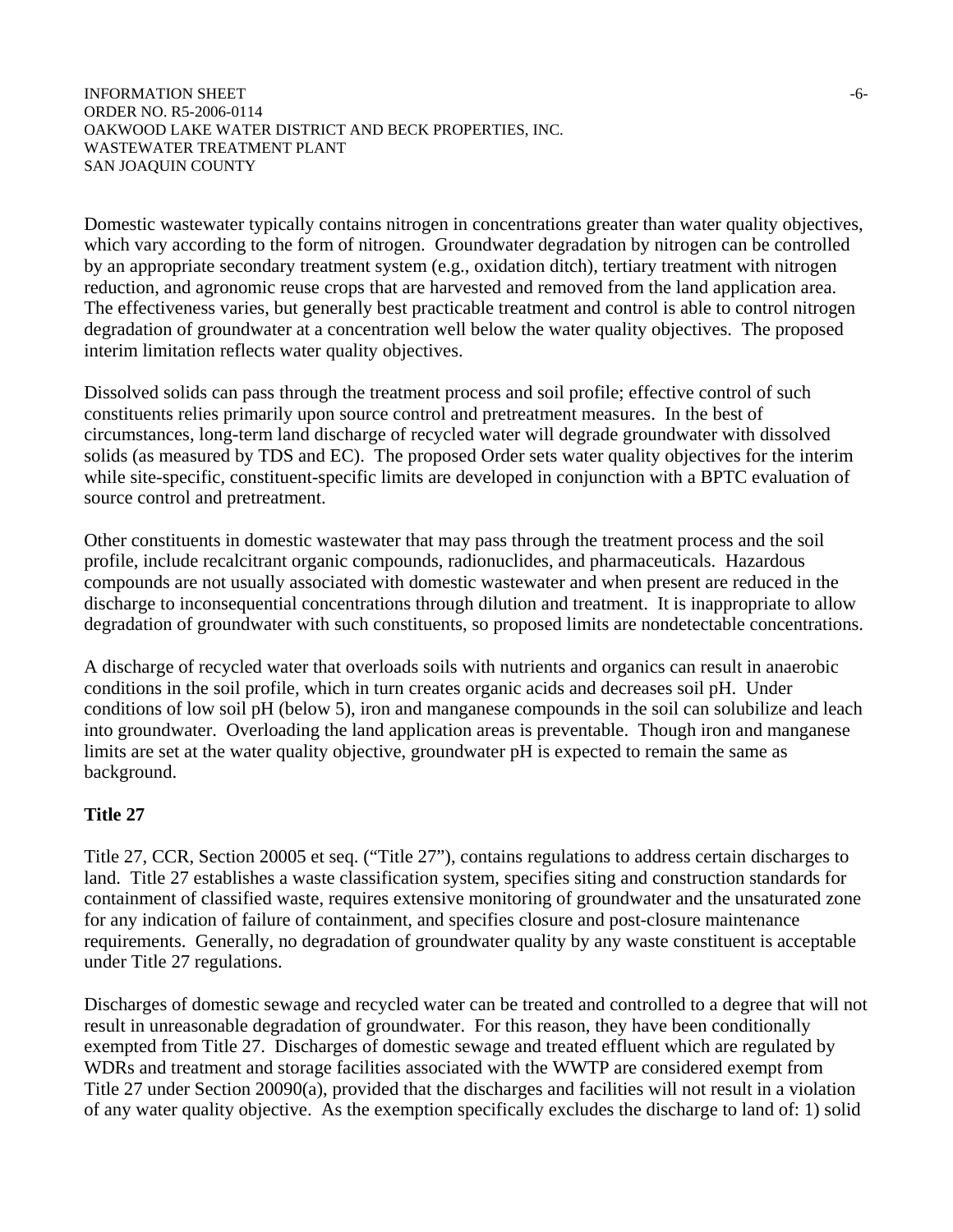#### INFORMATION SHEET  $-7$ -ORDER NO. R5-2006-0114 OAKWOOD LAKE WATER DISTRICT AND BECK PROPERTIES, INC. WASTEWATER TREATMENT PLANT SAN JOAQUIN COUNTY

waste such as grit and screenings that result from treatment of domestic sewage, and 2) residual sludge that will not be further treated at the WWTP, such discharges must comply with provisions of Title 27. The discharge of recycled water and the operation of treatment and/or storage facilities associated with a wastewater treatment plant can be allowed without requiring compliance with Title 27 only if groundwater degradation complies with the Basin Plan, Resolution No. 68-16 (Antidegradation Policy), and does not violate any water quality objectives.

## **Proposed Order Terms and Conditions**

## **Discharge Prohibitions and Specifications**

The Order allows the flow rate to increase based on submittal, and approval by the Executive Officer, of *Recycled Water Expansion Reports* which will document the treatment system capacity, the availability of land application areas, and updates to technical reports such as the *As-Built Report, Recycled Water Application Plan, Interim Sewer System Management Plan,* and *Recycled Water Expansion Report.*

The proposed Order's Effluent Limitations for BOD<sub>5</sub> and TSS are based on the predicted recycled water quality as stated in the RWD. The RWD did not predict TDS quality; that limit is based on the municipal supply water quality plus 300 mg/L, which is a reasonable increase in salinity based on domestic water use. The discharge specifications regarding dissolved oxygen and freeboard are consistent with Regional Board policy for the prevention of nuisance conditions and overtopping, and are applied to all such facilities.

In order to protect public health and safety, the proposed Order requires the Discharger to comply with the provisions of Title 22 and to implement best management practices with respect to recycled water application (application at reasonable rates considering the crop, soil, and climate).

## **Monitoring Requirements**

Section 13267 of the CWC authorizes the Regional Board to require monitoring and technical reports as necessary to investigate the impact of a waste discharge on waters of the state. In recent years there has been increased emphasis on obtaining all necessary information, assuring the information is timely as well as representative and accurate, and thereby improving accountability of any discharger for meeting the conditions of discharge. Section 13268 of the CWC authorizes assessment civil administrative liability where appropriate.

The proposed Order includes influent and effluent monitoring requirements, recycled water storage pond monitoring, recycled water land application area monitoring, groundwater monitoring, sludge monitoring, and water supply monitoring. In order to adequately characterize recycled water, the Discharger is required to monitor for BOD, total coliform organisms, turbidity, TDS, sodium, chloride, nitrogen, pH, and other constituents. Monitoring of additional minerals is required on an annual basis. To ensure that recycled water storage ponds do not create nuisance conditions, the Discharger is required to monitor freeboard and dissolved oxygen weekly.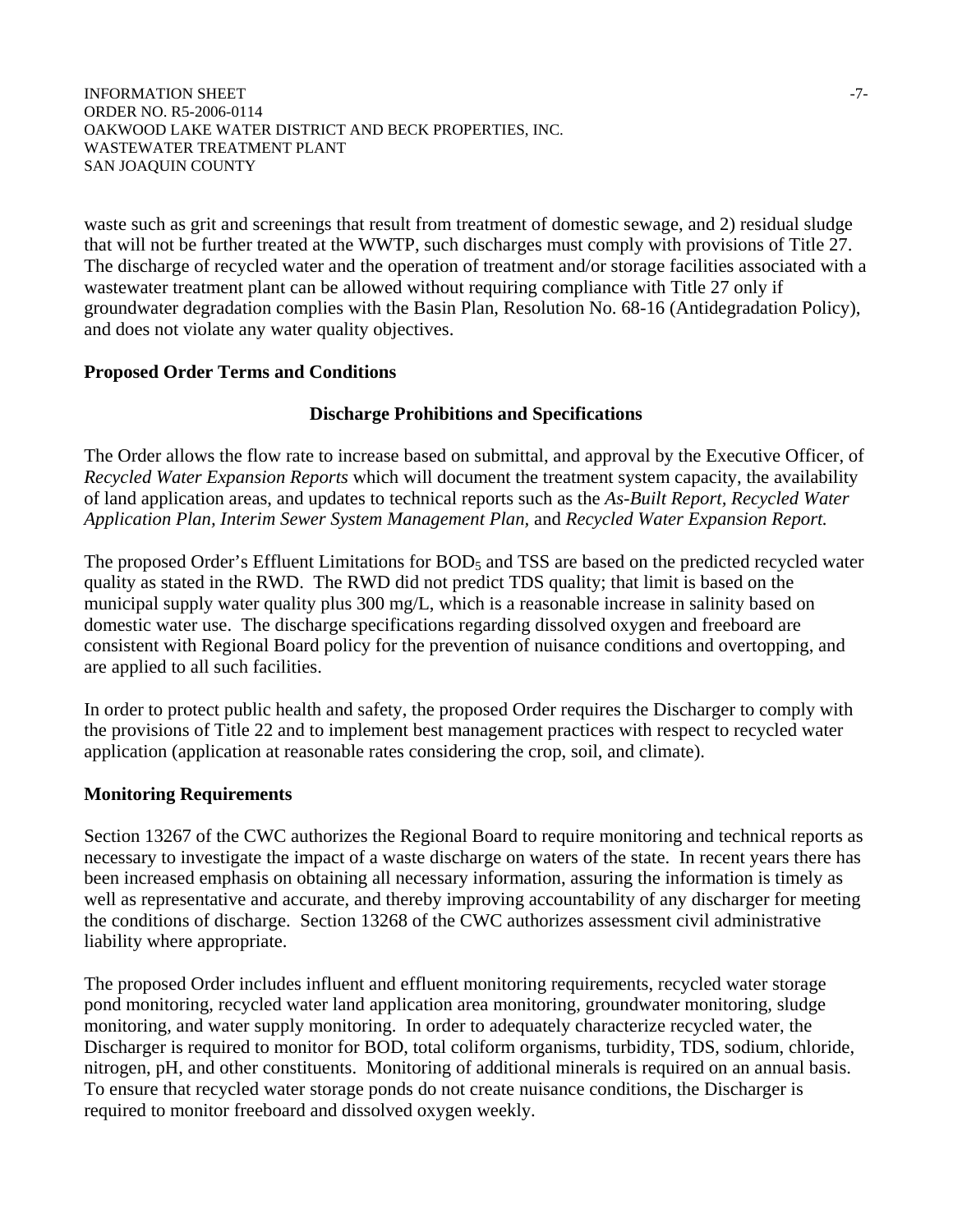#### INFORMATION SHEET  $-8-$ ORDER NO. R5-2006-0114 OAKWOOD LAKE WATER DISTRICT AND BECK PROPERTIES, INC. WASTEWATER TREATMENT PLANT SAN JOAQUIN COUNTY

The Title 27 zero leakage protection strategy relies heavily on extensive groundwater monitoring to increase a discharger's awareness of, and accountability for, compliance with the prescriptive and performance standards. With recycled water applied to land, monitoring takes on even greater importance. The proposed Order includes monitoring of recycled water quality, application rates, and groundwater quality.

Title 27 regulations pertaining to groundwater monitoring and the detection and characterization of waste constituents in groundwater have been in effect and successfully implemented for many years. No regulation currently specifies similar criteria more suitable for a situation where extensive land application of recycled water occurs. It is appropriate that the Title 27 groundwater monitoring procedures be extended and applied on a case-by-case basis under Water Code Section 13267.

The Discharger must monitor groundwater for recycled water constituents expected to be present in the discharge, and capable of reaching groundwater, and violating groundwater limitations if its treatment, control, and environmental attenuation, proves inadequate. Background groundwater quality is poorly defined; this Order requires evaluation of the existing monitoring wells for suitability, and additional wells to be installed in areas most likely to detect groundwater impacts. Those areas were identified to be locations of recycled water storage ponds or large land application areas. There are a number of small land application areas for which groundwater monitoring is not required. Monitoring at those areas is not required due to their small size and the relatively small amount of recycled water that will be applied. However, the monitoring network is expected to include regional and site specific monitoring wells.

For each constituent listed in the Groundwater Limitations section, the Discharger must, as part of each monitoring event, compare concentrations of constituents found in each monitoring well (or similar type of groundwater monitoring device) to the background concentration or to prescribed numerical limitations to determine compliance.

## **Reopener**

The conditions of discharge in the proposed Order were developed based on currently available technical information and applicable water quality laws, regulations, policies, and plans, and are intended to assure conformance with them. However, information is presently insufficient to develop final recycled water and groundwater limitations, so the proposed Order contains interim limitations. Additional information must be developed and documented by the Discharger as required by schedules set forth in the proposed Order. As this additional information is obtained, decisions will be made concerning the best means of assuring the highest water quality possible and that could involve substantial cost. It may be appropriate to reopen the Order if applicable laws and regulations change, but the mere possibility that such laws and regulations may change is not sufficient basis for reopening the Order. The CWC requires that waste discharge requirements implement all applicable requirements.

TRO: 8/29/06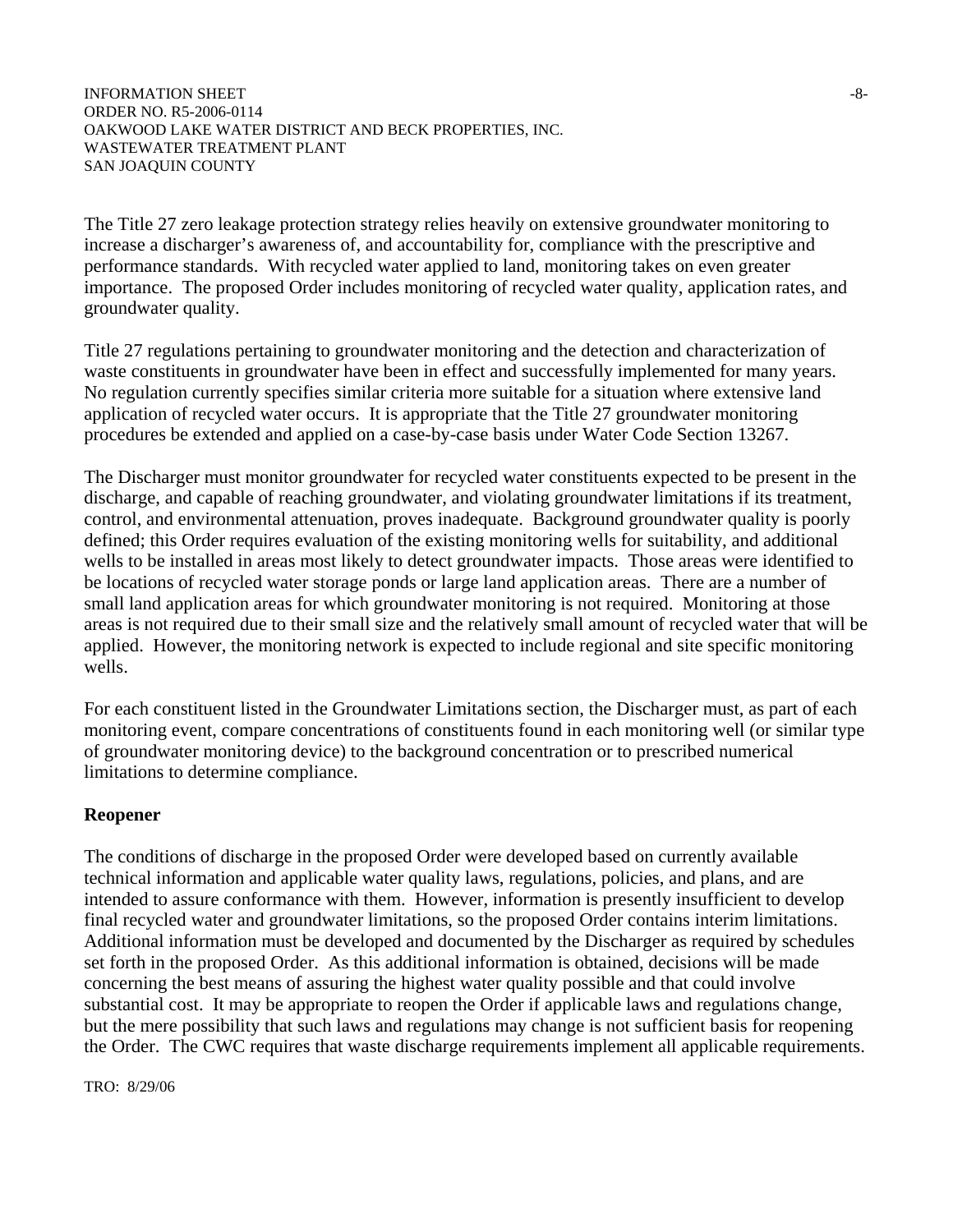

TOPOGRAPHIC MAP 7.5 MINUTE QUAD 874 E. Woodward Avenue, Manteca San Joaquin County<br>
San Joaquin County<br>
1 in. = 2,950 ft.

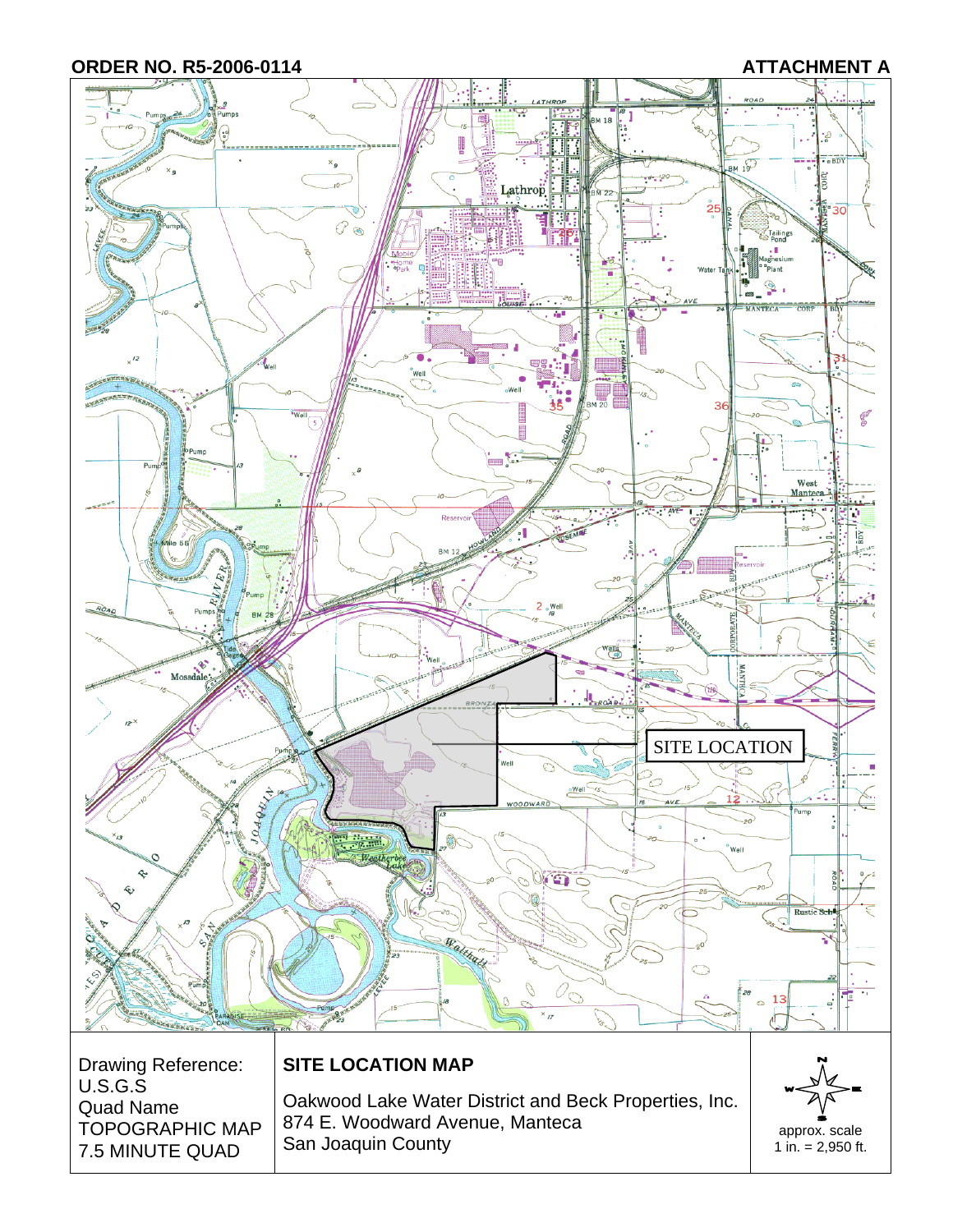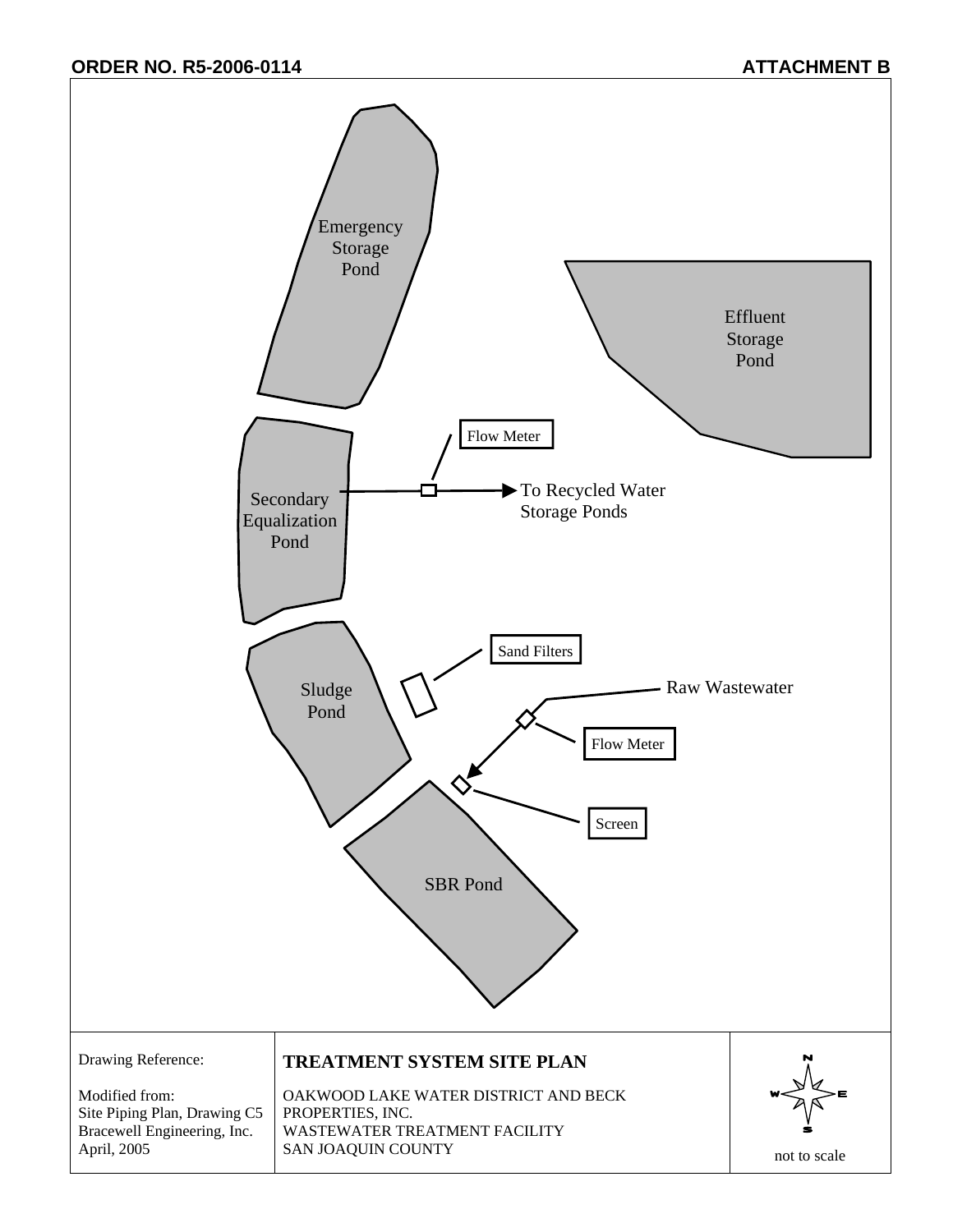# **ORDER NO. R5-2006-0114 ATTACHMENT C**

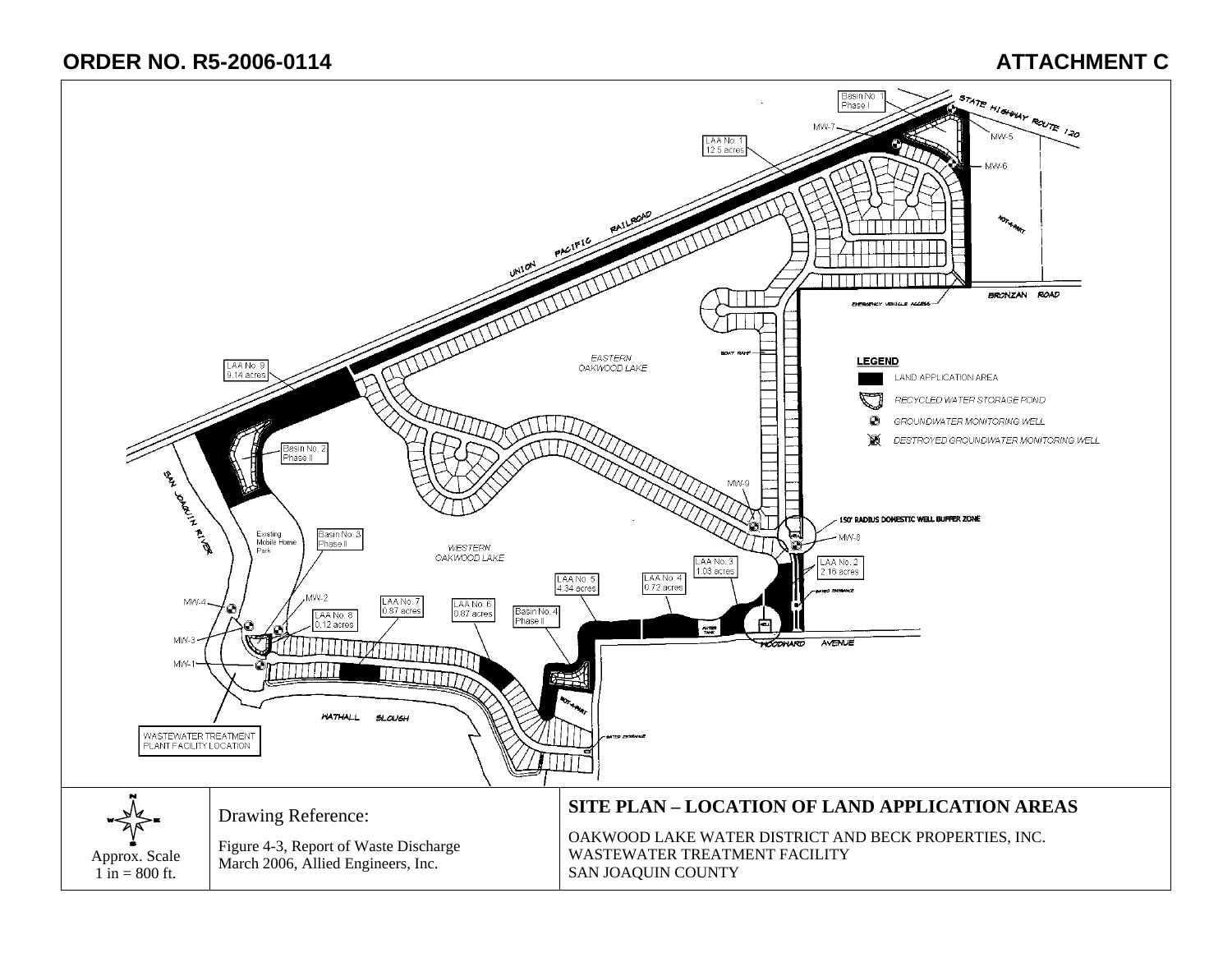# **ORDER NO. R5-2006-0114 CONSUMING ATTACHMENT D**

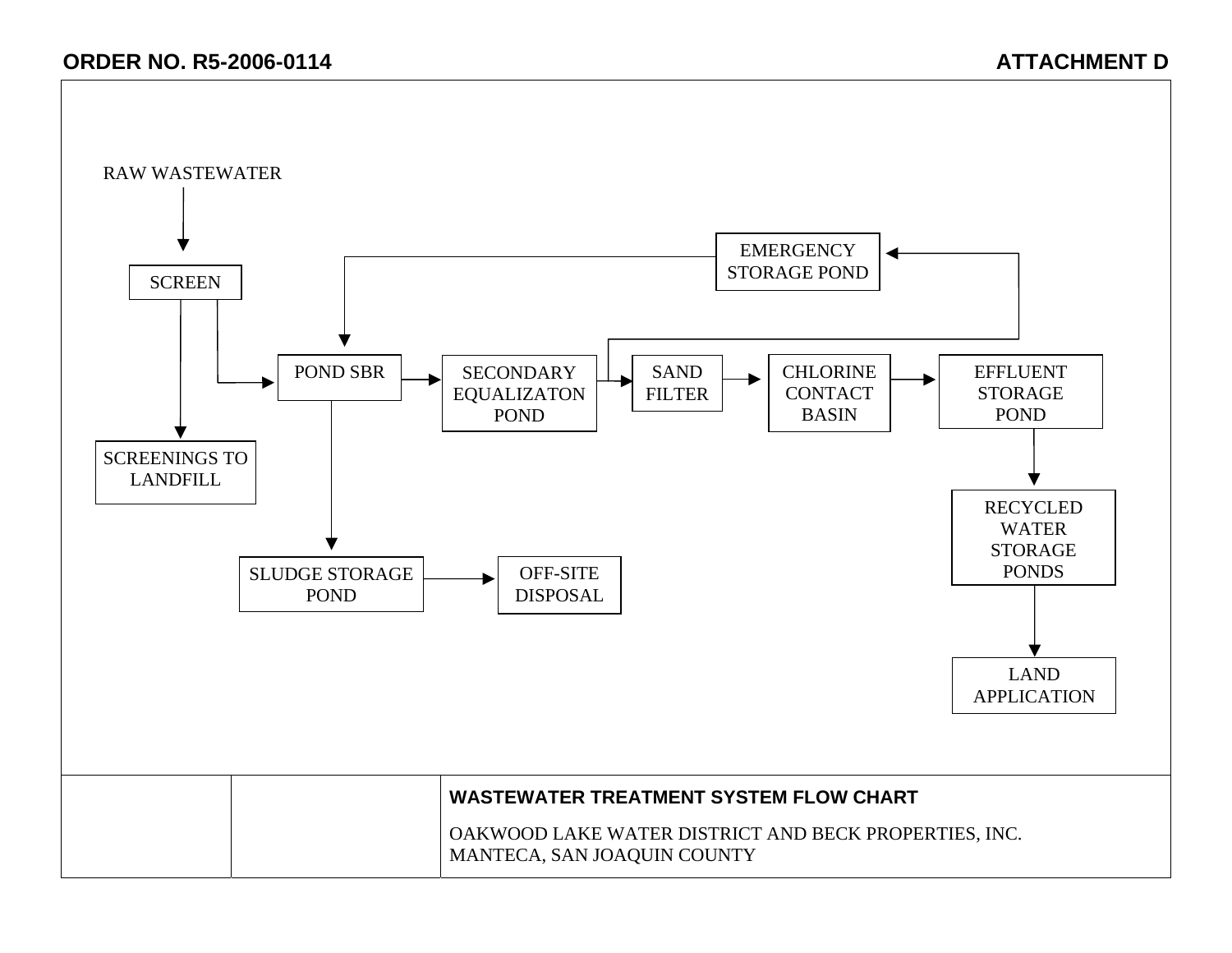## **ATTACHMENT E**

## **STATE WATER RESOURCES CONTROL BOARD ORDER NO. 2006-0003-DWQ STATEWIDE GENERAL WASTE DISCHARGE REQUIREMENTS FOR SANITARY SEWER SYSTEMS**

## **AVAILABLE AT:**

**http://www.swrcb.ca.gov/resdec/wqorders/2006/wqo/wqo2006\_0003.pdf**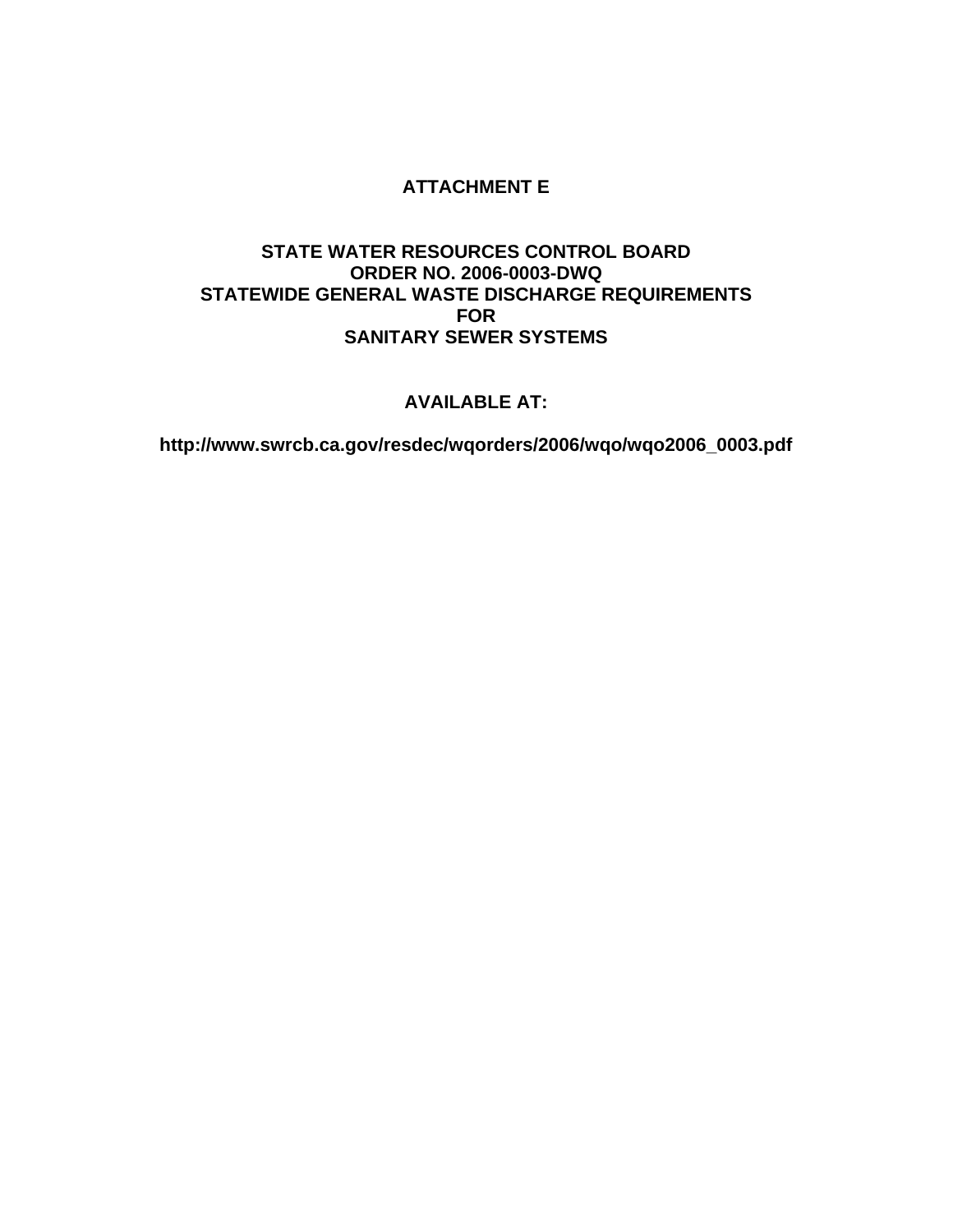

**Linda Adams** *Secretary for Environmental Protection*

**California Regional Water Quality Control Board Central Valley Region** 



**Arnold Schwarzenegger** *Governor* 

**Robert Schneider, Chair**

**Sacramento Main Office** 11020 Sun Center Drive #200, Rancho Cordova, California 95670-6114 Phone (916) 464-3291 • FAX (916) 464-4645 http://www.waterboards.ca.gov/centralvalley

## **ORDER NO. R5-2006-0114 ATTACHMENT F REQUIREMENTS FOR MONITORING WELL INSTALLATION WORKPLANS AND MONITORING WELL INSTALLATION REPORTS**

Prior to installation of groundwater monitoring wells, the Discharger shall submit a workplan containing, at a minimum, the information listed in Section 1, below. Wells may be installed after staff approve the workplan. Upon installation of the monitoring wells, the Discharger shall submit a well installation report which includes the information contained in Section 2, below. All workplans and reports must be prepared under the direction of, and signed by, a registered geologist or civil engineer licensed by the State of California.

# **SECTION 1 - Monitoring Well Installation Workplan and Groundwater Sampling and Analysis Plan**

The monitoring well installation workplan shall contain the following minimum information:

A. General Information:

Purpose of the well installation project

Brief description of local geologic and hydrogeologic conditions

Proposed monitoring well locations and rationale for well locations

Topographic map showing facility location, roads, and surface water bodies

 Large scaled site map showing all existing on-site wells, proposed wells, surface drainage courses, surface water bodies, buildings, waste handling facilities, utilities, and major physical and man-made features

B. Drilling Details:

 On-site supervision of drilling and well installation activities Description of drilling equipment and techniques Equipment decontamination procedures Soil sampling intervals (if appropriate) and logging methods

# C. Monitoring Well Design (in narrative and/or graphic form):

Diagram of proposed well construction details

- Borehole diameter
- Casing and screen material, diameter, and centralizer spacing (if needed)
- Type of well caps (bottom cap either screw on or secured with stainless steel screws)
- Anticipated depth of well, length of well casing, and length and position of perforated interval
- Thickness, position and composition of surface seal, sanitary seal, and sand pack
- Anticipated screen slot size and filter pack

# *California Environmental Protection Agency*

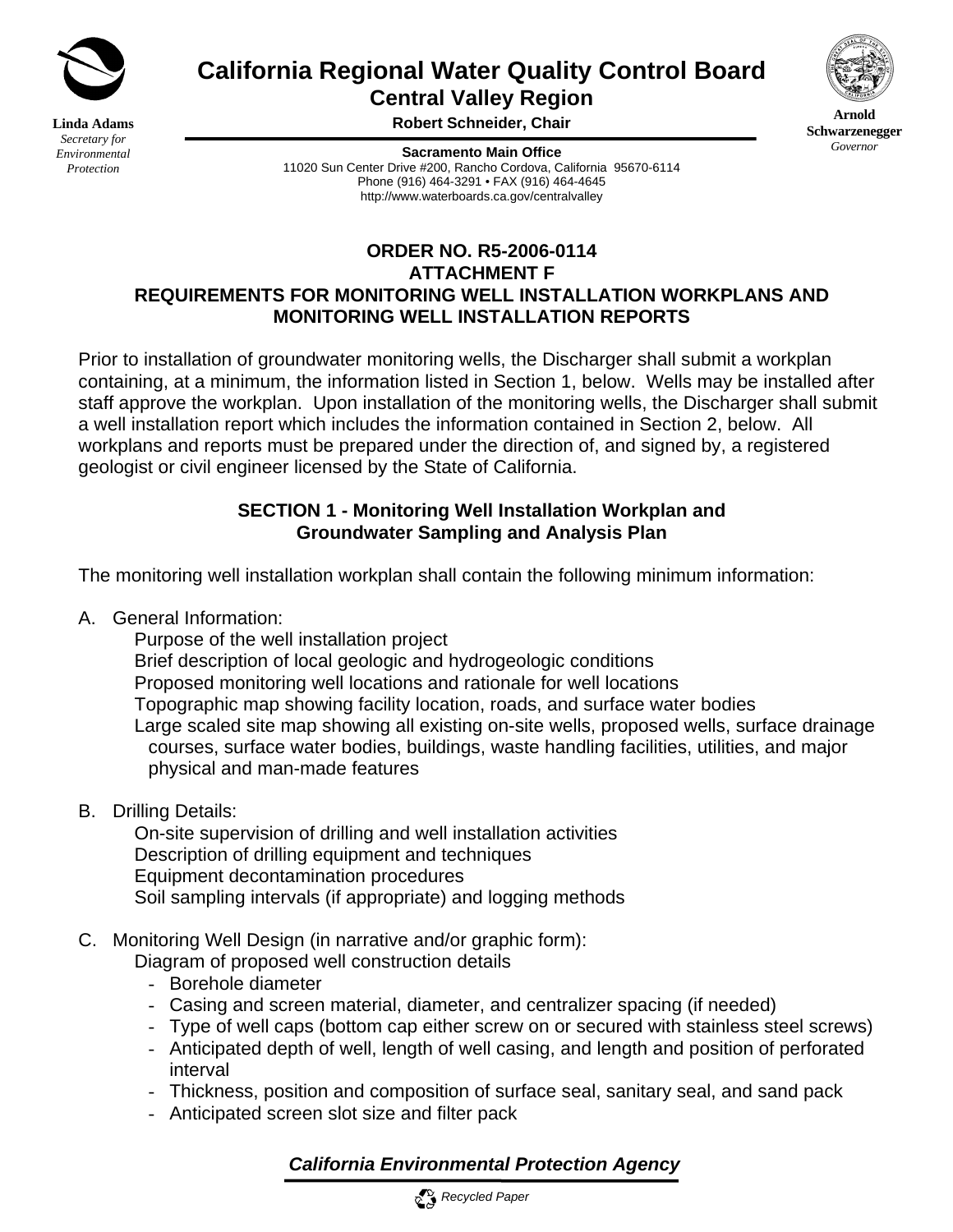- D. Well Development (not to be performed until at least 48 hours after sanitary seal placement): Method of development to be used (i.e., surge, bail, pump, etc.) Parameters to be monitored during development and record keeping technique Method of determining when development is complete Disposal of development water
- E. Well Survey (precision of vertical survey data shall be at least 0.01 foot): Identify the Licensed Land Surveyor or Civil Engineer that will perform the survey Datum for survey measurements List well features to be surveyed (i.e. top of casing, horizontal and vertical coordinates, etc.)
- F. Schedule for Completion of Work
- G. Appendix: Groundwater Sampling and Analysis Plan (SAP)

The Groundwater SAP shall be included as an appendix to the workplan, and shall be utilized as a guidance document that is referred to by individuals responsible for conducting groundwater monitoring and sampling activities.

Provide a detailed written description of standard operating procedures for the following:

- Equipment to be used during sampling
- Equipment decontamination procedures
- Water level measurement procedures
- Well purging (include a discussion of procedures to follow if three casing volumes cannot be purged)
- Monitoring and record keeping during water level measurement and well purging (include copies of record keeping logs to be used)
- Purge water disposal
- Analytical methods and required reporting limits
- Sample containers and preservatives
- Sampling
	- o General sampling techniques
	- o Record keeping during sampling (include copies of record keeping logs to be used)
	- o QA/QC samples
- Chain of Custody
- Sample handling and transport

## **SECTION 2 - Monitoring Well Installation Report**

The monitoring well installation report must provide the information listed below. In addition, the report must also clearly identify, describe, and justify any deviations from the approved workplan.

A. General Information:

Purpose of the well installation project

Brief description of local geologic and hydrogeologic conditions encountered during installation of the wells

Number of monitoring wells installed and copies of County Well Construction Permits Topographic map showing facility location, roads, surface water bodies